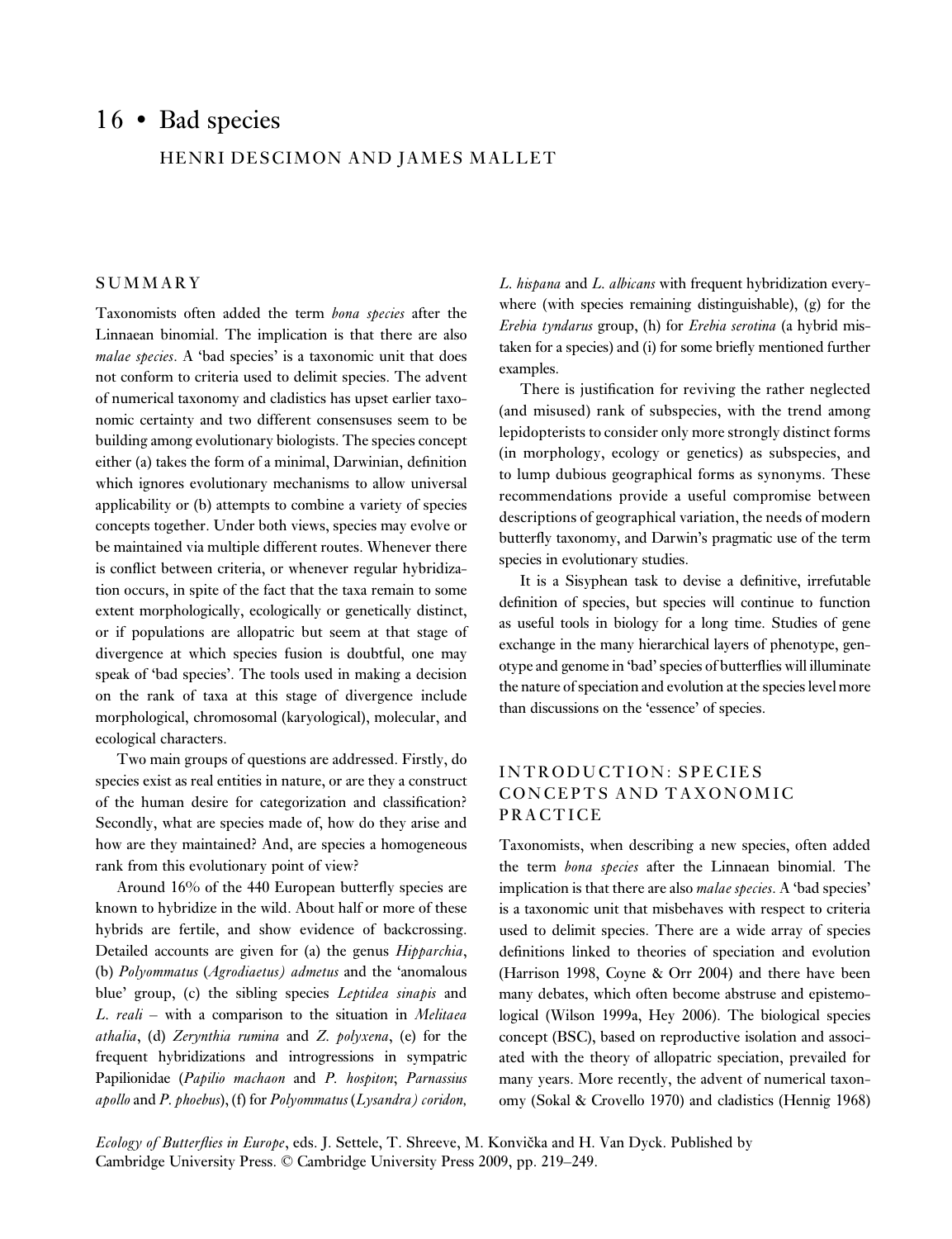has upset the earlier certainty. The establishment of a basis for conceiving (Maynard-Smith 1966) and observing (Bush 1969) sympatric speciation led to suspicions that species were more indefinite, even locally, than architects of the modern synthesis had imagined. Today, two different consensuses seem to be building among evolutionary biologists. The species concept either takes the form of a minimal, Darwinian, definition which is agnostic about evolutionary mechanisms to allow universal applicability (Mallet 1995, Feder 1998, Jiggins & Mallet 2000), or attempts to combine a variety of species concepts together (de Queiroz 1998, Templeton 1998a, Coyne & Orr 2004). Under both views, species may evolve or be maintained via multiple different routes.

## Species concepts and criteria: speciation theory and systematic practice

When treating an actual fauna or flora, the central problem is of the purely taxonomic criteria for species status. For a long time, four kinds of criteria have been used to group members of a species: character-based or 'syndiagnostic' criteria (which may use morphological or genetic traits); phylogenetic or 'synepigonic' criteria; reproductive, 'mixiological', or 'syngamy' criteria; and finally geographical criteria, particularly 'sympatry', 'cohabitation', or geographical overlap (Poulton 1904b; see also Jordan 1905, Rothschild & Jordan 1906, Cuénot 1936). To be distinct at the level of species, taxa should provide at least some of these four kinds of evidence. With the advent of the BSC (Dobzhansky 1937, Mayr 1942), the main emphasis was put on reproductive isolation (i.e. mixiological) criteria. This caused something of a divorce between evolutionary theory and taxonomic practice. Although an overwhelming amount of work has been carried out on the genetics and evolution of species – studies of genetic structure within species, interspecific crosses in the laboratory and field studies on hybrid zones (Barton & Hewitt 1989, Berlocher 1998, Coyne & Orr 2004) – practising taxonomists often continue to use syndiagnostic methods based mainly on morphological characters.

Indeed, when taxonomists have a sample of specimens coming from an unexplored geographical area, they can find morphological differences with taxa already described, but it is difficult to determine whether they are due to a few pleiotropic gene changes (i.e. the new samples are merely morphs of described taxa), to intraspecific geographical variation (subspecies), or to differentiation at full species level. Sometimes, rare hybrids between well-known species have

even been mistaken for 'good' species. Since they are inaccessible, other criteria are simply ignored. Although they can reveal much about mixiological criteria, chromosomal and molecular characters are often used in much the same way as early taxonomists used morphological data; for instance, differences in chromosome numbers or the presence of diagnostic allozyme loci have been considered proof of distinct species, without consideration of geography or genetic relationships. We argue that these biological characteristics cannot be ignored.

Study of ecological niches is particularly important for associating morphological or genetic differences with different habitats (Sneath & Sokal 1973). Mayr, in later versions of his BSC (1982) argued that each species 'occupies a biological niche in nature'. Adaptive evolution is recognized as a primary means of both splitting and maintenance of separate lineages (Van Valen 1976, Templeton 1989, 1994, 1998a, Andersson 1990, Baum & Larson 1991, Schluter 2000). Sympatric speciation also involves ecological differentiation (Bush 1969, Feder 1998), and increasing evidence suggests that ecological divergence may directly cause reproductive isolation (Dodd 1989, Schluter 2001).

Nonetheless, mixiological criteria remain the most important within the BSC conceptual framework. They are reached through observation of the relations between the taxa either in sympatry, or in hybrid zones in the case of parapatry (O'Brien & Wolfluss 1991, Jiggins & Mallet 2000) – the latter are considered as 'natural laboratories for evolutionary studies' (Hewitt 1988) (see Chapter 19). Modelling as well as empirical studies suggest that hybrid zones can act as a barrier to gene flow (Barton & Hewitt 1989). Within them, the intensity of hybridization may vary. If hybrid genotypes predominate, the hybrid zone is considered 'unimodal', while, if genotypes are predominantly parental, with few intermediates, it appears phenotypically 'bimodal' (Harrison & Bogdanowicz 1997, Jiggins & Mallet 2000). Pairs of species that cohabit broadly and hybridize regularly can be studied genetically in the same way. In hybrid zones, the mixiological criterion of species depends on the fraction of genes that are actually exchanged between the taxa. Hybrids can be detected using morphological criteria, but this can be inaccurate, which makes it hard to estimate gene flow. Gene exchange, or introgression (Stebbins 1959), may transfer important genetic variation in some cases of adaptive evolution, especially in plants (Arnold 1992a, 1997, Mallet 2005). In birds and fish, hybridization is widespread (Grant & Grant 1992) and may be involved in rapid adaptive radiation and speciation (Grant & Grant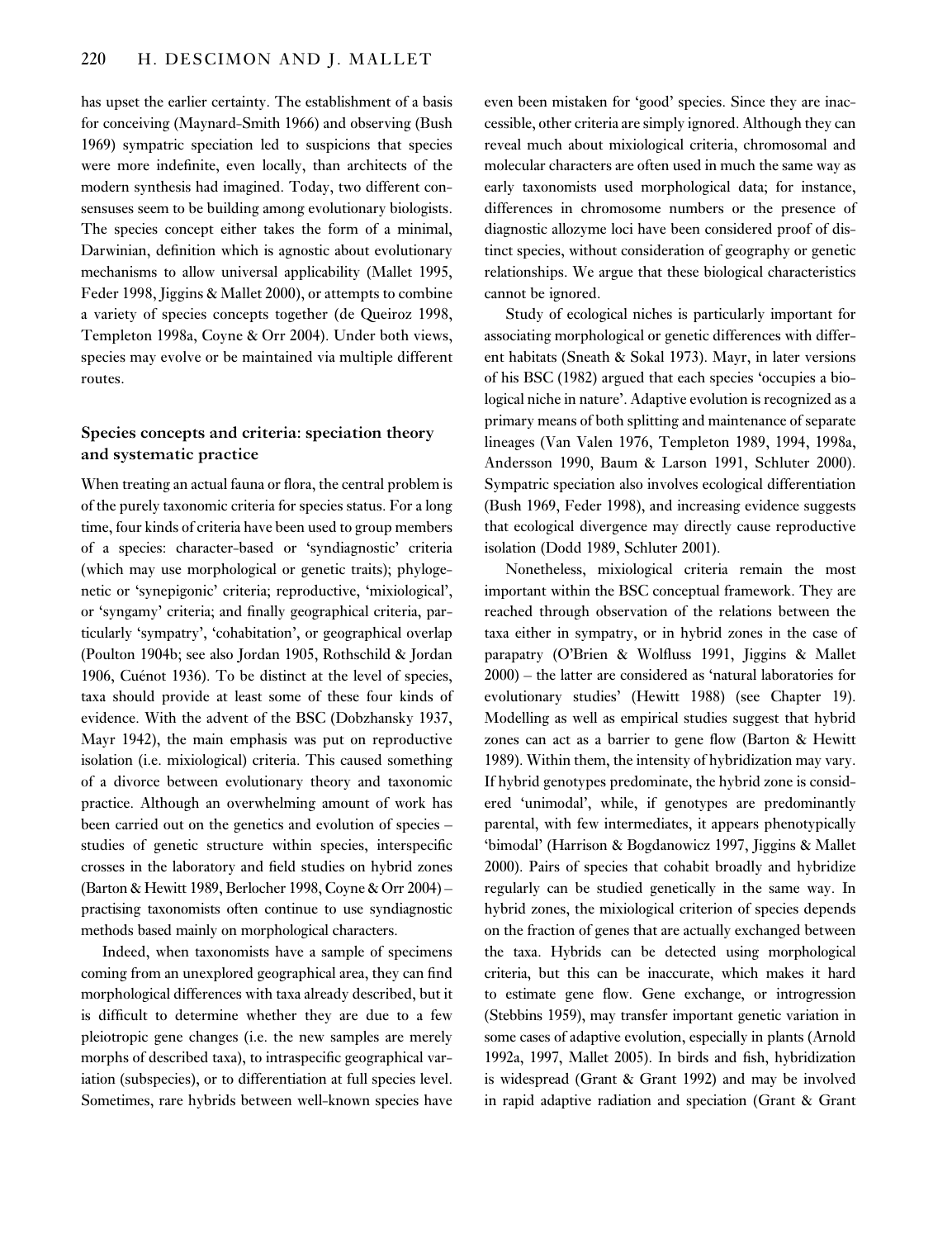1998, Seehausen 2003). This also seems likely in Heliconius butterflies (Gilbert 2003, Bull et al. 2006). Introgression can affect the mitochondrial genome (Aubert & Solignac 1990) but, in Lepidoptera, where the Y-bearing sex is the female, Haldane's rule severely hinders mitochondrial introgression (see below and Sperling 1990, 1993, Aubert et al. 1997).

Based on the ideas of Mallet (1995) and Feder (1998), the separation of gene pools during speciation has been dubbed 'the genic view of speciation' by Wu (2001): speciation may not take place via separation of the whole gene pools, as postulated by the Dobzhansky–Mayr theory of speciation, but initially concerns only genes actively involved in reproductive isolation. The rest of the genome may still undergo sufficient gene flow to prevent differentiation, except in genomic regions tightly linked to 'speciation genes' (Ting et al. 2000). But what are speciation genes? Genes involved in divergent adaptation and mate choice should diverge first, and those causing hybrid sterility and inviability should be expected to diverge only after initial genetic separation. Complete separation should result from reinforcement of sexual isolation and further ecological differentiation (Noor 1999). Although Wu's genic view of speciation elicited an immediate rebuttal from the father of the BSC (Mayr 2001), it is clear that the proposed scheme is not that different from the 'classical' view of speciation according to Mayr. The most important distinction is that Wu's modification of Mayr's speciation scheme renders it compatible with a more substantial phase of gradual divergence in sympatry or parapatry.

An array of varied data obtained from difficult or 'bad' taxa can be used to support or refute the presence of additional species within a sample. The more concordant the data are, and the more bimodal the frequency distributions of phenotypes and genotypes, the more likely separate species status will be granted. These are methods termed 'genealogical concordance' or 'genotypic clustering' (Avise & Ball 1990, Mallet 1995). Similar syndiagnostic procedures were, in fact, being applied to morphological characters long before Darwinian times (Adanson 1763). As early as 1930, Nilsson (cited by Cuénot 1936) used the term 'genotypenkreis' to characterize species in Salix, a plant genus prone to hybridization.

This ideal procedure for species delimitation, careful study in zones of contact, is not always possible. In cases where concordance between criteria is imperfect, some argue for distinction at species level, and others against it. For instance, cryptic or sibling species (Dobzhansky 1937, Mayr 1963) fail to show diagnostic morphological characters;

species that are otherwise well characterized apparently share the same ecological niche; hybrid zones can be unimodal in some areas and bimodal in other parts of the range. Molecular markers may be strongly differentiated among populations within species; in other groups, species clearly distinct using other criteria can show little molecular differentiation, especially if speciation is recent compared with the rate of molecular divergence.

## Cohabitation: the lumper's species criterion adopted here

The touchstone of all criteria for separate, biological species is the test of 'cohabitation': whether overlapping populations produce unimodal (in which case subspecies might be designated), or bimodal (in the case of separate species) morphological and genotypic frequency distributions. This procedure dates from the late nineteenth century, and was promoted particularly vigorously for the Lepidoptera by Karl Jordan (e.g. Jordan & Rothschild 1906). Other species criteria that do not depend on degree of hybridization or intermediacy in areas of overlap are also in use today. In particular, Cracraft's (1983, 1989) 'phylogenetic' or 'diagnostic' concept is contributing to taxonomic inflation of 'species' numbers in birds, primates, and other taxa (Isaac et al. 2004), even when no new populations have been discovered. In butterflies, the prohibitive diversity of morphologically or genetically diagnosable local populations, usually referred to in our literature as 'subspecies', has tended to prevent such rampant splitting (for the moment). Here, we adopt this traditional and more inclusive, polytypic or 'lumper's' criterion for species.

When sympatric taxa hybridize very rarely, they can be classified as separate species. But what can be concluded if the units to be compared are not in contact? Breeding and crossing experiments provide an apparent solution, but this can be misleading. In particular, viability of hybrids in the laboratory may appear normal while, in nature, hybrids could be severely disadvantaged. Pre-mating barriers to hybridization can also be reduced under artificial conditions. In both cases, the degree of mixiological separation estimated can be spurious.

Whenever there is conflict between criteria, or whenever regular hybridization occurs, in spite of the fact that the taxa remain to some extent morphologically, ecologically or genetically distinct, or if populations are allopatric but seem at that stage of divergence at which species fusion is doubtful, one may speak of 'bad species'. The tools used in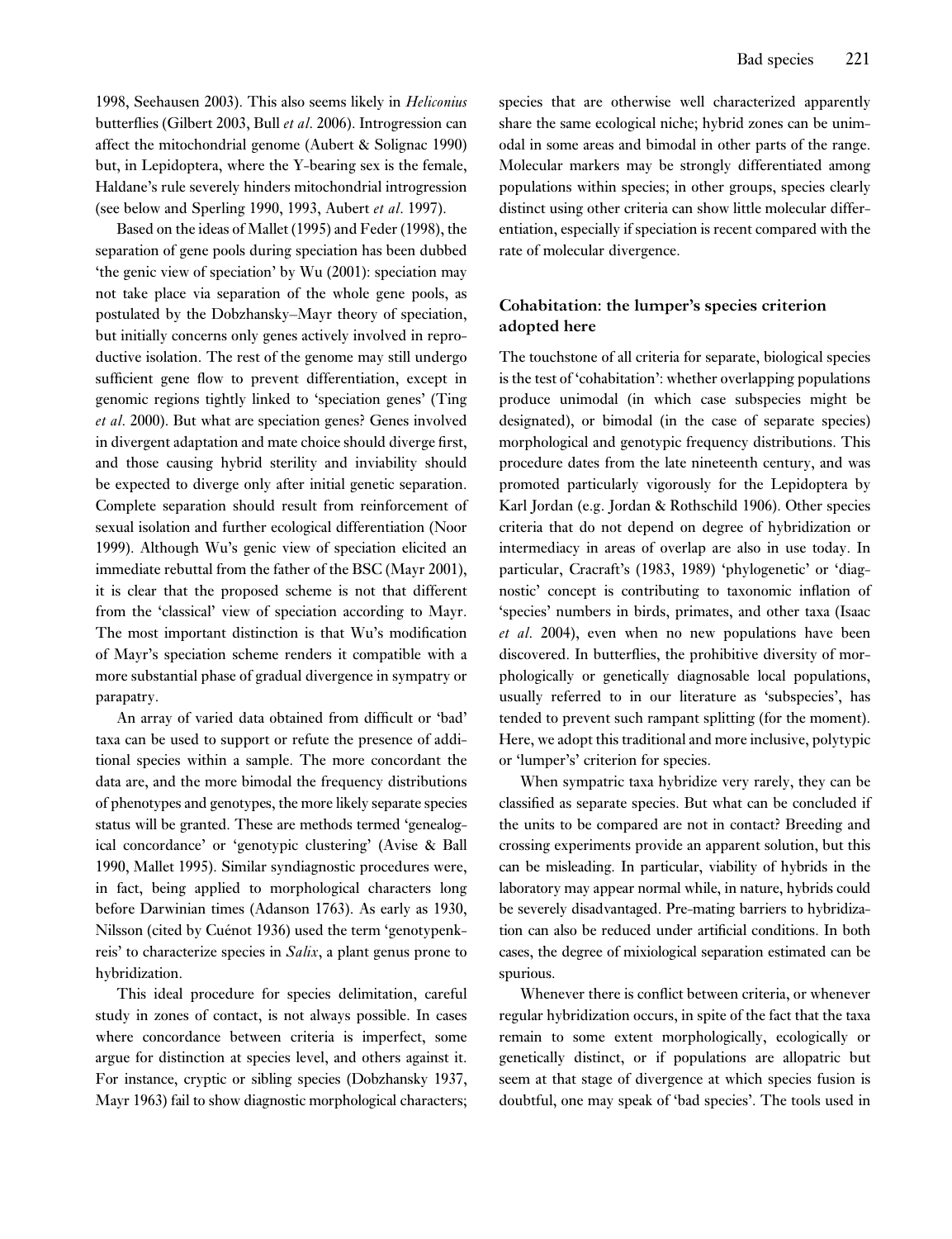making a decision on the rank of taxa at this stage of divergence include morphological, chromosomal (karyological), molecular and ecological characters. In addition, one may cross such taxa, to obtain criteria relevant to reproductive isolation and introgression, keeping in mind the caveat previously invoked. These tools are described in detail in the appendix.

As with any term, 'species' must have a definition that depends partly on theoretical considerations. At this point, one might ask two main groups of questions: (1) Do species exist as real entities in nature? Or are they a construct of the human desire for categorization and classification? (2) What are species made of? How do they arise? How are they maintained? And are species a homogeneous rank from this evolutionary point of view? To answer such questions, it is necessary to investigate actual problem cases in some depth, which is the main aim of the rest of this chapter.

### HOW COMMON ARE BAD SPECIES IN EUROPEAN BUTTERFLIES?

It is often said that, although there are disagreements about species concepts, there are few cases where our ability to delimit species is severely challenged (e.g. Mayr 1963). However, hybridization and bad species are rather more common than field guides tend to mention. Taxonomists overlook 'dubious' individuals (which may often be hybrids) because they make species discrimination more difficult. Natural hybridization occurs between around 10% of all animal species, although there are many groups where hybridization rates are greater (Mallet 2005). Here we provide collated data on European species, one of the beststudied faunas in the world (Table 16.1). Overall, around 16% of the 440 butterfly species are known to hybridize with at least one other species in the wild. Of these perhaps half or more are fertile, and show evidence of backcrossing in nature.

## CASE STUDIES: THE PRACTICE OF EUROPEAN BUTTERFLY TAXONOMISTS AT SPECIES LEVEL

European butterflies are taxonomically well known. In the first comprehensive work on European butterflies, Higgins & Riley (1970) enumerated 371 species (including the Hesperioidea); in a recent book of the same scope, Tolman & Lewington (1997) record 440 species, 69 more. Amongst the 'new' European species, hardly any are actually new finds; many arise from 'taxonomic inflation', the upgrading of previously known subspecies to species level, or discoveries of known non-European species just inside the boundary (Dennis 1997, Isaac et al. 2004). In this section, we present an analysis of some decisions that illustrate how splitting and/ or lumping has been performed in particular cases.

## The genus *Hipparchia*: splitters and lumpers at work

Some genera have undergone especially intense splitting, like the graylings (Hipparchia and Neohipparchia). According to Higgins & Riley (1970), there were only 10 species in Europe. Today, there are 19 (Tolman & Lewington 1997), to which one more, H. genava, can be added according to Leraut (1990). Mostly, this proliferation is due to elevation to species rank of forms inhabiting islands or other disjunct geographic regions (e.g. H. azorina, H. caldeirense and H. miguelensis in the Azores). However, this is not true for H. alcyone and H. genava, between which Leraut records a hybrid zone. In a revision of the genus (Kudrna 1977) elevation to species rank was based only on morphology. Morphometric analyses of multiple, well-replicated samples in the semele group based on genitalia, wing-pattern measurements and allozyme electrophoresis were later carried out by Cesaroni et al. (1994), who showed convincing congruence between the morphometric analysis of genitalia and allozymes, although wing patterns followed an obviously different evolutionary pathway. The number of taxa with specific status was reduced by Cesaroni et al. from eight to five. As the taxa were largely allopatric and often insular in distribution, cohabitation and hybrid zone criteria cannot be tested. Assignment to species level was therefore performed on the basis of 'sufficient' genetic distance (Nei's D between 0.07 and 0.26).

Later, Jutzeler et al. (1997) presented another treatment of the same group. Although devoted mainly to meticulous morphological description of certain taxa and their first instars, and lavishly illustrated with scanning electron microscope (SEM) pictures and excellent colour plates, the specific status of the various taxa was also discussed. The authors, it turns out, are extreme 'splitters', and even cite Cesaroni *et al.* (1994) to justify splitting – in complete contradiction to that paper. No morphometric analyses were performed while making these controversial decisions. More recently, even more 'insular splitting' has been carried out by Jutzeler et al. (2003a, b): taxa from the Tyrrhenian Islands were raised to species on the basis of morphological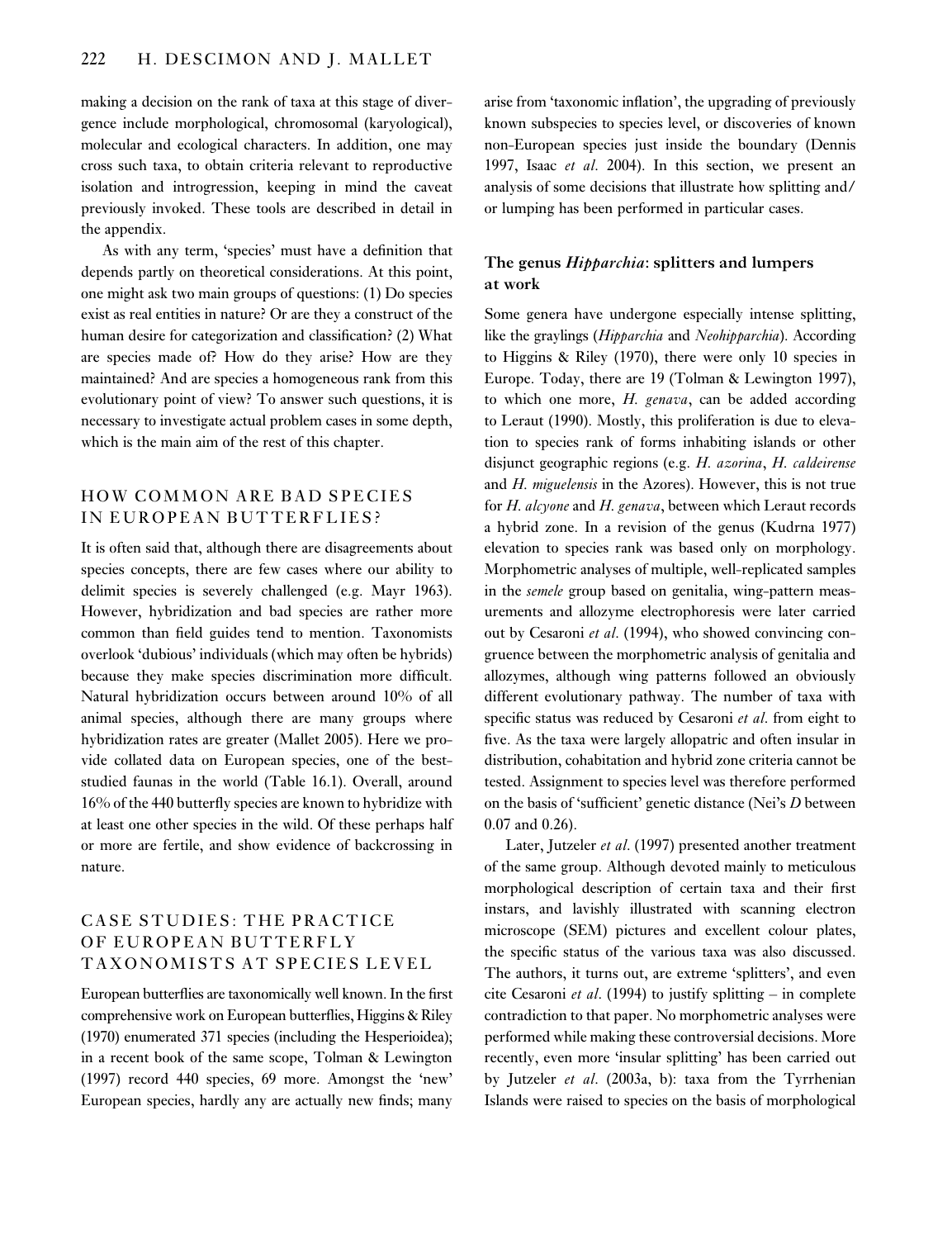|                                 |                       |                     |                                                                                                                                                                                                                                                                                                                                                                                                                                                                                                                                                                              | Characters,                                       |                                                      |                                                                                       |
|---------------------------------|-----------------------|---------------------|------------------------------------------------------------------------------------------------------------------------------------------------------------------------------------------------------------------------------------------------------------------------------------------------------------------------------------------------------------------------------------------------------------------------------------------------------------------------------------------------------------------------------------------------------------------------------|---------------------------------------------------|------------------------------------------------------|---------------------------------------------------------------------------------------|
| Species 1                       | Species 2             | Location            | frequency <sup>a</sup><br>Hybrid                                                                                                                                                                                                                                                                                                                                                                                                                                                                                                                                             | morphology $\!\!\!{}^{\!\rho}$<br>except          | interpretation<br>Taxonomic                          | Source                                                                                |
| Papilio machaon                 | P. hospiton           | Corsica, Sardinia   | Ĺ.                                                                                                                                                                                                                                                                                                                                                                                                                                                                                                                                                                           | D, A, M, E, H(I), P!                              | Sibling species                                      | See text                                                                              |
| Iphiclides p. podalirius        | I. p. feisthamelii    | Languedoc           | $\mathbf{L}$                                                                                                                                                                                                                                                                                                                                                                                                                                                                                                                                                                 | A, M                                              | Parapatric sibling species                           | See text                                                                              |
| Zerynthia polyxena              | Z. runina             | Provence            | R/E                                                                                                                                                                                                                                                                                                                                                                                                                                                                                                                                                                          | P, G, G, A, M, E,<br>HI II SI                     | Parapatric species                                   | See text, Plate 20b                                                                   |
| Parnassius apollo               | P. phoebus            | Throughout the Alps | $\mathbf{L}$                                                                                                                                                                                                                                                                                                                                                                                                                                                                                                                                                                 | G, A, M, H(S)                                     | Partially sympatric species                          | See text, Plate 19b                                                                   |
| Artogeia napi                   | A. bryoniae           | Alps                | UF                                                                                                                                                                                                                                                                                                                                                                                                                                                                                                                                                                           | $\mathsf{C}\textsc{E}\mathsf{H}^{-1}(\mathsf{I})$ | Parapatric sibling species                           | Bowden, 1996; Geiger & Shapiro,<br>1992; Porter & Geiger 1995                         |
| Artogeia napi                   | A. balcana            | Balkans             | Λ.                                                                                                                                                                                                                                                                                                                                                                                                                                                                                                                                                                           |                                                   | Parapatric subspecies                                | Tolman & Lewington, 1997                                                              |
| Artogeia napi                   | A. rapae              | Britain, Germany    | $\begin{bmatrix} \mathbf{r} \end{bmatrix}$                                                                                                                                                                                                                                                                                                                                                                                                                                                                                                                                   | ⋖                                                 | Sympatric species                                    | Klemann, 1930; Heslop-Harrison,<br>1951                                               |
| Pontia daplidice                | P. edusa              | Coastal S. France,  | 山                                                                                                                                                                                                                                                                                                                                                                                                                                                                                                                                                                            | A, H <sup>0</sup> (I), G                          | Parapatric sibling species                           | Geiger et al., 1988 ["semispecies"];                                                  |
|                                 |                       | Italy               |                                                                                                                                                                                                                                                                                                                                                                                                                                                                                                                                                                              |                                                   | (narrow overlap)                                     | ["semispecies"]; Porter et al.,<br>1997 [regard as subspecies]<br>Wenger et al., 1993 |
| Euchloe crameri                 | E. simplonia          | Alps, Pyrénées      | Likely!                                                                                                                                                                                                                                                                                                                                                                                                                                                                                                                                                                      | D, A Allozymes                                    | Parapatric, ecologically                             | Lux, 1987; Descimon, unpub.                                                           |
|                                 |                       |                     |                                                                                                                                                                                                                                                                                                                                                                                                                                                                                                                                                                              | differ markedly<br>comm. to HD)<br>(Geiger, pers. | divergent forms                                      |                                                                                       |
| Anthocaris belia<br>euphenoides | A. cardamines         | S. France, Spain    | R/E                                                                                                                                                                                                                                                                                                                                                                                                                                                                                                                                                                          | Ξ                                                 | Partially sympatric species Legras in G&D, Plate 19c |                                                                                       |
| Anthocaris damone               | A. gruneri            | Greece              | $\overline{E}$                                                                                                                                                                                                                                                                                                                                                                                                                                                                                                                                                               | ⋖                                                 | Partially sympatric species Rougeot, 1977            |                                                                                       |
| Colias crocea                   | C. erate              | Greece, C. Europe   | R/F                                                                                                                                                                                                                                                                                                                                                                                                                                                                                                                                                                          |                                                   | Partially sympatric species                          | Alberti, 1943                                                                         |
| Colias hyale                    | C. erate              | C. Europe           | $\approx$                                                                                                                                                                                                                                                                                                                                                                                                                                                                                                                                                                    | ⋖                                                 | Partially sympatric species                          | Alberti, 1943                                                                         |
| Colias crocea                   | $C.$ hyale            | Only in lab         | $\boxed{\underline{\phantom{a}}}% =\qquad \qquad \underline{\phantom{a}}% =\qquad \qquad \underline{\phantom{a}}% =\qquad \qquad \underline{\phantom{a}}% =\qquad \qquad \underline{\phantom{a}}% =\qquad \qquad \underline{\phantom{a}}% =\qquad \qquad \underline{\phantom{a}}% =\qquad \qquad \underline{\phantom{a}}% =\qquad \qquad \underline{\phantom{a}}% =\qquad \qquad \underline{\phantom{a}}% =\qquad \qquad \underline{\phantom{a}}% =\qquad \qquad \underline{\phantom{a}}% =\qquad \qquad \underline{\phantom{a}}% =\qquad \qquad \underline{\phantom{a}}% =$ | Confused with                                     | Sympatric species                                    | Ryszka, 1949                                                                          |
|                                 |                       | But likely to occur |                                                                                                                                                                                                                                                                                                                                                                                                                                                                                                                                                                              | aberrant crocea?                                  |                                                      | 5-7; Descimon in G&D                                                                  |
| Colias myrmidone                | C. hyale              | E. Europe           | $\overline{r}$                                                                                                                                                                                                                                                                                                                                                                                                                                                                                                                                                               | A, M                                              | Partially sympatric species                          | Mecke, 1923                                                                           |
| Colias crocea                   | C. phicomone          | $\rm{Alps}$         | $\approx$                                                                                                                                                                                                                                                                                                                                                                                                                                                                                                                                                                    |                                                   | Partially sympatric species Descimon in G&D          |                                                                                       |
| Colias palaeno                  | C. phicomone          | $\rm{Aips}$         | $\boxed{\underline{\phantom{a}}}% =\qquad\qquad \underline{\phantom{a}}}% =\qquad\qquad \underline{\phantom{a}}}% =\qquad\qquad \underline{\phantom{a}}}% =\qquad\qquad \underline{\phantom{a}}}% =\qquad\qquad \underline{\phantom{a}}}% =\qquad\qquad \underline{\phantom{a}}}% =\qquad\qquad \underline{\phantom{a}}}% =\qquad\qquad \underline{\phantom{a}}}% =\qquad\qquad \underline{\phantom{a}}}% =\qquad\qquad \underline{\phantom{a}}}% =\qquad\qquad \underline{\phantom{a}}}% =\qquad\qquad \underline{\phantom{a}}}% =\qquad\qquad \underline{\phantom{a}}}% =$ | $\boxed{\underline{\mathbf{L}}}$                  | Partially sympatric species                          | Descimon in G&D G. Poluzzi, fide                                                      |
|                                 |                       |                     |                                                                                                                                                                                                                                                                                                                                                                                                                                                                                                                                                                              |                                                   |                                                      | EH                                                                                    |
| Colias hecla                    | $C.$ tyche (= nastes) | Norway, Sweden      | F/R                                                                                                                                                                                                                                                                                                                                                                                                                                                                                                                                                                          | "christiernsonni"<br>Lampa                        | Sympatric species                                    | Kaisila, 1950                                                                         |

Table 16.1A Some examples of bad species in European butterflies, including all known records of interspecific hybridization in the wild Table 16.1A Some examples of bad species in European butterflies, including all known records of interspecific hybridization in the wild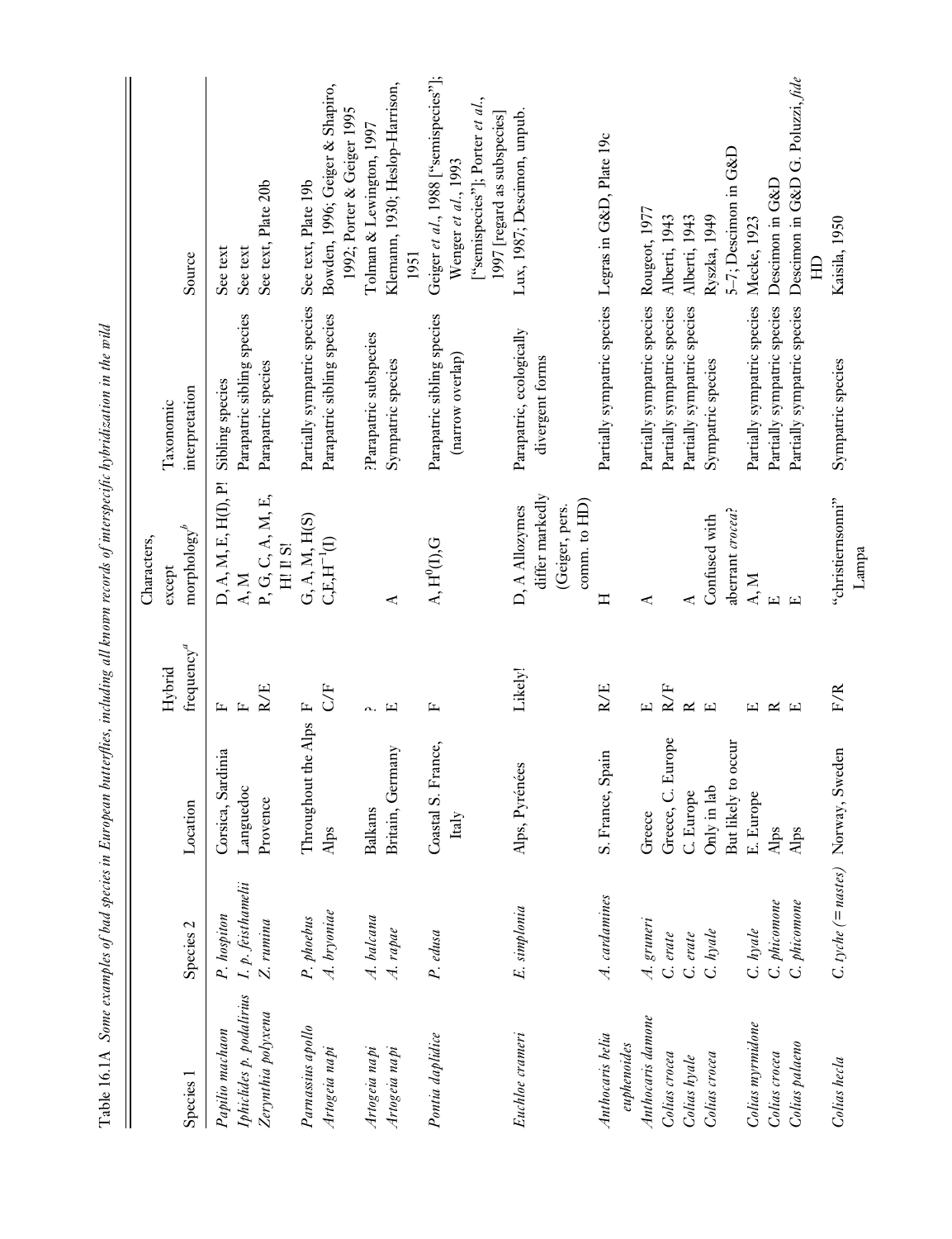| m           |  |
|-------------|--|
| Table 16.1A |  |

 $\parallel$ 

|                                   |                       |                   |                           | Characters,                                       |                                                  |                                                             |
|-----------------------------------|-----------------------|-------------------|---------------------------|---------------------------------------------------|--------------------------------------------------|-------------------------------------------------------------|
|                                   |                       |                   | Hybrid                    | except                                            | Taxonomic                                        |                                                             |
| Species 1                         | Species 2             | Location          | frequency $\phantom{i}^a$ | morphology $\iota$                                | interpretation                                   | Source                                                      |
| Gonepteryx rhamni                 | G. cleopatra          | S. Europe         | 凵                         | $\mathbf{r}$                                      | Partially sympatric species                      | G&D Descimon, unpub.                                        |
| Leptidea sinapis                  | L. reali              | Europe            | None known                | $W-, P, G, A, M, E$                               | Partially sympatric species                      |                                                             |
| Lycaena tityrus                   | $Lycaena$ hippothoe   | French Alps       | ≃                         | 靣                                                 |                                                  | Partially sympatric species Descimon in G&D Bernardi, pers. |
| subalpina                         |                       |                   |                           |                                                   |                                                  | comm. to HD                                                 |
| Lycaena tityrus tityrus Lycaena   |                       |                   | U                         | E, H(I)                                           | Parapatric strong ssp.                           | Higgins & Riley, 1970; Descimon,                            |
|                                   | t. subalpina          |                   |                           |                                                   |                                                  | 1980                                                        |
| Cupido minimus                    | E. alcetas            | W. France         | 띄                         |                                                   | Sympatric species                                | D' Aldin, 1929                                              |
| Aricia agestis                    | A. artaxerxes         | UK, possible      | E (ancient)               | A, M, D, H(I)                                     | Narrowly overlapping                             | Wynne & Mallet, unpub.                                      |
|                                   |                       | elsewhere         |                           |                                                   | sympatric species                                |                                                             |
| Agrodiaetus damon                 | A. rippartii          | Balkans           | ≃                         | A, M                                              | Partially sympatric species                      | Schurian & Hoffmann, 1975                                   |
| Agrodiaetus damon                 | Polyommatus           | $\rm{Alps}$       | $\boxed{\phantom{1}}$     | C, A, M, E                                        | Intergeneric hybrid                              | Rebel, 1920                                                 |
|                                   | meleager              |                   |                           |                                                   |                                                  |                                                             |
| Agrodiaetus damon                 | Polyonmatus           | Alps              | 凵                         | A, M                                              | Intergeneric hybrid                              | Rebel, 1930b.                                               |
|                                   | icarus                |                   |                           |                                                   |                                                  |                                                             |
| Lysandra coridon                  | L. bellargus          | Europe            | 山                         | C,G,D, A polonus<br>Zeller                        | Sympatric spp.                                   | See text, Plate 19a                                         |
| Lysandra hispana                  | L. bellargus          | S. France, Spain, | R (rarer than             | $C, A, M =$ samsoni                               | Sympatric sp.                                    | Cameron-Curry et al., 1980                                  |
|                                   |                       | Italy             | polonus)                  | Verity?                                           |                                                  |                                                             |
| Lysandra bellargus                | L. albicans           | S.W. Spain        | ≃                         | D, C, A, M                                        | Distant species                                  | Gómez Bustillo & Fernandez-<br>Rubio, 1974                  |
| Lysandra coridon<br>caelestissima | L. albicans           | Central Spain     | ſ.                        | Vtv                                               | C, A, M caerulescens Partially sympatric species | See text, Plate 19a                                         |
| Lysandra coridon                  | Agrodiaetus damon     | Alps              | 띄                         | $\mathcal{G},\mathcal{C},\mathcal{A},\mathcal{M}$ | Distant species                                  | Rebel, 1930a; Descimon,                                     |
|                                   |                       |                   |                           |                                                   |                                                  | unpublished                                                 |
| Lysandra coridon                  | Meleageria<br>daphnis | Alps              | ≃                         | C, A, M cormion<br>Nabokov                        | Distant species                                  | See text, Plate 19a                                         |
| Lysandra albicans                 | Plebicula escheri     | Spain             | 띄                         | C, A, M, E                                        | Intergeneric                                     | De Carpentrie, 1977                                         |
| Lysandra coridon                  | Polyonnatus           | Germany           | 凵                         | $\mathsf{C}, \mathsf{A}, \mathsf{M}, \mathsf{E}$  | Intergeneric                                     | Herrmann, 1926                                              |
|                                   | icarus                |                   |                           |                                                   |                                                  |                                                             |
| Lysandra coridon                  | Plebicula dorylas     | France            | 띄                         | C, A, M, E                                        | Intergeneric                                     | Goodman et al., 1925                                        |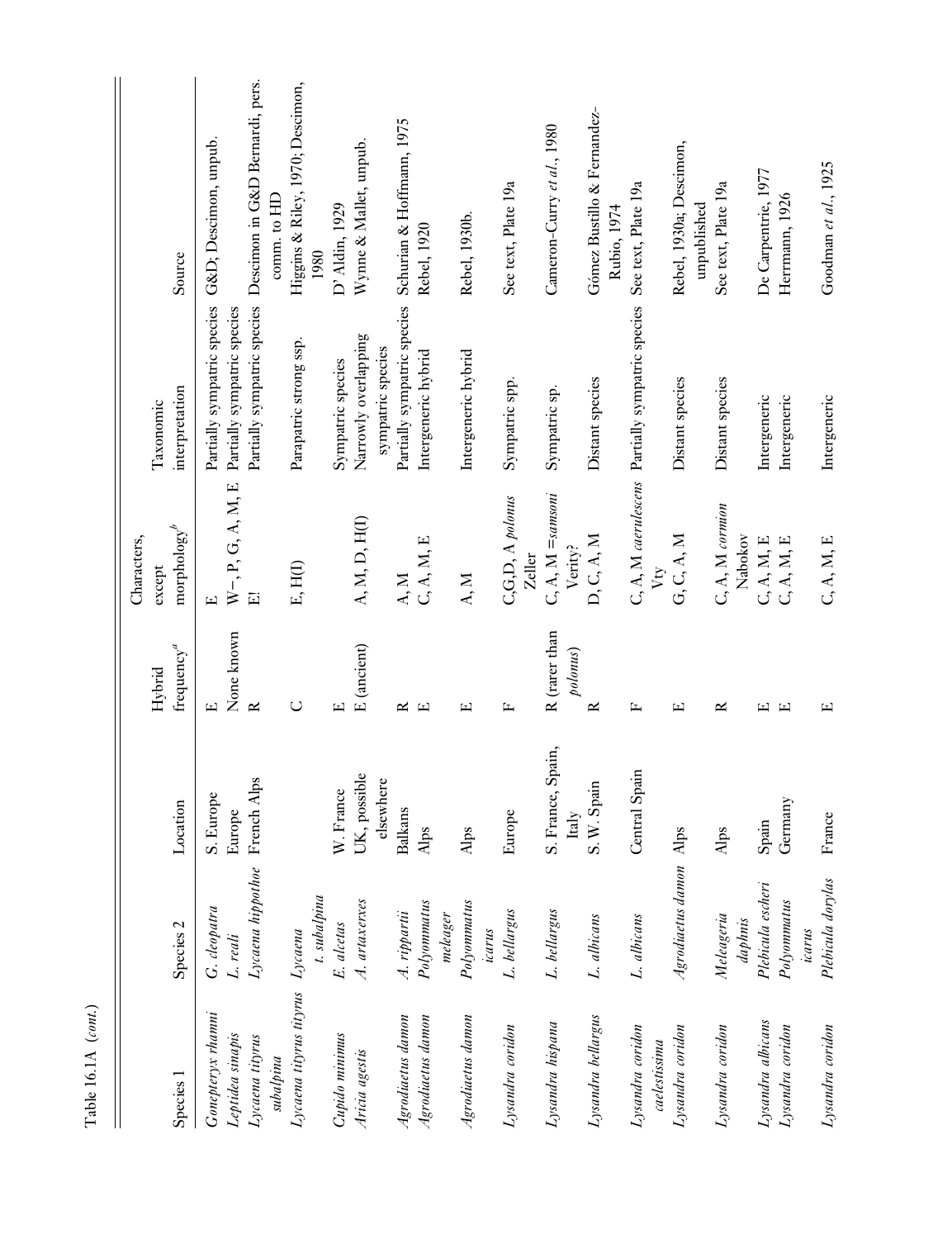| Plebicula dorylas     | Plebicula nivescens              | Central Spain                 | ≃                                                                                                                                                                                                                                                                                                                                                                                                                                                                                                                                                                                                                                                                | C, A, M                              | Partially sympatric related                 | Verity in G&D Descimon, unpub.,     |
|-----------------------|----------------------------------|-------------------------------|------------------------------------------------------------------------------------------------------------------------------------------------------------------------------------------------------------------------------------------------------------------------------------------------------------------------------------------------------------------------------------------------------------------------------------------------------------------------------------------------------------------------------------------------------------------------------------------------------------------------------------------------------------------|--------------------------------------|---------------------------------------------|-------------------------------------|
|                       |                                  |                               |                                                                                                                                                                                                                                                                                                                                                                                                                                                                                                                                                                                                                                                                  | caeruleonivescens                    | species                                     | Plate 19a                           |
|                       |                                  |                               |                                                                                                                                                                                                                                                                                                                                                                                                                                                                                                                                                                                                                                                                  | Verity                               |                                             |                                     |
| Polyommatus icarus    | P. eros                          | Alps                          | $\mathbf{r}$                                                                                                                                                                                                                                                                                                                                                                                                                                                                                                                                                                                                                                                     | A, M                                 | Related species, sympatric Descimon, unpub. |                                     |
|                       |                                  |                               |                                                                                                                                                                                                                                                                                                                                                                                                                                                                                                                                                                                                                                                                  |                                      | on mountains                                |                                     |
| Polyommatus icarus    | Plebejus argus                   | Germany                       | ല പ                                                                                                                                                                                                                                                                                                                                                                                                                                                                                                                                                                                                                                                              | A, M, E                              | Intergeneric hybrid                         | Peter, 1928 140                     |
| Maculinea alcon       | M. rebeli                        | All Europe                    |                                                                                                                                                                                                                                                                                                                                                                                                                                                                                                                                                                                                                                                                  | M, E                                 | Good species or ecological Wynhoff, 1998    |                                     |
|                       |                                  |                               |                                                                                                                                                                                                                                                                                                                                                                                                                                                                                                                                                                                                                                                                  |                                      | races?                                      |                                     |
| Boloria pales         | B. napaea                        | French Alps                   | F/R?                                                                                                                                                                                                                                                                                                                                                                                                                                                                                                                                                                                                                                                             | $W$ -, G, A, M                       | Partially sympatric species                 | Descimon, unpub.                    |
| Euphydryas aurinia    | E. desfontainii                  | Spain                         | ≃                                                                                                                                                                                                                                                                                                                                                                                                                                                                                                                                                                                                                                                                | G, A, M, E, HS                       | Partially sympatric species                 | De Lajonquière, 1966                |
| Mellicta athalia      | M. athalia                       | Central France <sup>[?]</sup> | U                                                                                                                                                                                                                                                                                                                                                                                                                                                                                                                                                                                                                                                                | $G, W-$                              | Parapatric subspecies?                      | See text                            |
| athalia               | celadussa                        |                               |                                                                                                                                                                                                                                                                                                                                                                                                                                                                                                                                                                                                                                                                  |                                      |                                             |                                     |
| Mellicta athalia      | M. deione                        | Provence                      | $\boxed{\phantom{1}}$                                                                                                                                                                                                                                                                                                                                                                                                                                                                                                                                                                                                                                            | G, A, M                              | Partially sympatric                         | Descimon, unpub.                    |
| Mellicta parthenoides | M. varia                         | Southern French               | F/R                                                                                                                                                                                                                                                                                                                                                                                                                                                                                                                                                                                                                                                              | C, H(I)!                             | Parapatric sibling species                  | Bernardi, pers. comm.; G&D          |
|                       |                                  | Alps                          |                                                                                                                                                                                                                                                                                                                                                                                                                                                                                                                                                                                                                                                                  |                                      |                                             |                                     |
| Melanargia russiae    | M. lachesis                      | Eastern Pyrenees              | $\Box$                                                                                                                                                                                                                                                                                                                                                                                                                                                                                                                                                                                                                                                           | A                                    | Species                                     | Tavoillot, 1967                     |
| Melanargia galathea   | M. lachesis                      | France and Spain              | F (only in some                                                                                                                                                                                                                                                                                                                                                                                                                                                                                                                                                                                                                                                  |                                      | Parapatric sibling species                  | Higgins, 1969; Wagener, 1984;       |
|                       |                                  |                               | overlaps)                                                                                                                                                                                                                                                                                                                                                                                                                                                                                                                                                                                                                                                        |                                      |                                             | Essayan, 1990                       |
| Hipparchia semele     | H. (senthes?)<br><b>balletoi</b> | Italy                         | ≃                                                                                                                                                                                                                                                                                                                                                                                                                                                                                                                                                                                                                                                                | G, A                                 | Parapatric sibling species                  | Sbordoni, pers. comm.; but see text |
| Erebia flavofasciata  | E. epiphron                      | Alps                          | ≃                                                                                                                                                                                                                                                                                                                                                                                                                                                                                                                                                                                                                                                                | O                                    | Partially sympatric species                 | See text                            |
| Erebia pharte         | E. epiphron                      | $_{\rm{Aips}}$                | $\boxed{\underline{\phantom{a}}\underline{\phantom{a}}\underline{\phantom{a}}\underline{\phantom{a}}\underline{\phantom{a}}\underline{\phantom{a}}\underline{\phantom{a}}\underline{\phantom{a}}\underline{\phantom{a}}\underline{\phantom{a}}\underline{\phantom{a}}\underline{\phantom{a}}\underline{\phantom{a}}\underline{\phantom{a}}\underline{\phantom{a}}\underline{\phantom{a}}\underline{\phantom{a}}\underline{\phantom{a}}\underline{\phantom{a}}\underline{\phantom{a}}\underline{\phantom{a}}\underline{\phantom{a}}\underline{\phantom{a}}\underline{\phantom{a}}\underline{\phantom{a}}\underline{\phantom{a}}\underline{\phantom{a}}\underline$ | O                                    | Sympatric species                           | Descimon in G&D                     |
| Erebia pronoe         | $E.$ epiphron                    | Pyrenees                      | $\approx$                                                                                                                                                                                                                                                                                                                                                                                                                                                                                                                                                                                                                                                        | $H(I) = "serving"$                   | Sympatric species                           | See text, Plate 20a                 |
|                       |                                  |                               |                                                                                                                                                                                                                                                                                                                                                                                                                                                                                                                                                                                                                                                                  | Descimon & de                        |                                             |                                     |
| Erebia pronoe         | E. medusa                        | Carpathians                   | 띠                                                                                                                                                                                                                                                                                                                                                                                                                                                                                                                                                                                                                                                                | Lesse                                | Distant species                             | See text                            |
| Erebia cassioides     | E. hispania                      | $P$ yrenees                   | R, several                                                                                                                                                                                                                                                                                                                                                                                                                                                                                                                                                                                                                                                       | G, C, A, M                           | Parapatric sibling species                  | See text, Plate 20a                 |
|                       |                                  |                               | zones in the<br>Pyrenees                                                                                                                                                                                                                                                                                                                                                                                                                                                                                                                                                                                                                                         |                                      |                                             |                                     |
| Erebia cassioides     | E. tyndarus                      | Alps                          | 匞                                                                                                                                                                                                                                                                                                                                                                                                                                                                                                                                                                                                                                                                | A, M                                 | Parapatric sibling species                  | See text                            |
| Erebia cassioides     | E. nivalis                       | $_{\rm{Aips}}$                | 匞                                                                                                                                                                                                                                                                                                                                                                                                                                                                                                                                                                                                                                                                | $\mathbf{A}, \mathbf{M}, \mathbf{E}$ | Parapatric sibling species                  | See text                            |
| Coenonympha arcania   | C. hero                          | N. Europe                     | F hero nearly<br>extinct                                                                                                                                                                                                                                                                                                                                                                                                                                                                                                                                                                                                                                         |                                      | Partially sympatric species                 | Legras in G&D Gross, 1957           |
| Coenonympha           | C. gardetta                      | Alps                          | ⊡                                                                                                                                                                                                                                                                                                                                                                                                                                                                                                                                                                                                                                                                | A. darwiniana may                    | Parapatric species                          | See text                            |
| darwiniana            |                                  |                               |                                                                                                                                                                                                                                                                                                                                                                                                                                                                                                                                                                                                                                                                  | gardetta ×<br>be hybrid<br>arcania   |                                             |                                     |
|                       |                                  |                               |                                                                                                                                                                                                                                                                                                                                                                                                                                                                                                                                                                                                                                                                  |                                      |                                             |                                     |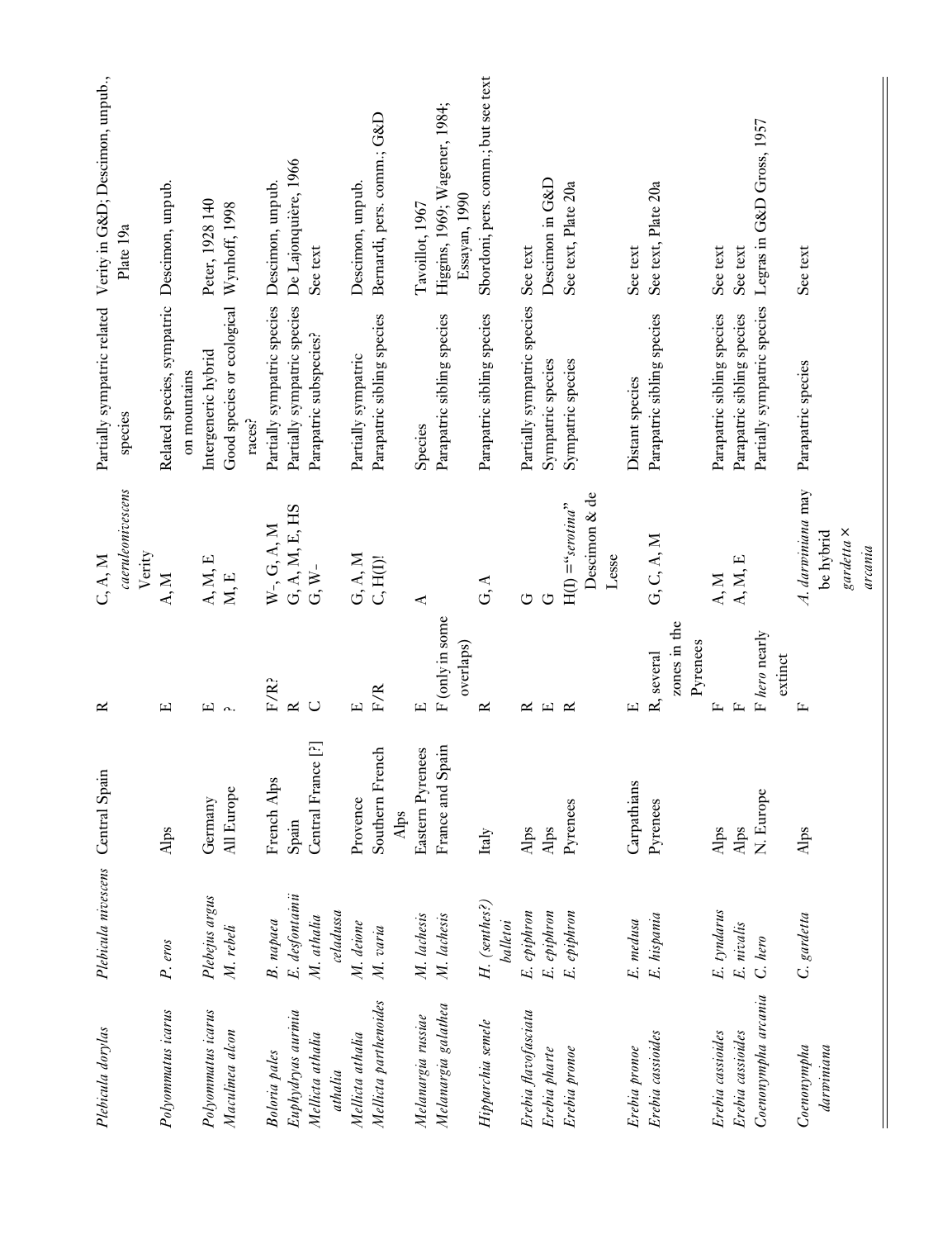|                       |                   |                   |                                  | Characters,                  |                                              |                                              |
|-----------------------|-------------------|-------------------|----------------------------------|------------------------------|----------------------------------------------|----------------------------------------------|
| Species 1             | Species 2         | Location          | frequency <sup>a</sup><br>Hybrid | morphology $\iota$<br>except | interpretation<br>Taxonomic                  | Source                                       |
| Pieris ergane         | $P.$ napi         | S. Europe         |                                  | $W+/-$ , Lab                 | Partially sympatric species Bred by Lorkovic |                                              |
| Euchloe crameri       | E. simplonia      | Maritime Alps     | E to F? Not                      | D, $W+/-, A, E$              | Parapatric species                           | Lux, 1987                                    |
|                       |                   |                   | studied!                         |                              | (montane vs. lowland)                        |                                              |
| Euchloe simplonia     | Anthocaris        | Alps and Pyrenees | $\widetilde{E}$                  | A, HI, HS, Lab               | Sympatric species                            | Obtained until pupa by HD                    |
|                       | cardamines        |                   |                                  |                              |                                              |                                              |
| Lycaeides idas        | L. argyrognomon   | Central France    |                                  | $W+/-$                       | Sympatric species                            | HD's observations in Yonne                   |
| Lycaeides idas        | L. idas calliopis | S. French Alps    | $\frac{1}{n}$ .                  | .<br>ਸੰ                      | Could be sibling species                     | Numerous observations since                  |
|                       | Boisduval         |                   |                                  |                              |                                              | Boisduval, including HD's                    |
| Everes argiades       | E. alcetas        | S. Europe         |                                  | $W+/-$                       | Partially sympatric                          |                                              |
| Everes argiades       | E. decoloratus    | S. Europe         |                                  | $W^+/-$ or $W^-$             | Partially sympatric                          |                                              |
| Everes alcetas        | E. decoloratus    | S. Europe         | ᅴ                                | $W+/-$                       | Partially sympatric                          |                                              |
| Cupido lorquinii      | C. carsewelli     | S. Spain          | $\overline{\phantom{0}}$         | $W+/-, E$                    | Partially sympatric                          |                                              |
| Glaucopsyche alexis   | G. melanops       | S.W. Europe       | ᅴ                                | $W+/-$                       | Partially sympatric                          | Possibly captured by HD                      |
| Maculinea teleius     | M. nausithous     | Europe            |                                  |                              | Partially sympatric                          |                                              |
| Pseudophilotes baton  | P. panoptes       | Spain             |                                  | ≽                            | May be subspecies or                         |                                              |
|                       |                   |                   |                                  |                              | parapatric sibling                           |                                              |
|                       |                   |                   |                                  |                              | species                                      |                                              |
| Pseudophilotes baton  | P. abencerragus   | S. Spain          | ┙                                | $W+/-$                       | Partially sympatric                          |                                              |
| Aricia agestis        | A. morronensis    | Spain             |                                  | $\overline{\mathbf{x}}$      | Partially sympatric                          |                                              |
| Agriades glandon      | A. pyrenaica      | Pyrenees          |                                  |                              | Partially sympatric                          |                                              |
| Agrodiaetus rippartii | $A.$ fabressei    | Central Spain     |                                  | ≽                            | Partially sympatric                          | Should be very difficult to detect           |
| Agrodiaetus dolus     | A. damon          | S. Europe         | LE)                              |                              | Partially sympatric                          | As likely as $L.$ coridon $\times A.$ damon! |
| Agrodiaetus dolus     | Agrodiaetus       | S. Europe         | ${\mathbb L}$ $({\mathbb E})$    |                              | Partially sympatric                          | As likely as A. dolus $\times$ A. rippartii. |
|                       | (brown sp.)       |                   |                                  |                              |                                              |                                              |
| Polyommatus icarus    | P. eroides        | S.E. Europe       | 凵                                |                              | Partially sympatric                          |                                              |
| Polyommatus eros      | P. eroides        | S.E. Europe       | $\overline{a}$                   | $W+/-$                       | Partially sympatric                          |                                              |
| Polyommatus icarus    | P. andronicus     | Greece            |                                  | $\ddot{5}$                   | Partially sympatric sibling                  |                                              |
|                       |                   |                   |                                  |                              | species                                      |                                              |

Table 16.1B Bad species supplementary data. Excluded from above because too doubtful or not studied enough; includes also some doubtful species/subspecies (these are included only Table 16.1B Bad species supplementary data. Excluded from above because too doubtful or not studied enough; includes also some doubtful species/subspecies (these are included only if there is some cohabitation) if there is some cohabitation)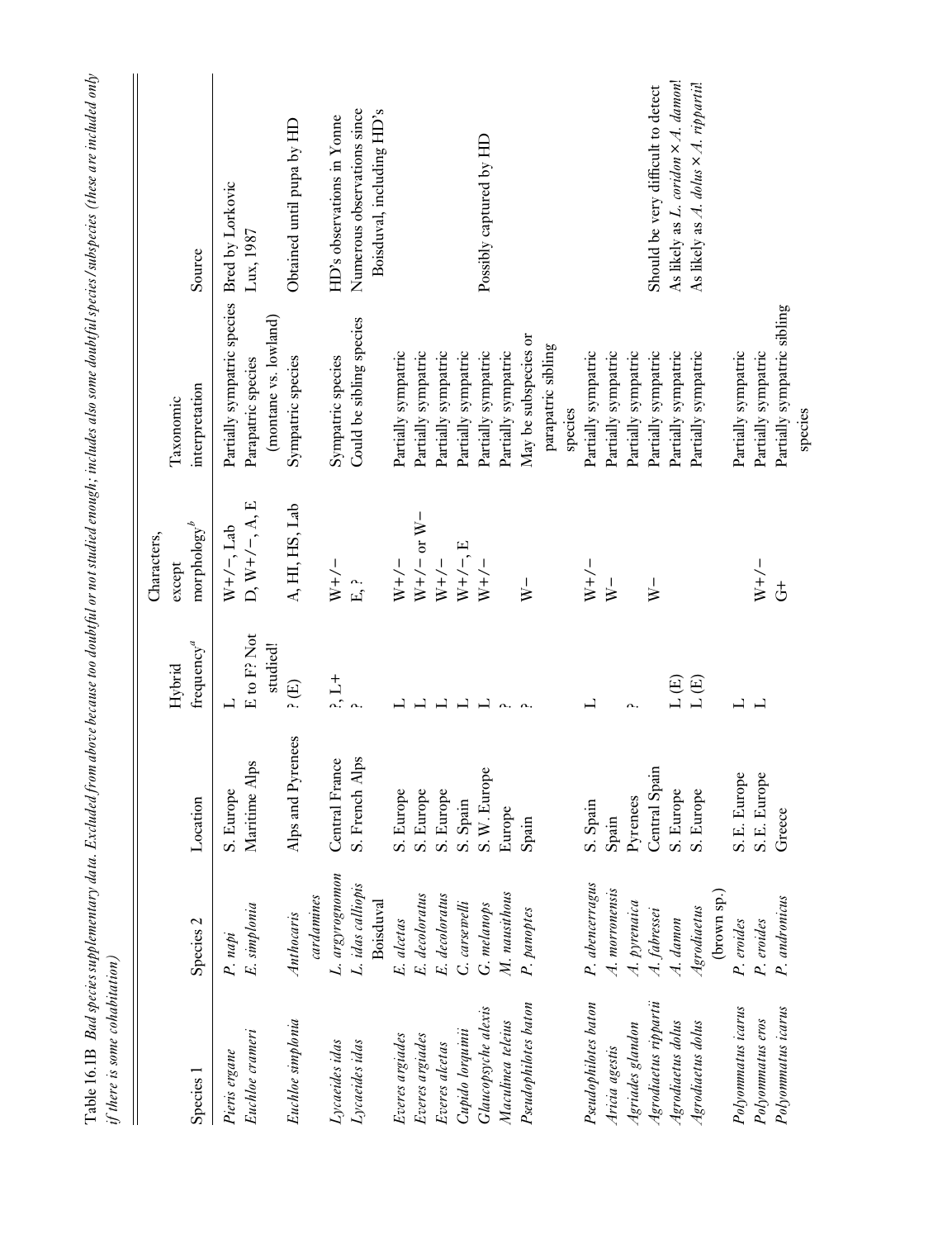| Apatura ilia                              | A. metis                     | S.E. Europe                   | 山                        | W-E-                    | Parapatric species                        |                                                                          |
|-------------------------------------------|------------------------------|-------------------------------|--------------------------|-------------------------|-------------------------------------------|--------------------------------------------------------------------------|
| Argynnis adippe<br><b>Brenthis</b> hecate | <b>B.</b> daphne<br>A. niobe | W. Palaearctic<br>Palaearctic |                          | $E, W+/-$<br>$W+/-$     | Widespread species<br>Partially sympatric | The three Brenthis often fly in close<br>Why not?                        |
| <b>Brenthis</b> hecate                    | $B.$ ino                     | W. Palaearctic                |                          | $E, W+/-$               | Partially sympatric                       | vicinity, in spite of marked                                             |
| Brenthis daphne                           | $B.$ ino                     | W. Palaearctic                |                          | E, $W+/-$               | Partially sympatric                       | ecological differences.                                                  |
| Clossiana selene                          | C. euphrosyne                | W. Palaearctic                |                          | E, $W+/-$               | Partially sympatric                       |                                                                          |
| Circumpolar<br>Closiana                   | (5 species)                  | Scandinavia                   |                          | $W+/-$                  | Partially sympatric                       |                                                                          |
| Melitaea parthenoides M. aurelia          |                              | Europe                        | $\overline{a}$           | $W+/-$                  | Partially sympatric                       | region (French Southern Alps)<br>Suspected to occur in Briançon<br>by HD |
| Melitaea aurelia                          | M. britomartis               | Central Europe                | Λ.                       | $W^-, G^+$              | Partially sympatric                       |                                                                          |
| Melitaea phoebe                           | M. aetherie                  | S. Spain                      |                          | $W+/-$                  | Partially sympatric                       |                                                                          |
| Melanargia occitanica                     | M. galathea or<br>lachesis   | S. Europe                     |                          |                         | Partially sympatric                       |                                                                          |
| Melanargia occitanica                     | M. russiae                   | S. Europe                     |                          | $\Box$                  | Partially sympatric                       |                                                                          |
| Melanargia occitanica                     | M. ines                      | Spain                         |                          |                         | Partially sympatric                       |                                                                          |
| Hipparchia fagi                           | H. alcyone                   | S. Europe                     | L                        | $\overline{\mathbf{x}}$ | Partially sympatric                       |                                                                          |
| Hipparchia sp.                            |                              |                               |                          | $W+/-$                  | Partially sympatric                       | Several opportunities within this                                        |
|                                           |                              |                               |                          |                         |                                           | complex genus                                                            |
| Chazara briseis                           | C. prieuri                   | Spain                         |                          |                         | Partially sympatric                       |                                                                          |
| Pseudochazara sp.                         |                              | S.E. Europe                   |                          |                         | Partially sympatric                       | Cf. Hipparchia                                                           |
| Satyrus actaea                            | S. ferula                    | S. Europe                     |                          | $W+/-$                  | Partially sympatric                       | Searched for by HD in Briançon                                           |
|                                           |                              |                               |                          |                         |                                           | $region - in train!$                                                     |
| Erebia ligea                              | E. euryale                   | European mountains            | $\overline{\phantom{0}}$ |                         | Partially sympatric                       | Possibly found by HD                                                     |
| Erebia pharte                             | E. melampus                  | Alps                          |                          | $W+/-$                  | Partially sympatric                       | Possibly found by HD                                                     |
| Erebia aethiopella                        | $E.$ $mnestra$               | French Alps                   | $\mathbb{L}$             | $W+/-$                  | Parapatric species                        | Bimodal hybrid zone at                                                   |
|                                           |                              |                               |                          |                         |                                           | Montgenèvre, French Southern                                             |
|                                           |                              |                               |                          |                         |                                           | Alps (HD's and Claude                                                    |
|                                           |                              |                               |                          |                         |                                           | Herbulot's observations)                                                 |
| Erebia stirius                            | $E.$ styx                    | Central Alps                  |                          | ≽                       | Partially sympatric                       | Cf. Lorković's works; could also                                         |
|                                           |                              |                               |                          |                         |                                           | hybridize with E. montana                                                |
| Hyponephele lycaon                        | H. lupina                    | S. Europe                     |                          | $W+/-$                  | Partially sympatric                       |                                                                          |
| Aphantopus                                | Maniola jurtina              | Palaearctic                   |                          |                         | Largely sympatric                         | Pairing rather often observed,                                           |
| hyperanthus                               |                              |                               |                          |                         |                                           | hybrids never                                                            |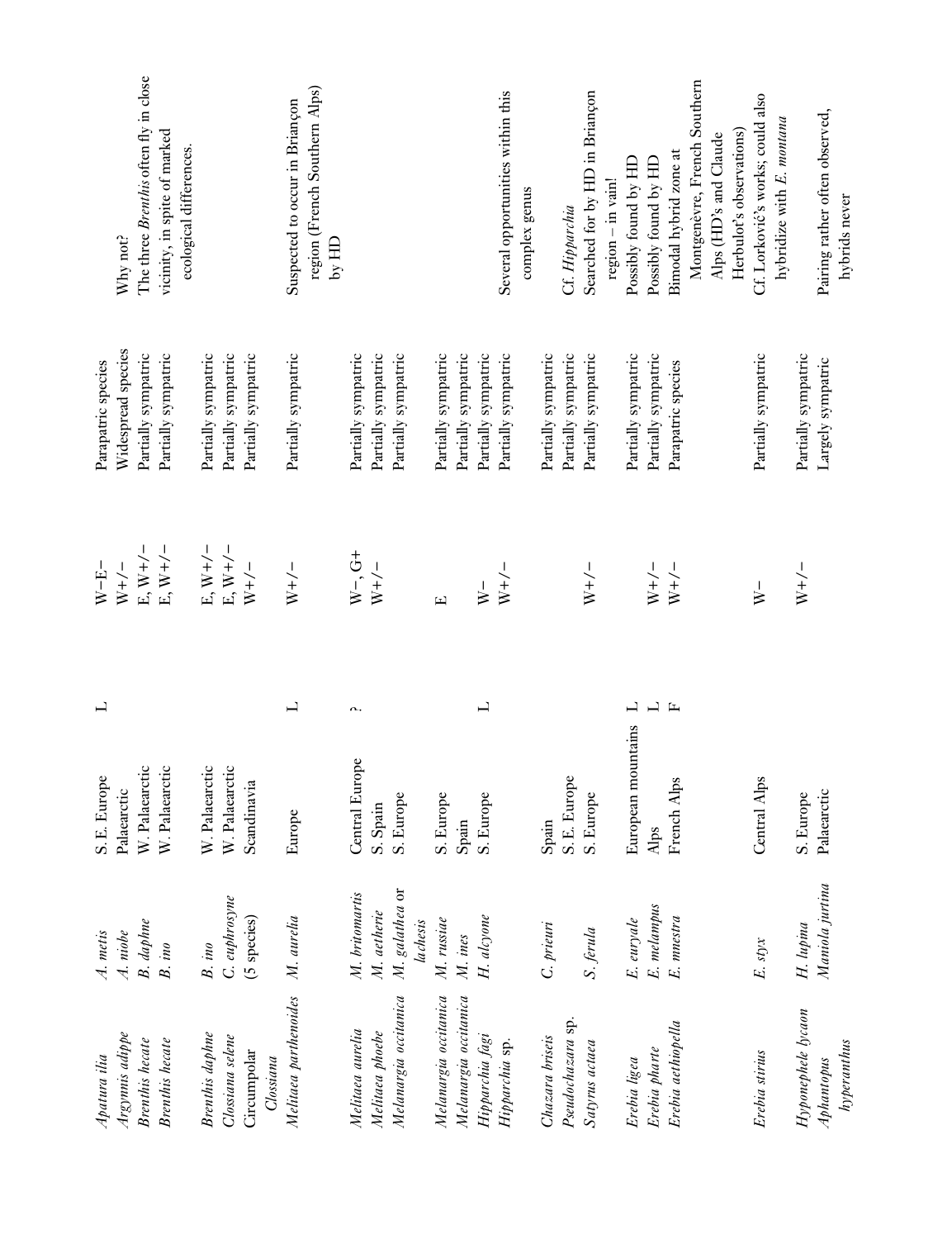Table 16.1B (cont.) Table 16.1B (cont.)

| pecies 1         | Species 2        | Location       | frequency $\phantom{i}^a$<br>Hybrid | morphology''<br>Characters,<br>except | interpretation<br>Taxonomic | Source                             |
|------------------|------------------|----------------|-------------------------------------|---------------------------------------|-----------------------------|------------------------------------|
| Pyronia tithonus | P. bathseba      | S. Europe      |                                     | $W+/-$                                | Oceanic vs.                 |                                    |
|                  |                  |                |                                     |                                       | Mediterranean               |                                    |
| Coenonympha sp.  |                  |                |                                     |                                       |                             | Several candidates in the genus in |
|                  |                  |                |                                     |                                       |                             | addition to those observed         |
| asiommata maera  | L. megera        | Europe         |                                     | $W^+/-$                               | Largely sympatric           | Suspected around Marseilles by HD  |
| Lasiommata maera | L. petropolitana | Alps, Pyrenees |                                     | $W+/-$                                | Sympatric in Alps and       |                                    |
| and megera       |                  |                |                                     |                                       | Pyrenees                    |                                    |
|                  |                  |                |                                     |                                       |                             |                                    |

"Hybrid frequency: C, Common (Hardy–Weinberg); F, Frequent >1%; R, Regular <1%; E, Exceptional <0.1%; L, Likely, but no data. Hybrid frequency: C, Common (Hardy–Weinberg); F, Frequent >1%; R, Regular <1%; E, Exceptional <0.1%; L, Likely, but no data.

<sup>6</sup> Characters enabling detection of hybridization, apart from wing pattern (- means does NOT occur): W-, No wing pattern differences; W+/-, differences not striking mitochondrial DNA); E, Ecological; H, Haldane's rule; H<sup>-1</sup>, Inverse Haldane's rule; H<sup>0</sup>, Non-Haldane rule inviability; I, Inviability (e.g. H<sup>-1</sup>(I)); S, Sterility; Lab, hybrids enough to allow recognition without especial attention; P, Mate choice differences; D, Diapause; G, Genitalia; C, Chromosomes; A, Allozymes; M, Molecular (nuclear and bCharacters enabling detection of hybridization, apart from wing pattern (− means does NOT occur): W−, No wing pattern differences; W+/−, differences not striking enough to allow recognition without especial attention; P, Mate choice differences; D, Diapause; G, Genitalia; C, Chromosomes; A, Allozymes; M, Molecular (nuclear and mitochondrial DNA); E, Ecological; H, Haldane's rule; H−1, Inverse Haldane's rule; H0, Non-Haldane rule inviability; I, Inviability (e.g. H−1(I)); S, Sterility; Lab, hybrids have been obtained in captivity. have been obtained in captivity.

'G&D, Guillaumin & Descimon, 1976. G&D, Guillaumin & Descimon, 1976.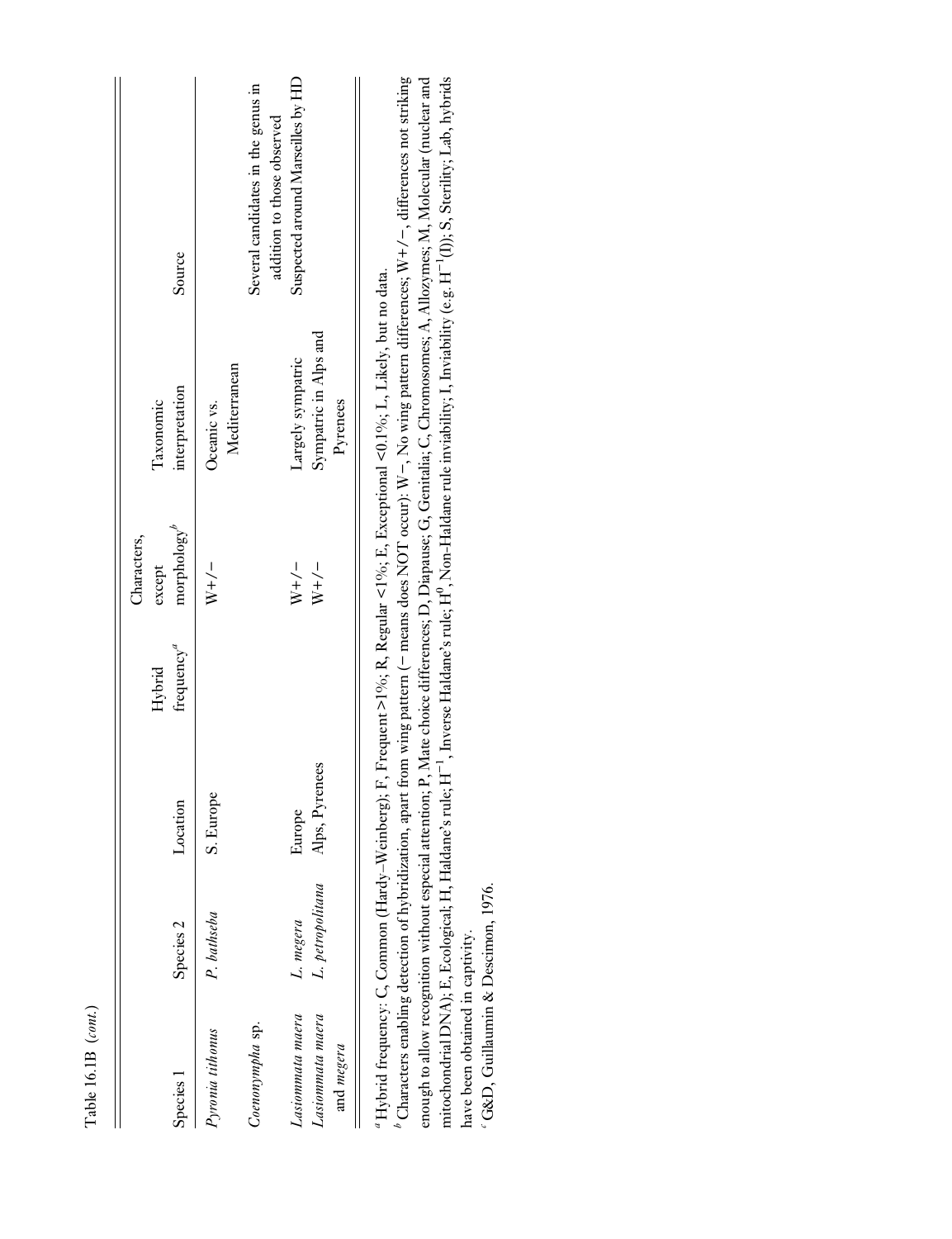and bionomic differences with continental relatives, again without any morphometric, karyological, mixiological or molecular justification. Most of these 'new' species are allopatric. We tend to side with the more conservative views of Cesaroni et al. (1994).

## Polyommatus (Agrodiaetus) admetus and the 'anomalous blue' group: chromosome variation and allopatry

According to Lukhtanov et al. (2003), 'this complex is a real stumbling block in the taxonomy of the genus [Agrodiaetus]'. In a careful study using the 'classical' tools of typological taxonomy, Forster (1956) was uncertain about the taxonomic status of only a few forms or 'bad species'. Soon thereafter, de Lesse (1960a) used karyology to show that the picture was not simple but death prevented him from carrying his work further. The admetus group of Agrodiaetus, which included only three species in Higgins & Riley (1970), was raised to nine some 35 years later (Tolman & Lewington 1997, Wiemers 2003).

In *Agrodiaetus*, the males are generally blue, but the 'anomalous blues' all have similar, chocolate-brown uppersides in both sexes. In 1970, the species recognized were A. admetus, ranging from Eastern Europe to Asia Minor, A. fabressei known only from Spain and A. ripartii from scattered locations from Spain to Asia Minor. This treatment was supported by karyotyping:  $n = 78-80$  for *admetus*,  $n = 90$  with two large unequal chromosomes for *ripartii* and  $n = 90$  with two large and two medium-sized chromosomes for fabressei (de Lesse 1960a). The taxa fabressei and ripartii cohabited without admixture in some Spanish localities (de Lesse 1961a).

The situation became more complex when wide karyotypic variation was found in Turkey and later in parts of Europe (Table 16.2).

More recently, allozyme studies have cast doubt on this multiplicity of species. Agrodiaetus ripartii, the most

| Species of <i>Agrodiaetus</i><br>(according to Tolman & |                 | Chromosome           |
|---------------------------------------------------------|-----------------|----------------------|
| Lewington 1997, Wiemers $2003)^{a}$                     | Distribution    | number $(n)$         |
| <i>admetus</i> Esper                                    | <b>Bulgaria</b> | 80                   |
| <i>admetus</i> Esper                                    | Turkey          | 78–80                |
| <i>alcestis</i> Zerny                                   | Lebanon         | $20 - 21$            |
| <i>aroaniensis</i> Brown                                | Peloponnese     | 48                   |
| <i>dantchenkoi</i> Lukhtanov et al.                     | Turkey          | 42                   |
| <i>demavendi</i> Pfeffer                                | Iran, Turkey    | $68 - 71$            |
| eriwanensis Forster                                     | Armenia         | $32 - 34$            |
| <i>fabressei</i> Oberthür                               | Spain           | $90(86+2+2)$         |
| galloi Balletto & Toso                                  | S. Italy        | 66                   |
| <i>humedasae</i> Toso & Balletto                        | N. Italy        | 38                   |
| <i>interjectus</i> de Lesse                             | Turkey          | $29 - 32$            |
| <i>karacetinae</i> Lukhtanov & Dantchenko               | Turkey          | 19                   |
| nephohiptamenos Brown & Coutsis                         | N. Greece       | 8–11, or $\sim 90^b$ |
| ripartii Freyer                                         | Spain–Turkey    | $90(88+1+1)$         |

<sup>a</sup> Taxa with no information on chromosome number are omitted, as are taxa of obviously subspecific rank.

<sup>b</sup> There are contradictory numbers counted by Brown & Coutsis (1978) and de Prins (unpublished); the  $n = 90$  estimate seems most likely (Wiemers 2003).

Source: From Hesselbarth et al. (1995), Eckweiler & Häuser (1997), Häuser & Eckweiler (1997), Carbonell (2001), Lukhtanov & Dantchenko (2002a, b, 2003), Wiemers (2003) and Kandul et al. (2004).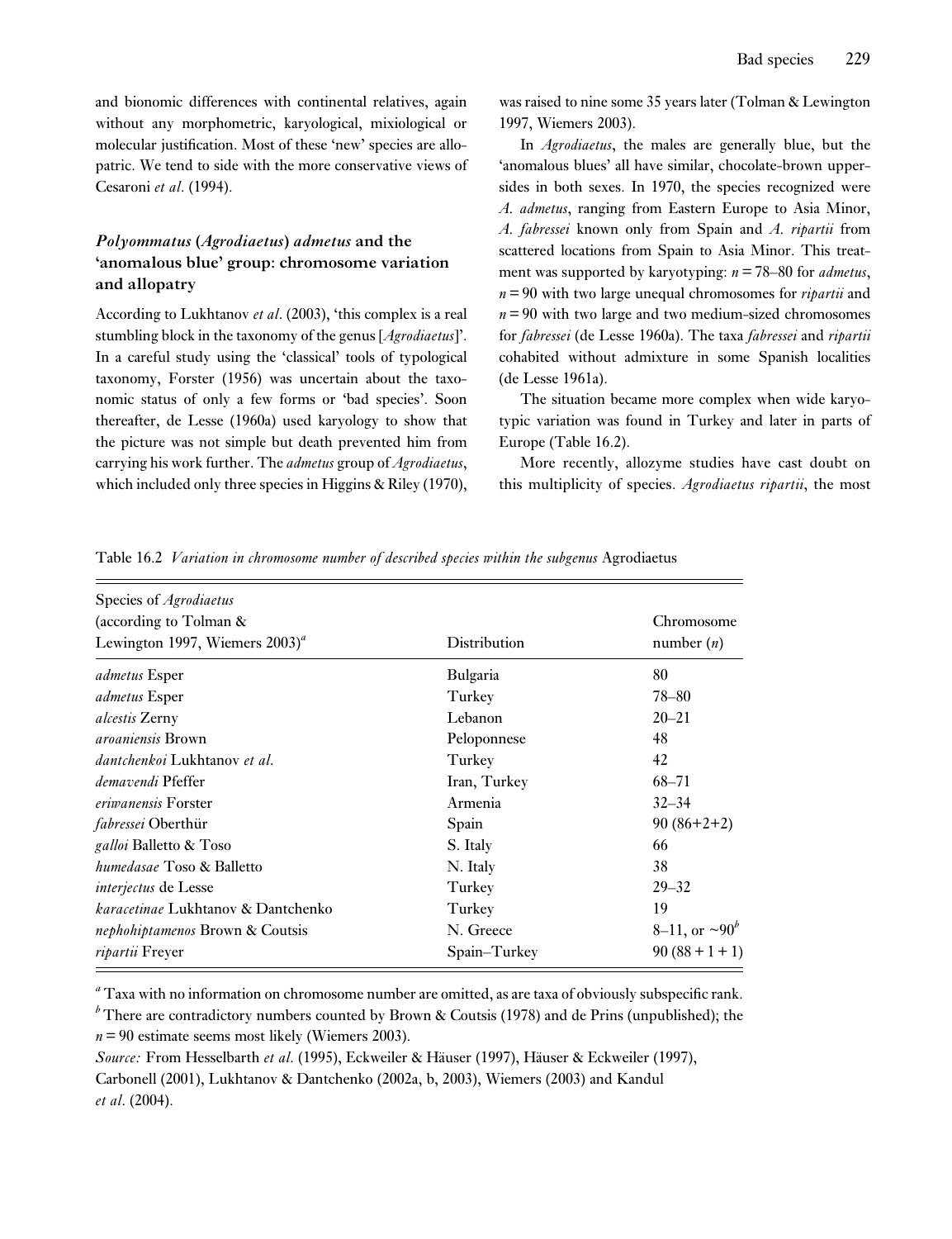widespread, proved as homogeneous genetically as in its karyotype; this is also true, to a lesser degree, for A. admetus. Agrodiaetus fabressei and the other taxa are poorly resolved and there is little correlation between allozymes and karyotype (Mensi et al. 1994). More recently, mitochondrial and nuclear DNA sequencing studies suggest that 'brown' Agrodiaetus are polyphyletic. The wing colour switch from the 'primitive' blue colour to brown in males seems to have occurred twice: once in the 'admetus' group and once in fabressei (Wiemers 2003, Kandul et al. 2004). Most distinguishable entities are allopatric, and the only exceptions are the aforementioned  $A$ . fabressei and  $A$ . ripartii, and four species found close together in the Turkish Van province (Lukhtanov et al. 2003). In most other cases, nobody knows what would occur if these genetic entities flew together.

Clues are provided by the fabressei–ripartii case, which have the same chromosome number, but differ in details of the karyotype. They comply with the cohabitation criterion and are genetically distant (Lattes et al. 1994). Clearly, there is little doubt that these are good (albeit sibling) species. However, they are almost impossible to identify using morphology where they co-occur, since neither wing pattern nor skeletal morphology provide reliable criteria: karyotype and DNA sequencing are virtually the only ways to assure identification (Lukhtanov et al. 2003). Chromosomal information has also been used by Munguira et al. (1994), who merged the Spanish agenjoi Forster and violetae Gomez-Bustillo et al. into the known species: fabressei and ripartii. However, Gil-T & Gil-Uceda (2005) showed that these authors did not examine the 'true' violetae (rediscovered after more than 20 years) from Sierra de Almijara (its type locality), but populations coming from ca. 200 km to the northeast (Sierra de Cazorla). Both populations are morphologically well differentiated. New karyological and biochemical studies hopefully will determine its final taxonomic status (Lukhtanov et al. 2005).

Chromosome structure is unstable in Agrodiaetus and rearrangements are common even within populations, leading to the formation of multivalents during meiosis (Lukhtanov & Dantchenko 2002a, b, Lukhtanov et al. 2003). Limited abnormalities seem not to affect viability, although selection should eventually eliminate most rearrangement polymorphism. Why is chromosome structure so unstable in Agrodiaetus? Kandul et al. (2004) argue that tolerance of chromosomal polymorphism is related to centromere structure, and suggest that destabilization of chromosome numbers may be due to locally abundant transposons. In allopatric populations of Agrodiaetus, elimination of differences

will not take place and the karyotype diverges rapidly until a point of no return is reached, giving rise to a great deal of geographical variation, and ultimately speciation. Similarly, Wiemers (2003) boldly states that 'changes in the number of chromosomes do not lead to sympatric speciation, but instead appear as a by-product of allopatric speciation and such young species could only occur in sympatry after a sufficient differentiation in their phenotype to exclude erroneous matings'.

## Leptidea sinapis and L. reali: sibling species and the almost 'perfect crime', with a comparison to the situation in Melitaea athalia

Until the end of the twentieth century, nobody suspected that two separate species lurked within the wood white, Leptidea sinapis. In 1962, Réal noticed that two different seasonal forms flew together in the French eastern Pyrénées, without considering the possibility that two species were involved (Réal 1962). By the late 1980s, after morphological studies on the genitalia, Lorković suggested to Réal that there were indeed two species. The latter described a new species under the name *lorkovicii* in 1988, an invalid name replaced by reali (Reissinger 1989). Further study confirmed that the two forms, characterized by male and female genitalia, were distinguishable and sympatric across much of Europe (Lorković 1994, Mazel & Leestmans 1996); in particular, the penis is short in sinapis, and long in reali. There are correlated differences in the females, with short vs. long ductus bursae. This strongly suggests a 'lock and key' mechanism is involved. Although other barriers may be present, it seems likely that these differences can explain reproductive isolation between the taxa. In contrast, earlier attempts to find reliable differences in wing pattern and ecology were in vain. Leptidea sinapis is present everywhere in Western Europe, while *reali*, if present, is always in sympatry with it.

Although the existence of two 'good' species is likely, it could be argued that there is merely a genitalic polymorphism, similar to that in Melitaea athalia and M. celadussa (see below). To address this point, a study based on multivariate morphometrics of genitalia, allozymes and mtDNA sequencing was undertaken by Martin et al. (2003) on six populations from southern France. A 728-bp fragment of the ND1 gene showed a reliable and constant 3% divergence between the entities. Among 16 enzyme loci, none was completely diagnostic, but  $Ak$  and  $Pgi$  showed highly significant differentiation. Multivariate analysis demonstrated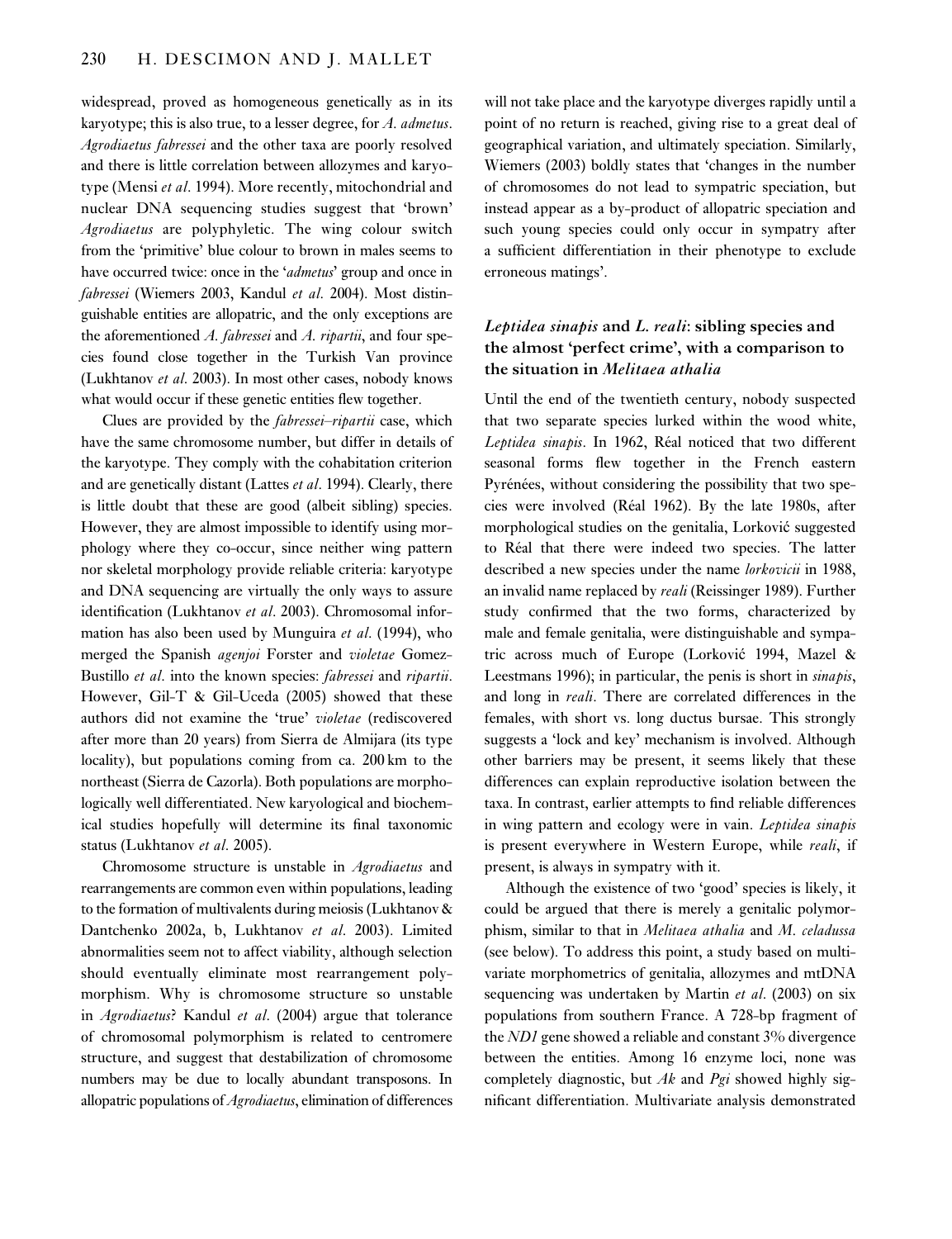two well-separated 'genotypic clusters', with strong linkage disequilibria between loci. Furthermore, allozymes and the mtDNA were concordant. Morphometrics carried out on genitalia also yielded good concordance with molecular data, although there was some  $(5\%)$  overlap between the taxa. In 163 individuals of the two species, no hybrid was detected; the few individuals with doubtful genitalic measurements were clearly assigned to one or other taxon by molecular markers.

The necessity of dissecting individuals for identification makes ecological study difficult, and it was at first thought that the species fly together and share most foodplants. This should contradict Gause's principle but could explain the lack of consistent differences in wing pattern. However, the population genetic structure of the two species is somewhat different: L. reali is less polymorphic at allozymes (with heterozygosity  $0.09 \leq H \leq 0.14$  in *sinapis* and  $0.05 \leq H \leq$ 0.07 in reali: Martin et al. 2003). Females and, to a lesser extent, males of both species discriminate between the species during mate choice, and only intraspecific matings occurred in captivity (Freese & Fiedler 2002). The two species are now known to differ in ecology: L. sinapis is a widespread generalist on various herbaceous Leguminosae from both wet and dry habitats, while L. reali specializes on Lathyrus pratensis, a plant confined to moist grasslands. In 347 localities in the Drôme department (southern France) where  $L$ , sinapis and/or  $L$ , reali were observed,  $L$ , sinapis was alone in 55% of the study sites, and  $L.$  reali in 22%, whereas both species were found together in 23% of them (Amiet 2004). There are also differences in phenology, response to temperature and habitat choice (Friberg et al. 2008). The situation seems to reverse in Eastern Europe, where L. sinapis becomes confined to warmer areas (Benes et al. 2003b). Freese & Fiedler (2002), in their mainly laboratorybased study, concluded that 'the two species are only weakly differentiated in ecological terms'; indeed, their egg-laying tests showed only a weak preference for L. pratensis in the females of L. reali; the larvae of both species prefer and perform better on another legume, Lotus corniculatus, a result rather discrepant with Amiet's (2004) field observations.

As in almost all 'perfect crimes', once the first clue was discovered, a cascade of confirmatory data was quickly revealed. At the end of the nineteenth century, the earliest dissectors of genitalia, such as Reverdin, could well have studied a series of Leptidea male genitalia and discovered the two species.

The latter did just this with Melitaea athalia (Reverdin 1920, 1922), where two types of male genitalia were associated with two biogeographical entities, and he therefore split them into separate species. However, later study showed that the morphology of male genitalia was unimodal within a hybrid zone between the two taxa. The width of the hybrid zone varied from a few to several tens of kilometres (Bourgogne 1953). Since this differentiation is not associated with large and constant differences in allozymes or mtDNA, as in Leptidea (Zimmermann, unpublished), species separation in Melitaea was premature.

## Zerynthia rumina and Z. polyxena: relativity of mixiological criteria

The genus Zerynthia contains two species, both recognized since the dawn of entomology: Z. rumina, a western Mediterranean species, and Z. polyxena from the eastern Mediterranean (Plate 20b). They overlap in southern France, where they display marked ecological differentiation, while in areas where only one species is found, both have a more extensive niche. Besides wing-pattern differences, there are diagnostic alleles between, with Nei's  $D \approx 0.80$ (Braconnot, unpublished) and strong divergence in mitochondrial and nuclear gene sequences (Nazari et al. 2007). There is no doubt they are 'good' species. Both display marked intraspecific differentiation: wing patterns of the French subspecies Z. rumina medesicaste and Z. polyxena cassandra clearly differ from their respective nominal subspecies, but variation forms a wide cline within a continuous distribution.

Natural hybrids between the species are scarce (only five are known to HD), but interspecific pairing has been observed in the field (de Puységur 1947). A large series of crosses within and between species has been performed by HD, although only some have been published (Descimon & Michel 1989). When Z. rumina medesicaste was crossed with Z. r. rumina, remarkable hybrid vigour was observed in the  $F_1$ , followed by strong hybrid breakdown in the  $F_2$  (i.e.  $F_1 \times$ F1) with arrested embryonic development, larval weakness and difficulties of pupation. Fewer than 5% of ova reached the adult stage in about 10 parallel broods. The low viability persisted in further crosses; only backcrosses, with either parent subspecies (or, paradoxically, with Z. polyxena), restored viability. Crosses between Z. p. polyxena from Greece and Z. p. cassandra from southern France also produced  $F_1$  hybrid vigour, and some  $F_2$  hybrid breakdown. However, the  $F_2$  viability was not too low (around 25%), and further crosses ( $F_2 \times F_2$  and more) displayed markedly enhanced viability: incompatibility therefore seemed less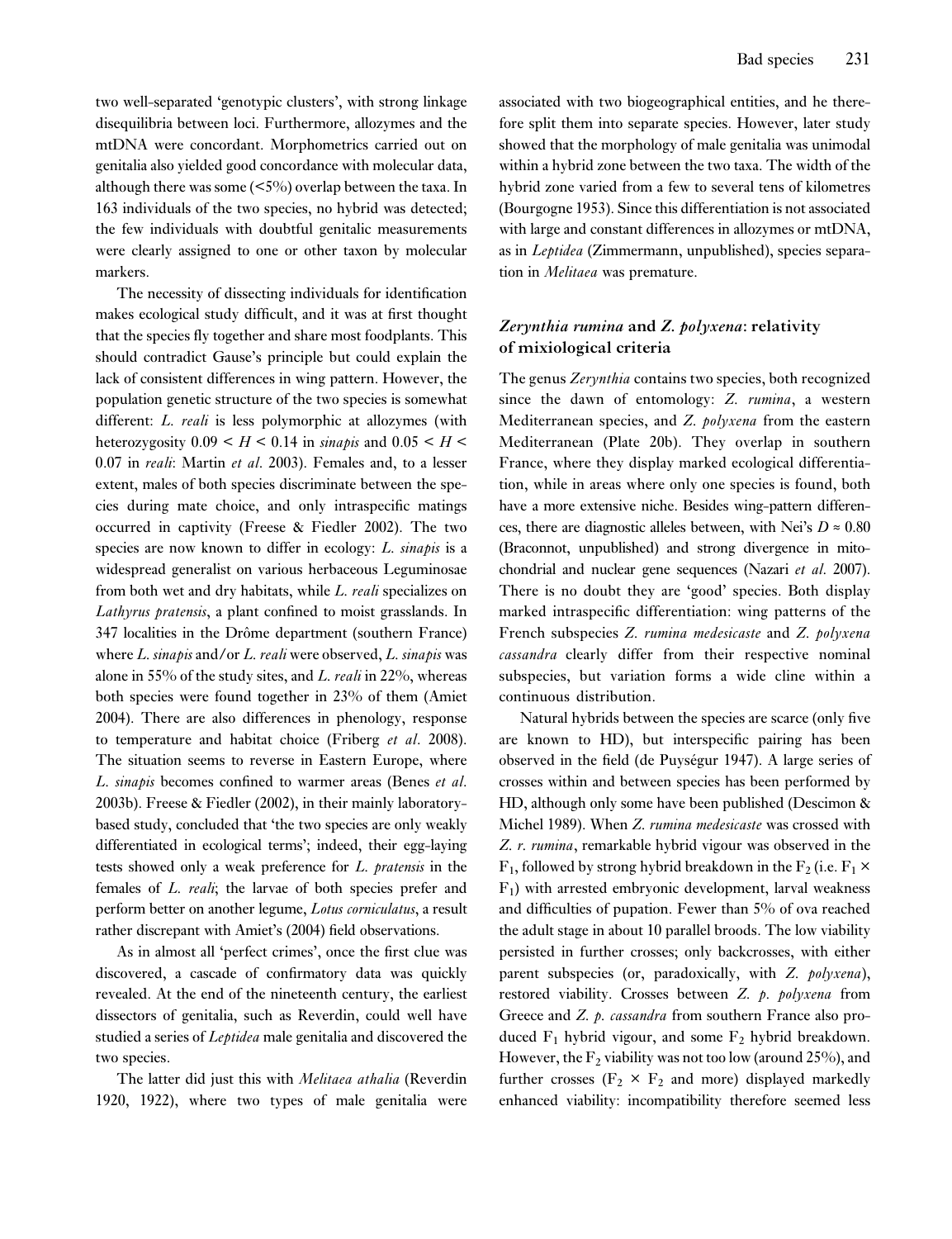marked than in the first case. Crosses between Austrian and French Z. polyxena produced no  $F_2$  hybrid breakdown.

Mate choice was studied in cages containing 10 males and 10 females of each species. Only intraspecific matings were observed (including the aforementioned distinct subspecies), demonstrating strong prezygotic barriers between species. All females proved to have mated, and one female polyxena produced offspring consisting partly of polyxena and partly of hybrids. Clearly, she had mated twice, and with males of each species. The hybrids were viable, but while the  $F_2$  resulted in no offspring, backcrosses with polyxena and rumina were successful. The backcross hybrids from either side could, however, be crossed with the more distant parental strains. Thus backcrossed individuals, which had 3/4 of their genes from one species and 1/4 from the other, gave symmetrical  $F_3$  progeny with  $3/8$  rumina :  $5/8$  polyxena offspring and the reciprocal; the same scheme was applied in the  $F<sub>4</sub>$  and beyond. The possibilities for complex crosses increased with the rank of hybridization and some were practised (for a complete account, see Descimon & Michel 1989). The hybrids were viable provided they had at least one complete unrecombined genome from a parental strain. Much more surprisingly, two later hybrid  $\times$ hybrid crosses (not many were tried) gave fairly viable offspring, with no significant departures from 1 : 1 sex ratio or diapause abnormalities. In spite of strong premating isolation between the pure species, female hybrids were attractive to males of either species, and male hybrids were attracted to any female. Similar results on hybrid sexual attractiveness have been obtained in a number of other butterfly species (e.g. Heliconius: McMillan et al. 1997, Naisbit et al. 2001).

It was not possible to continue the crosses, but some clear facts emerge. Firstly,  $F_2$  hybrid breakdown is not absolute in interspecific crosses. Secondly, it is not limited to interspecific crosses; it may take place between subspecies, as is known in other species (e.g. Oliver 1972, 1978, Jiggins et al. 2001). The latter is particularly paradoxical, since, within both species, broad, clinal, unimodal hybrid zones connect 'incompatible' populations. Careful field work could well disclose interesting features in these contacts. Hybrid inviability is therefore probably not a useful species criterion on its own in crosses between geographically distant taxa. The ease of playing ping-pong with the two species once initial barriers have been ruptured shows that there is no absolute threshold of postzygotic incompatibility at the species level.

## Frequent hybridization and introgression in sympatric Papilionidae: Papilio machaon and P. hospiton; Parnassius apollo and P. phoebus

### PAPILIO MACHAON AND P. HOSPITON

Hybridization is widespread in Papilio species, especially in North America (Sperling 1990). Hybrids between the Eurasian Papilio machaon and the endemic P. hospiton of Corsica and Sardinia have been known for a long time (e.g. Verity 1913). Although their habitats and distribution in Corsica are very different, there is a frequent overlap, and hybridization occurs regularly. Crosses revealed two especially important postzygotic barriers (Clarke & Sheppard 1953, 1955, 1956, Clarke & Larsen 1986). (1) An almost total inviability of  $F_1 \times F_1$  hybrid crosses, originally mistaken for  $F_1$  sterility. However, non-hatching ova were not 'sterile'; instead embryos show arrested development at various stages between early segmented embryos and fullydeveloped larvae unable to break out of their egg shell. (2) Strong Haldane's rule  $F_1$  hybrid effects. In *hospiton* male  $\times$  machaon female crosses reared in Britain, female hybrid pupae became 'perpetual nymphs', that is pupae which are unable to resume development. However, in other Papilio interspecific hybrids with extended diapause, ecdysone and insulin injections can trigger development (Clarke et al. 1970, Arpagaus 1987). Descimon & Michel (in Aubert et al. 1997) showed that insulin could also trigger development in *machaon*  $\times$  *hospiton* hybrids.

Both reciprocal  $F_1$  crosses and various backcrosses proved possible. The experiments were carried out in the Paris region, in an oceanic climate, and in Marseilles, on the Mediterranean, but under long photoperiod summer in both cases (Aubert et al. 1997). In the case of hospiton male  $\times$  machaon female crosses, results depended on rearing conditions. In Paris, growth and developmental time of males was normal, but the female pupae, which were markedly bigger than those of either parental species, became perpetual nymphs, as found by Clarke & Sheppard (1953). In Marseilles, females did not enter diapause and gave large, viable females. The other possible  $F_1$  (hospiton female  $\times$  machaon male) again gave healthy hybrid males, but females were small, with accelerated development and no diapause, in both climates.  $F_1 \times F_1$  crosses gave almost complete inviability at various stages of early development, as before. On the other hand, backcrosses were all viable.  $F_1$  hybrid females, in particular, appeared not to be sterile, whether they had *hospiton* or machaon as mothers.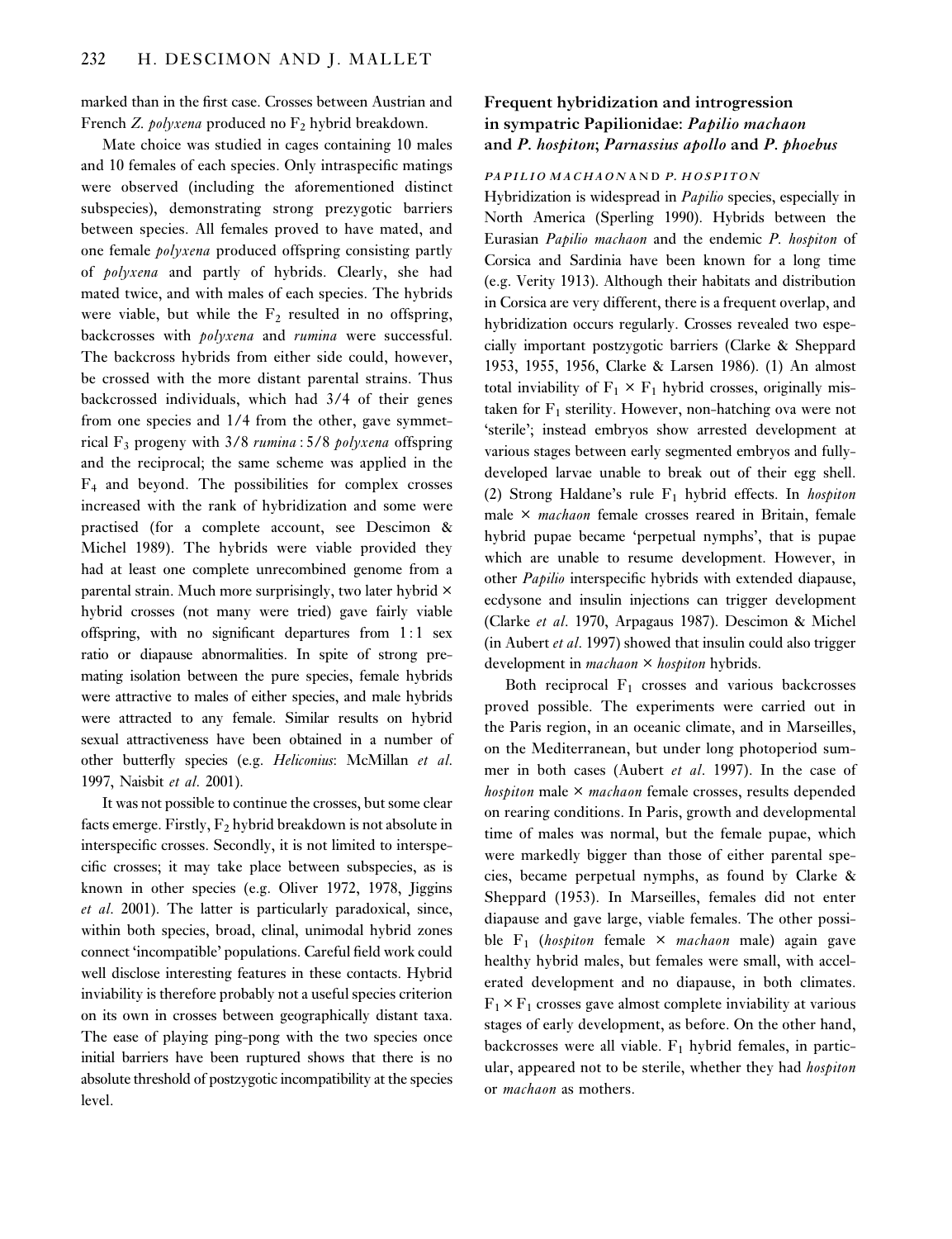The results suggest that introgression is possible. Allozyme and restriction fragment length polymorphism (RFLP) analysis of mtDNA markers show strong differentiation between the two species, with diagnostic alleles at some loci and a rather high Nei's D and mtDNA sequence divergence (Aubert et al. 1997, Cianchi et al. 2003). Putative hybrids found in different localities in Corsica and Sardinia were most probably  $F_1$ s, and from both reciprocal crosses. No individuals were found with introgressed mtDNA RFLP types in a large sample, suggesting a lack of mitochondrial introgression. However, the same was not true for nuclear loci. Alleles from hospiton were found in Corsican machaon, but were always absent in continental machaon (Aubert et al. 1997, Cianchi et al. 2003). The frequency of hybrids was lower in the Italian than the French data set (approx.  $1\%$  vs.  $5\%$ ), but this is probably because HD collected especially avidly in areas of cohabitation, whereas many samples obtained by the Italians contained only one species.

Classically, hospiton is considered single-brooded, while machaon is multi-brooded. However, broods reared from wild Corsican *hospiton* females give a proportion (5–100%) of non-diapausing pupae (Aubert et al. 1996a). Diapause control in P. hospiton (and in P. machaon) is highly heritable but not simple; temperature and photoperiod act in combination, with threshold effects which interact strongly with genetic factors. Multi-brooded individuals are particularly common where hospiton feeds on Peucedanum paniculatum, a perennial evergreen umbellifer endemic to northern Corsica; this plant is suitable throughout the warm season. Observations in July and August confirm the existence of the second brood (Aubert et al. 1996a, Guyot 2002, Manil & Diringer 2003). In most regions of Corsica and throughout Sardinia, the main foodplant, Ferula communis, withers down as early as May onwards. Even here, late larvae can be found when roadside mowing during late summer renders resprouting Ferula available (Descimon, pers. obs.).

Aubert et al. (1997) suggest that multivoltinism in P. hospiton may result from introgression from P. machaon. This hypothesis was criticized by Cianchi et al. (2003) because of doubt in the existence of the second brood of P. hospiton (this argument is not tenable, as we have seen). Of more weight is the difficulty of distinguishing ancestral from introgressed polymorphisms. Nonetheless, Cianchi et al. (2003) found up to 43% hospiton allozymes in machaon on the islands, though never present on the mainland, and they argued that this was due to introgression. Conversely, they found only a scattering of machaon alleles in hospiton.

They argued that this introgression was mostly ancient and that reinforcement of interspecific barriers took place early during the secondary contact. This conforms to the commonsense prediction that what we observe today is an equilibrium between gene flow and selection against introgression (Descimon et al. 1989).

#### PARNAS SIUS APOLLO AND P. PHOEBUS

Parnassius apollo is a montane butterfly, widespread from Altai in central Asia to the Sierra Nevada in southern Spain. Parnassius phoebus has a more restricted, higher-elevation distribution; in Europe, it occurs and can hybridize with the *P. apollo* only in the Alps (Plate 19b). The species always occur in close proximity (dry, sunny slopes for P. apollo and banks of torrents and rills for P. phoebus), but this does not ensure hybridization. Not only are their preferred flight environments different, but P. phoebus also flies earlier in the year. Therefore, it is only in localities where the two kinds of habitats are closely interspersed and phenology is perturbed that hybridization takes place, often at rather high frequency (Descimon et al. 1989). In some localities, hybrids are observed almost yearly; in others, they occur only following a snowy winter, when avalanches accumulate in the bottom of thalwegs. Thus, rather 'soft' pre-mating barriers, such as habitat and phenology differences, prevent hybridization. In captivity, mating between male *apollo* and female phoebus is often observed, and hand-pairing easy. The reverse cross is more difficult, due to the small size of male *phoebus.*  $F_1$  hybrids display typical vigour and females are not perturbed in diapause (which takes place in the first larval instar, inside the egg shell). Field observations on wild hybrids show a strikingly perturbed behaviour: males fly restlessly, constantly roaming between the types of habitat preferred by both parent species. In captivity, male hybrids backcross freely with females of both species and are highly fertile, but female hybrids are inevitably sterile, producing numerous small ova that never hatch.

Morphometric analyses of natural populations strongly suggested backcrossing as well as  $F_1$  hybrids in the field (Descimon et al. 1989). Using four diagnostic allozymes and several other loci with different allele frequencies in the two species,  $F_1$  hybrids and backcrosses were detected (Descimon & Geiger 1988). One individual with the pure apollo wing pattern was heterozygous at one of the diagnostic loci, suggesting that backcrossing continues beyond the F<sub>2</sub>. Mitochondrial DNA analysis showed that hybridization took place in both reciprocal directions but also that backcrossing could involve hybrid females (Deschamps-Cottin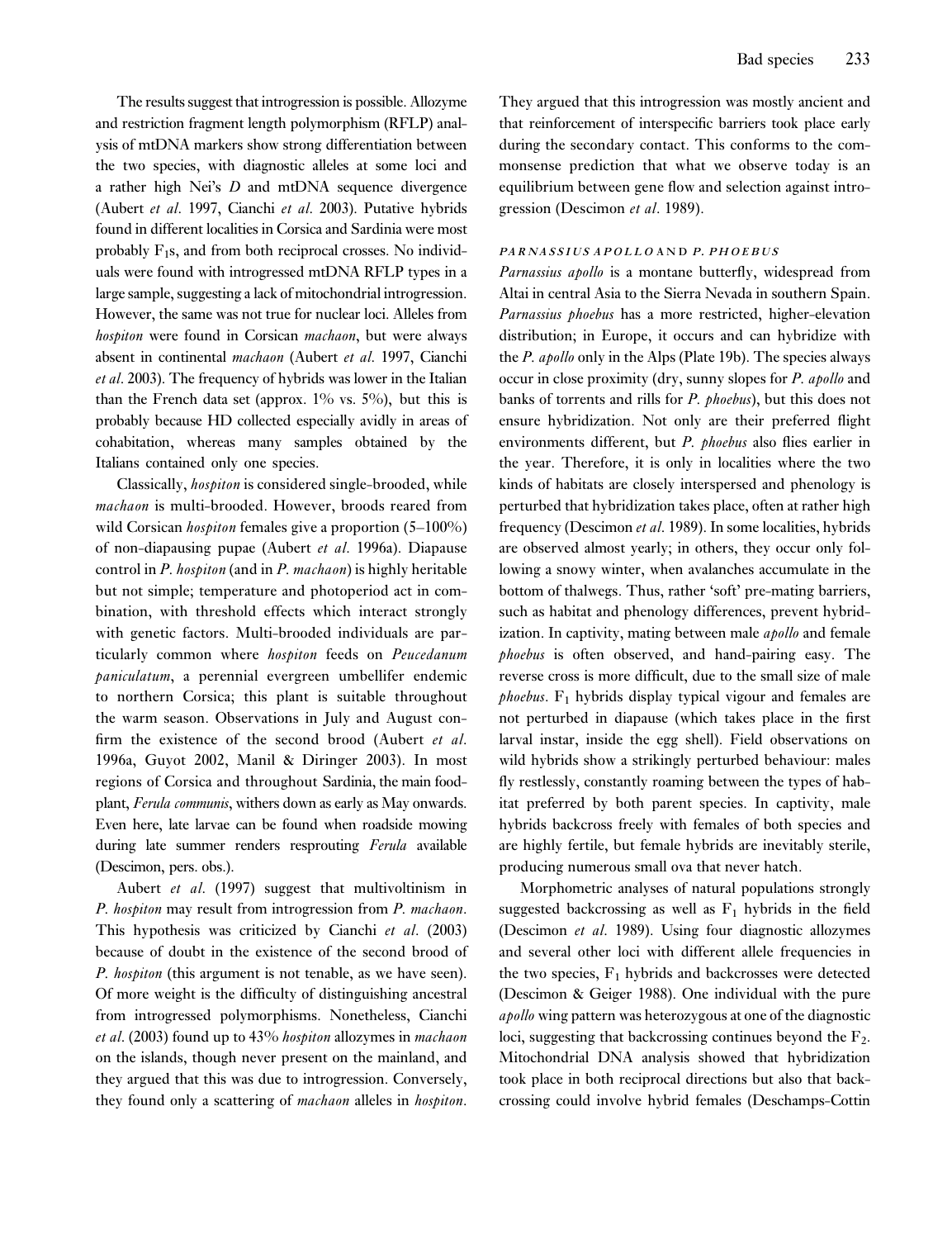et al. 2000). While this contradicts findings from some captive broods (Descimon et al. 1989), it conforms to others (Eisner 1966). Once again, introgression in nature seems possible and is demonstrated by the field results.

### COMPARISONS BETWEEN THE TWO HYBRIDIZING pairs of papilionidae

It seems clear that most would regard the four swallowtails treated here as four distinct, if somewhat bad species. They are readily distinguishable on the basis of morphology, allozymes and mtDNA. Allozyme and mitochondrial divergences suggest an age of around 6 Myr for the Papilio machaon–P. hospiton pair (Aubert et al. 1999), and a similar age is probable for Parnassius apollo and P. phoebus. Regular hybridization is therefore not necessarily a sign of incomplete speciation, but rather of the inability of the taxa to erect complete pre-mating barriers.

In conclusion, species can remain stable in spite of frequent hybridization and introgression. While there has been significant progress in understanding this introgression, we still have little overall knowledge of the genomic distribution of introgressed and non-introgressed loci.

## Polyommatus (Lysandra) coridon, L. hispana and L. albicans: frequent hybridization everywhere, strong gene flow and yet species remain distinguishable!

For a long time, the chalkhill blue was considered in Europe to be a single species, L. coridon. However, in Polyommatus sensu lato, species rarely show consistent differences in genitalia or wing pattern (Plate 19a). Because of this, complexity in the coridon group was recognized initially due to voltinism. In 1916, Verity observed three emergences of Lysandra in the hills around Florence, Italy and showed that this was due to the existence of two separate species: one singlebrooded, coridon sensu stricto, one double-brooded, hispana H.-S. Later on, he recognized L. caelestissima, univoltine with a distinctive sky-blue colour, from Montes Universales, central Spain. In Spain, the situation is especially confusing: there are single- and double-brooded forms, and bimodal hybrid zones where they overlap. At one time, clear blue hybrids between L. caelestissima and L. albicans from Montes Universales were also considered a distinct species, caerulescens. For a while the number of species recognized varied from one to four; eventually three were recognized on the basis of chromosome number and voltinism (de Lesse 1960a, 1969). These are:

- (1) Lysandra coridon: widespread, univoltine, with  $n = 88-90$ , with an isolate in central Spain, *caelestissima*, considered a subspecies with  $n = 87$ .
- (2) Lysandra albicans, univoltine, southwestern Spain,  $n = 82.$
- (3) Lysandra hispana, central France and Italy to Northern Spain, bivoltine,  $n = 84$ .

De Lesse (1969) described ssp. lucentina (correctly: semperi Agenjo 1968) from the Alicante region, which he referred to *hispana* on the basis of chromosome number ( $n = 84$ ); later it turned out to be univoltine like *albicans*. He also showed that L. italaglauca, described as a species from central Italy, was actually a rather abundant hybrid between L. coridon ( $n = 88$ ) and L. bellargus ( $n = 45$ ). This form, of intermediate colour between the greyish of L. coridon and the dazzling blue of L. bellargus, was identical to L.  $\times$  polonus (Zeller 1845), formerly mistaken as a good species from Poland and later recognized as a hybrid (Tutt 1910). These hybrids occur wherever the parent species fly together, although their frequency varies widely. Lysandra coridon is univoltine and flies around August, while L. bellargus is bivoltine and flies in May and September; the hybrid flies in late June. The meiosis of these hybrids displays incoherent equatorial plates, strongly suggesting sterility (de Lesse 1960a). Ironically, a blue species, L. syriaca, from the Middle East was for a while mistaken for polonus (Lederer 1858). Tutt (1914), who had earlier deduced that *polonus* was a hybrid, also correctly interpreted L. syriaca as a 'good' species. By analogy, de Lesse interpreted L. caerulescens as a hybrid, but, in this case, karyotypes are similar and meiosis appears normal. Laboratory hybrids between L. coridon and L. hispana obtained by Beuret (1957) proved fertile and viable until the  $F_3$  generation. Interestingly, individuals from the last generation had the most chromosomes, as in Antheraea moths (Nagaraju & Jolly 1986). Another 'blue' hybrid mistaken for a species, famous for the author who described it, 'Lysandra' cormion (Nabokov 1941), turned out to be a Lysandra coridon  $\times$  Meleageria meleager hybrid (Smelhaus 1947, 1948, Schurian 1991, 1997). Again, hybridization occurs regularly in some regions (Moulinet, Alpes Maritimes, France; Bavaria, Germany).

De Bast (1985) followed up de Lesse's work using morphometric analysis on imaginal morphology and wing pattern. He recognized five species, L. coridon, L. caelestissima, L. albicans, L. hispana and L. semperi. The latter could be referred either to hispana via karyotype and wing pattern or to albicans via voltinism. In 1989, Schurian, after breeding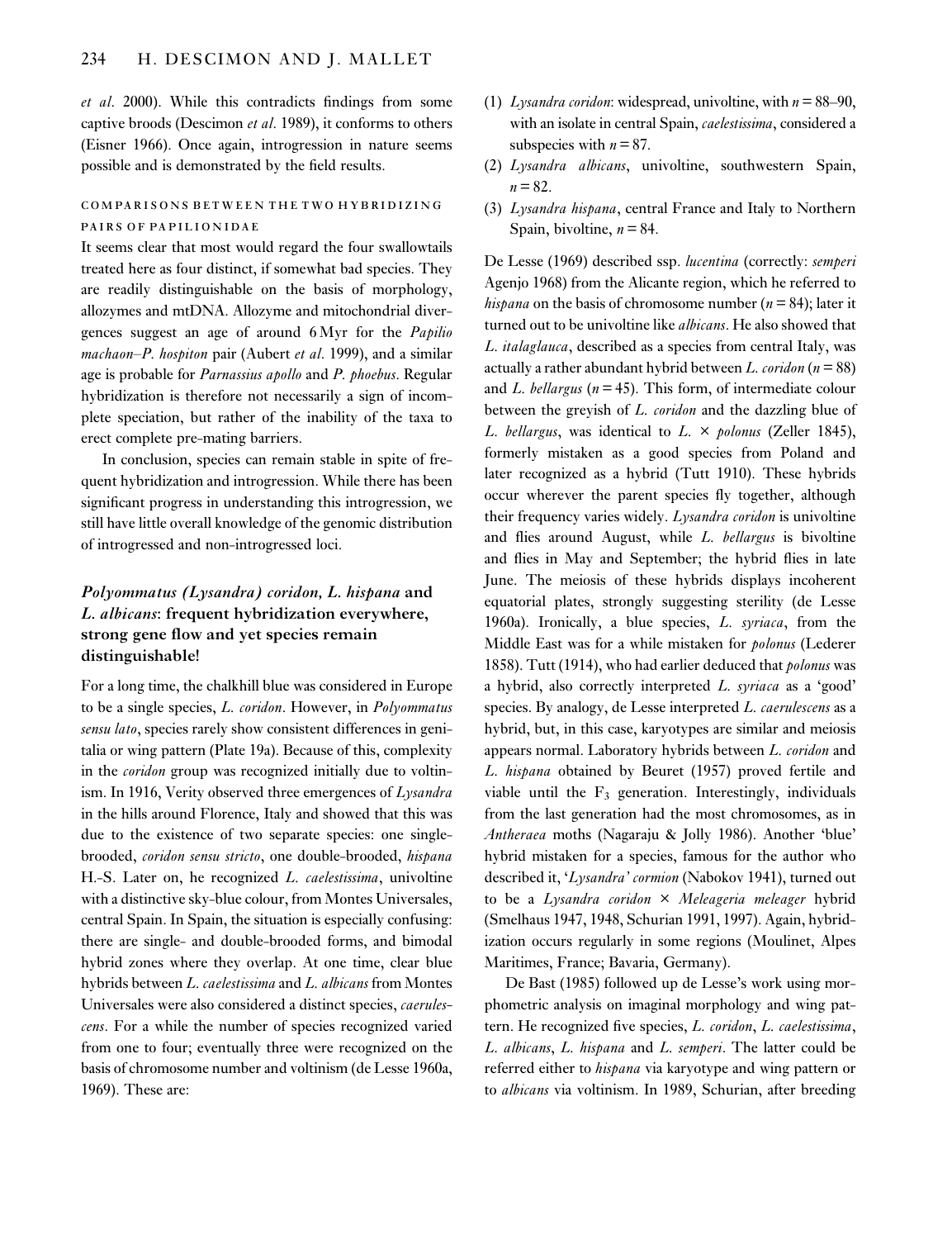experiments, crosses and morphological studies of all instars from egg to imago, recognized only three species, coridon, albicans and hispana (semperi was included within hispana).

Based on a restricted sample of 15 populations, Mensi et al. (1988) separated coridon and caelestissima as species because of a diagnostic allozyme  $(Pk-2-105)$ , absent in *cae*lestissima. Lelièvre (1992) systematically sampled 75 populations, collected by himself and HD, in order to cover all known systematic units and to test for hybrid zones in France and Spain. Allozyme analysis showed that two main entities could be readily distinguished: *coridon* + *caelestis*sima, and hispana + albicans + semperi, with Nei's  $D \approx 0.05$ between the two groups. In contrast, L. bellargus was separated from the *coridon* group by a  $D \approx 0.30$ . No diagnostic alleles were found between coridon and caelestissima, contradicting Mensi et al. (1988). Therefore, there is little reason to consider them as separate species. The chief argument for separation is the colour of male imagines, but, in northern Spain, populations are often of intermediate colour (ssp. manleyi and asturiensis). A sex-limited morph, the blue 'syngrapha' female, shared by coridon and caelestissima (Descimon 1989) also suggests conspecificity. Disjunct distributions of the two taxa prevent use of the cohabitation criterion. A conservative solution is thus to merge all the populations into a single species with some strong subspecies.

The tale of L. coridon in Tyrrhenian Islands is almost incredible. Its lime-loving foodplant, Hippocrepis comosa, is very scarce on the mainly acidic soil of these islands. The description in 1977 of ssp. nufrellensis from the remote granitic Corsican Muvrella massif by Schurian attracted scepticism, but was confirmed in 2006 by Schurian et al. -Muvrella granite is hyperalkaline and supports H. comosa! L. coridon, described as gennargenti, was also found in Sardinia on more easily accessed calcareous patches (Leigheb 1987). Both populations are well characterized by adult wing pattern (the males are vivid blue and females are always blue) and by preimaginal stages. Marchi et al. (1996), using allozyme analysis, left the form as a subspecies of coridon. However, Jutzeler et al. (2003a, b) did not lose an opportunity to raise yet another known form to species rank, based only on preimaginal morphology.

In the 'hispana–semperi–albicans' complex, things are much more complicated. Populations assigned to one of these putative taxa by 'classical' criteria (namely, wing pattern, distribution and voltinism) are not distinguishable via allozymes. This is especially true for 'albicans' and 'semperi', which broadly overlap in their allozyme polymorphisms.

Hybrid zones between the taxa give rise to additional complexity. A hybrid zone exists between caelestissima and albicans in Montes Universales (central Spain); both are single-brooded and fly at the same time of year. The former flies at rather high elevation (1200–1800 m), the latter in lower zones (800–1400 m). They overlap at intermediate altitudes, where putative male hybrids ('caerulescens') can easily be detected by wing colour. We have studied three samples, each containing  $\sim$ 30 individuals: the first from a pure caelestissima locality (Paso del Portillo); the second from an albicans locality (Carpio del Tajo); and a third area of cohabitation, where hybrid caerulescens reach a frequency of 10% or more (Ciudad Encantada). Allozyme genotypes were concordant with colour pattern in 77% of the cohabiting sample. Discordant individuals were all 'caerulescens', that is, presumably hybrids, and their allozyme genotypes were intermediate (Lelièvre 1992). The hybrid zone thus appears more or less bimodal, even though hybrids were rather abundant.

Two other hybrid zones were studied in northern Spain (at Ansó and Atarés in the Jaca region), where singlebrooded L. coridon manleyi overlaps with double-brooded L. hispana. The former species again flies at a higher elevation, but the two overlap at intermediate altitudes. 'Pure' reference populations were again studied nearby: Aranqüite and Embalse de Oliana, respectively. In the hybrid zone at Ansó, the variously coloured butterflies were hard to separate genetically. Individuals were either genetically similar to those from one or other pure sample, or intermediates. In the second hybrid zone, at Atarés, two visually different categories of individuals were found, some with the obvious clear blue coridon phenotype, the others greyish-white and similar to *hispana*. Intermediate specimens were scarce and none was analysed genetically. Paradoxically, all genotypes from the cohabitation zone, including those classified as hispana by wing pattern, corresponded to *coridon* from Aranqüite, rather than to hispana from Oliana, so introgression is suspected (Lelièvre 1992).

More recently, bivoltine *Lysandra* populations flying in southern Slovakia were separated out as a species, Polyommatus slovacus (Vitaz et al. 1997), on the basis of subtle adult morphological differences (the bluish dorsal hue of male wing pattern and slight differentiation of male and female genitalia). A cohabitation criterion was used, since it apparently flies with univoltine L. coridon in some localities, although there is no mention of hybrids. There is no known genetic difference between L. slovacus and neighbouring populations of L. coridon (Schmitt et al. 2005). Voltinism remains the chief character.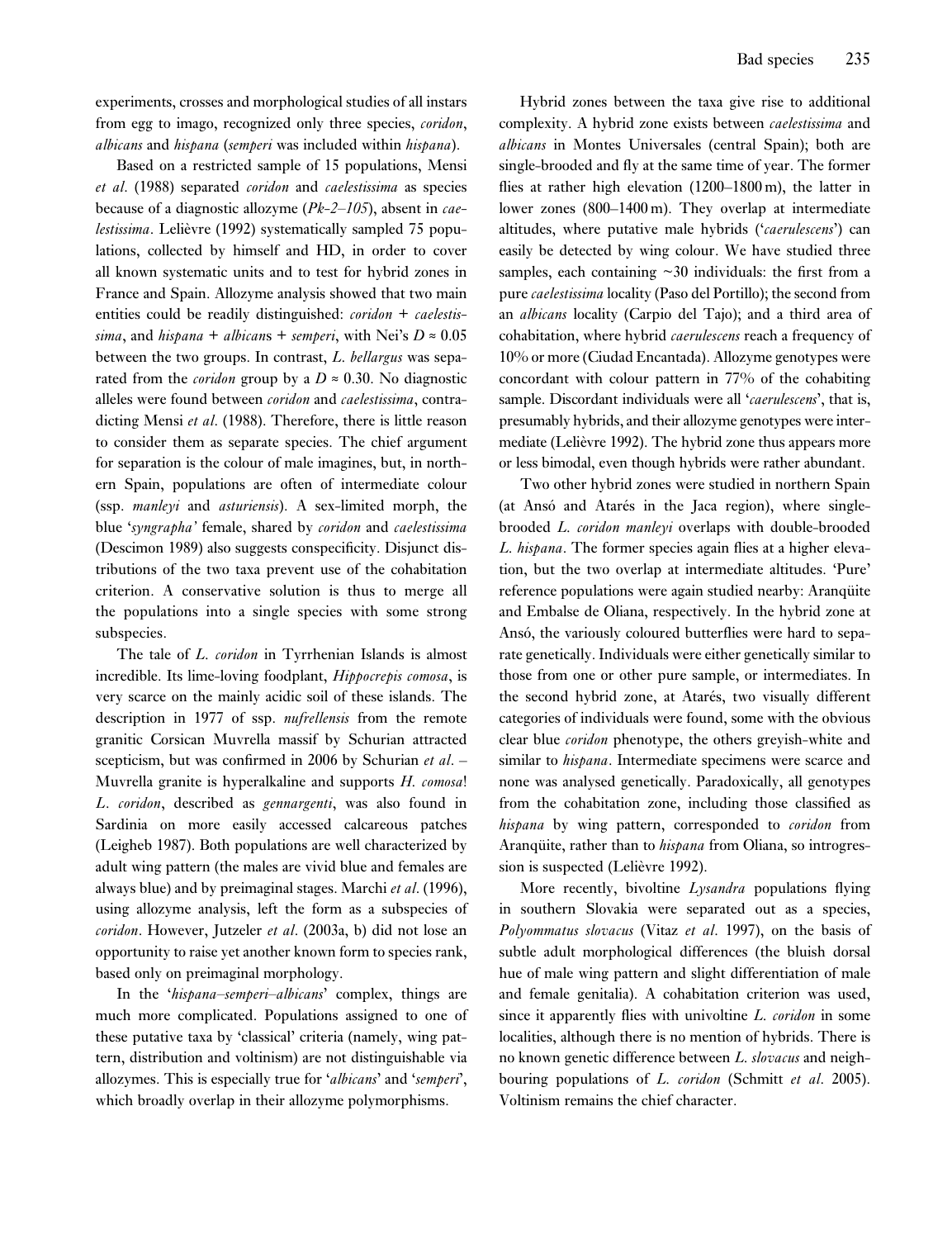In conclusion, there is one rather clear, homogeneous species, L. coridon, with strongly differentiated subspecies in Spain (caelestissima) and the Tyrrhenian Islands (nufrellensis); chromosome characters and phenology as well as allozyme data support the unity of this taxon. The geographically variable male wing colour pattern conforms to this diagnosis, since populations from northern Spain are intermediate. In contrast, the same criteria do not provide coherent evidence for splitting the hispana complex into several units. The forms semperi and hispana share the same karyotype  $(n = 84)$ , but the former is univoltine like albicans, which, however, has a different chromosome number ( $n = 82$ ). Allozymes have not yet proved very useful. HD has doggedly sought further contact zones between the three taxa of the hispana complex, but in vain. Lelièvre's (1992) work was extremely useful, but his premature death prevented a more complete analysis.

## The Erebia tyndarus group: parapatry, hybrid zones and Gause's principle

This group (Plate 20c) illustrates the use of successively more sophisticated taxonomic criteria, and the difficulties of applying various species concepts; we therefore employ a historical approach. The tyndarus group is characterized by cryptic grey hind wing undersides, which provide good camouflage in rocky grasslands. Their distribution stretches from western North America, across the Pacific to Eurasia, and finally to the Asturias in Spain. Until the twentieth century, all were considered to belong to a single variable species. In 1898, Chapman piloted the use of male genitalia in Erebia and recognized E. callias Edwards from North America, and a submontane form from Asia Minor, E. ottomana H.-S., as separate species. In 1908, Reverdin studied wing pattern in Western European taxa, and showed that the Alpine forms could be arrayed in two groups, E. tyndarus Esper and E. cassioides Reiner & Hohenwarth. The latter can also be recognized in the Pyrénées, Apennines, Balkans and Carpathians. He further noted that the southernmost form, hispania Butler from the Sierra Nevada, could be grouped with others from the Pyrénées, goya Frühstörfer and rondoui Oberthür, without elevating them to species rank.

Warren (1936) recognized four species based on male genitalia: tyndarus, cassioides, dromulus Staudinger (from the mountains of Asia Minor) and callias, from North America, Central Asia, Elburz and the Caucasus. In 1949, he pointed out that cassioides and rondoui (previously included with tyndarus) overlapped in the Pyrénées and considered this

cohabitation evidence for separate species. In 1954, he extended this to tyndarus sensu stricto on the grounds of cohabition with cassioides in the Bernese Alps.

There is a striking feature in the tyndarus group: distributions of the taxa are typically parapatric and in a given region, there is only one form. Distributions overlap only in very narrow contact zones. Sometimes, hybrids are found in various proportions (see below); in other cases, hybridization is absent. Mutual exclusion can be attributed to Gause's (1934) principle: 'one species per ecological niche'. For the BSC, the tyndarus group was somewhat distressing: morphological criteria are weak, and ecological differences minimal, as shown by mutual geographical exclusion. Narrow cohabitation with little or no admixture therefore became the main distinguishing criterion within this group.

Warren never went beyond genitalic characters, but de Lesse and Lorković initiated a synthetic approach using karyotype, morphometrics of genitalia, wing-pattern variation, laboratory crosses, and detailed field studies on distribution and hybrid zones. There was great variation in chromosome number: *hispania*, with  $n = 24$ , stood out from *cassioides* and *tyndarus*, with  $n = 10$  throughout their ranges (Lorković 1949, 1953, de Lesse 1953). Later, two cryptic species were discovered: *calcaria* Lrk.  $(n=8)$ , from the Julian Alps, and *nivalis* Lrk. & de Lesse  $(n = 11)$ , limited to upper elevations of the Eastern Alps, where it flies above cassioides or tyndarus (Lorković 1949, Lorković & de Lesse 1954b). In addition, de Lesse (1955a, c) showed that E. callias from North America and E. iranica and E. ottomana from the Middle East displayed markedly different karyotypes  $(n = 15, 51,$  and 40, respectively). De Lesse (1960a) performed morphometric analyses of genitalia. He reinstated wing pattern as a valuable tool if concordant with other characters. In particular, he noticed that the dark hind-wing eyespots could be shifted distally in their fulvous surrounds, rather than being centred, enabling one to group the southernmost taxa, hispania and iranica, also characterized by high chromosome numbers ( $n = 24-25$  and 51–52). Recent studies have shown that satyrine eyespot variation often results from important developmental genetic shifts (Brakefield 2001). Locally adaptive camouflage wing patterns (see above), such as hind-wing underside colour, provided less useful criteria.

Lorković (1954) carried out crosses between several taxa (calcaria  $\times$  cassioides, calcaria  $\times$  hispania and cassioides  $\times$ ottomana). All showed genetic and behavioural incompatibility: assortative mating, together with sterility of primary crosses and of  $F_1$  hybrids (Lorković & de Lesse 1954a).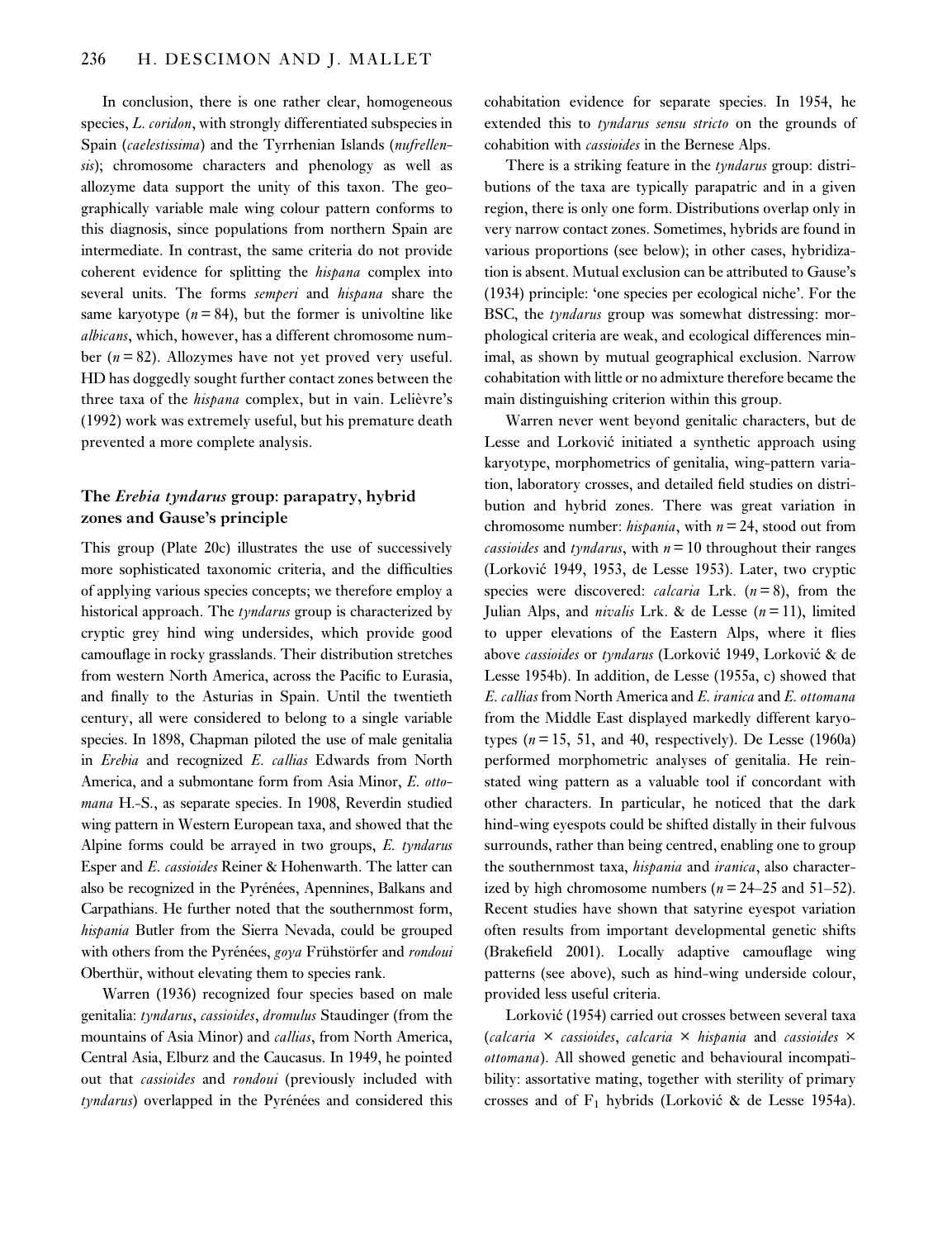However, the taxa used were not the most significant: ottomana is notoriously distant from the other members of the group (see below); calcaria and hispania differ in karyotype  $(n = 8$  and 24 respectively) and their ranges are very distant. The most useful test is *calcaria*  $\times$  *cassioides*: they have identical karyotypes  $(n=10)$  and adjacent distributions, but clear incompatibilities were still found.

It was thus important to investigate contact zones and distribution in nature. A complex pattern of allopatric distribution of hispania and cassioides was found in the Pyrénées (de Lesse 1953, Descimon 1957), with very narrow zones of cohabitation. Only a single putative hybrid was captured by Descimon (de Lesse 1960a) among several hundred individuals in many zones of overlap. In the central Alps, tyndarus occurs as an outpost inserted between two disjunct populations of putative 'cassioides'. In the absence of differences in chromosomes, genitalia and wing pattern provided the only useful criteria. Westwards, in Val Ferret, southwest Switzerland and in adjacent Italy, above Courmayeur, populations of tyndarus and 'cassioides' are separated by narrow unoccupied regions (de Lesse 1952). Near Grindelwald, in the Bernese Oberland, a cohabitation site with phenotypically intermediate individuals was found. At the eastern end of the *cassioides-tyndarus* contact zone, in Niedertahl, Austria, a cohabitation site was found, but hybrids were not found, even though enhanced variability in genitalia suggested introgression (Lorković & de Lesse 1955).

Erebia nivalis Lrk. & de L., originally considered a smaller high-elevation form of cassioides (Lorković & de Lesse 1954b), was raised to species rank after discovery of its peculiar karyotype  $(n = 11)$ . Cohabitation is often observed at the altitudinal boundary between the two, although hybrids are never found. Competitive exclusion is especially convincing: at Hohe Tauern, a different species occurs on each of two isolated massifs (cassioides on Weisseck and nivalis on Hochgolling); in both cases the entire span of alpine and subalpine zones (1800–2600 m) is occupied, suggesting competitive release (Lorković 1958). Similarly, in eastern parts of their distribution, cassioides and especially tyndarus reach higher elevations in the absence of nivalis. The distribution of nivalis is broadly fragmented into two parts: in the Austrian Alps and in a more restricted area in the Bernese Oberland. The gap between the two areas occupied by *nivalis* has been colonized by  $t$ *yndarus*. In the Grindelwald area, where all three taxa cohabit, tyndarus looks like the more aggressive competitor which has eliminated nivalis even from high-elevation habitats.

A rather clear picture emerges from these studies (Guillaumin & Descimon 1976): in Europe, the tyndarus group includes several well-defined species: ottomana, hispania, calcaria and nivalis. The tyndarus–cassioides pair is more puzzling. By now, a disjunct assemblage of seemingly subspecific forms were recognized as *cassioides*, including populations from the Asturias, the Pyrénées, Auvergne in French Massif Central, Western and Southern Alps, Eastern Alps, the Apennines and some Balkan massifs. The populations referable to tyndarus occurred in a continuous distribution inserted like a wedge between cassioides populations in the Central Alps. Lorković (1953) proposed that these taxa were examples of an intermediate category, 'semispecies' (Lorković 1953, Lorković & Kiriakoff 1958). However, in practice, cassioides and tyndarus were considered separate species by most lepidopterists (e.g. de Lesse 1960b).

In 1981, Warren published a supplement to his monograph of the genus Erebia. Arguing that chromosomes had little systematic value, he relied mainly on male genitalia and arranged the taxa in a somewhat confusing way. This was accentuated because he considered cassioides a nomen nudum, in spite of the lectotypification of the figure in Reiner & Hohenwarth by de Lesse (1955a) – he considered the figure was inaccurate. He recognized the following European species:

- (1)  $t\nu$ ndarus Central Alps.
- (2) nivalis Austrian Alps and Bernese Oberland.
- (3) aquitania Frhst. (= cassioides pro parte) Southern Alps, Dolomites, Karawanken, Montenegro, Etruscan Apennines, Mont Blanc range and Pyrénées (part).
- (4) neleus Frr. (= cassioides pro parte) Transylvanian Alps, Austria, Rhodope, Macedonia, Central Alps, Pyrénées (part), Roman Apennines, Abruzzi, Auvergne.
- (5) calcarius Julian Alps.
- (6) hispania Sierra Nevada and Pyrénées.
- (7) ottomana considered very distinct from the other members of the group.

The species designated by Warren in the former *cassioides* group lacked zoogeographical coherence compared with those recognized by de Lesse & Lorković. The only serious (partial) support for Warren's theses was the suggestion that populations of cassioides sensu lato east of the tyndarus wedge could be called neleus, and the western ones aquitania (von Mentzer 1960). This prophetic suggestion, making zoogeographical sense, was largely overlooked at the time.

A much firmer position was adopted by Niculescu (1985): an extreme 'lumper', he used only morphological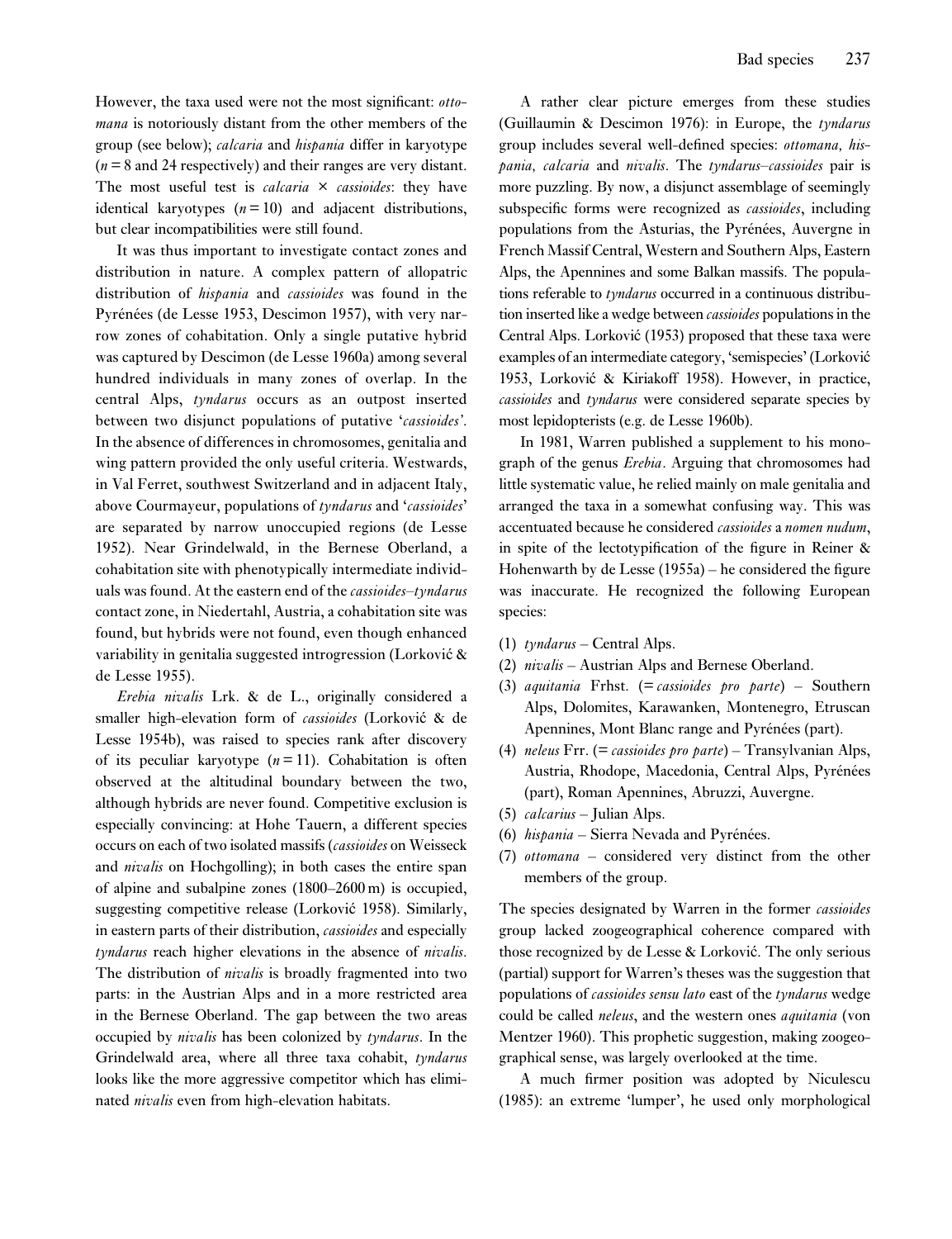criteria to unite all of the group in a single polytypic species, tyndarus. Much earlier, de Lesse (1960a: 57), had warned about the exclusive use of morphology as criteria to delimit species, especially if already known to be labile and if the classification required illogical zoogeographical distributions. However, Gibeaux (1984) claimed he had discovered E. calcaria and E. tyndarus closely adjacent to cassioides in the Col Izoard region of the French Alps, on the base of wing pattern and genitalic morphology, without reference to karyotype, cohabitation and molecular criteria. Lorković (pers. comm. to HD) keenly argued that the genitalic characters used by Gibeaux could be explained by individual variation. Wing-pattern differences were confined to the strongly selected, taxonomically useless hindwing undersides.

Ten years later, a far more informative study, based on 17 allozyme loci, largely confirmed the common ground of previous authors: ottomana, the hispania complex and nivalis were very distinct from other members of the group, with Nei's  $D > 0.20$  (Lattes *et al.* 1994). The single available sample of *tyndarus* differed by  $D = 0.14$  from the cluster, while 'cassioides' itself consisted of clearly differentiated 'western'and 'eastern' cassioides groups. Lattes et al. attempted to outflank Warren's rejection of the name cassioides by designating a neotype; an actual museum specimen from the Austrian Alps – cassioides sensu stricto therefore now refers specifically to the eastern taxon. Actually, the older valid name for western 'cassioides' was arvernensis Oberthür (type locality: northern French Massif Central), and we use it instead of neleus below. The rather large genetic distance between hispania sensu stricto from Sierra Nevada and ron*doui* and *goya* from the Pyrénées (Nei's  $D = 0.16$ ), added to slight differences in chromosome number ( $n = 25$  vs. 24, respectively), led the authors to consider them different species. However, they did not do the same with two ottomana samples from the Italian Alps and southern French Massif Central, even though they were distant by a Nei's D of 0.18.

Most recently, a study using allozymes and sequence data from two mtDNA genes was carried out on a limited number of populations (Martin et al. 2002); eastern 'cassioides', in particular, was lacking. There were large genetic distances between ottomana and hispania sensu lato, and their monophyly was confirmed; tyndarus (three populations) also proved monophyletic, while nivalis formed a strongly supported group together with calcaria; divergence at the mtDNA genes averaged 0.34%. The allozyme data showed a similar pattern to that found by Lattes et al. (1984): nivalis was located at the end of a long branch. In contrast to

tyndarus, arvernensis did not group as a single cluster and appeared paraphyletic. The basal and terminal branches of these trees were well resolved, but the intermediate branches, which should define the phylogenetic relationships between tyndarus, arvernensis, nivalis and calcaria, remained unclear. The lack of eastern cassioides sensu stricto prevented accurate phylogenetic estimation, since we still do not know if this taxon clusters with arvernensis, tyndarus, or nivalis and calcaria.

A final and rather ludicrous episode of this tale occurred in the butterfly distribution atlases for France (Delmas et al. 1999) and Europe (Kudrna 2002). The former used the correct name arvernensis for 'western cassioides'. The resultant geographical distributions were correctly documented by Kudrna, but this author also reported older literature records from France (as well as from Spain, parts of Switzerland and Italy) as 'cassioides'. Hence an extensive but entirely fictitious pseudo-sympatry of the two taxa was reported in the French Alps and Pyrénées, and even in the northern Massif Central.

### Erebia serotina Descimon & de Lesse, 1953: a hybrid mistaken for a species

In September 1953, the 19-year-old HD captured two individuals of an unknown Erebia at 1000 m elevation in the Pyrenean valley of Cauterets and showed them to H. de Lesse. After careful examination, they concluded that the butterflies belonged to an unknown, late-flying species they named E. serotina (Descimon & de Lesse 1953) – a surprising finding in the mid twentieth century. Further individuals were captured regularly in the same region over a period of 10 years, always late in the season and at the same elevation (Descimon 1963) (Plate 20a). Chromosome study (Descimon & de Lesse 1954) disclosed a number of  $n = 18$ .

However, the absence of females in a sample of 18 individuals was intriguing; Bourgogne (1963) suggested that  $E$ , serotina was a hybrid between  $E$ , epiphron and E. pronoe, both also present in the region and having chromosome numbers of 17 and 19, respectively. This possibility had been rejected by Descimon & de Lesse, since the two species live at a higher elevation than *serotina* (over 1400 m and above the treeline). Moreover, de Lesse and later Lorković (pers. comm. to HD), who examined the histological preparations of serotina testes, considered chromosome pairing during meiosis to be normal. The debate was echoed by Riley (1975) and Perceval (1977), with no additional data. Higgins & Riley (1970) included E. serotina in their field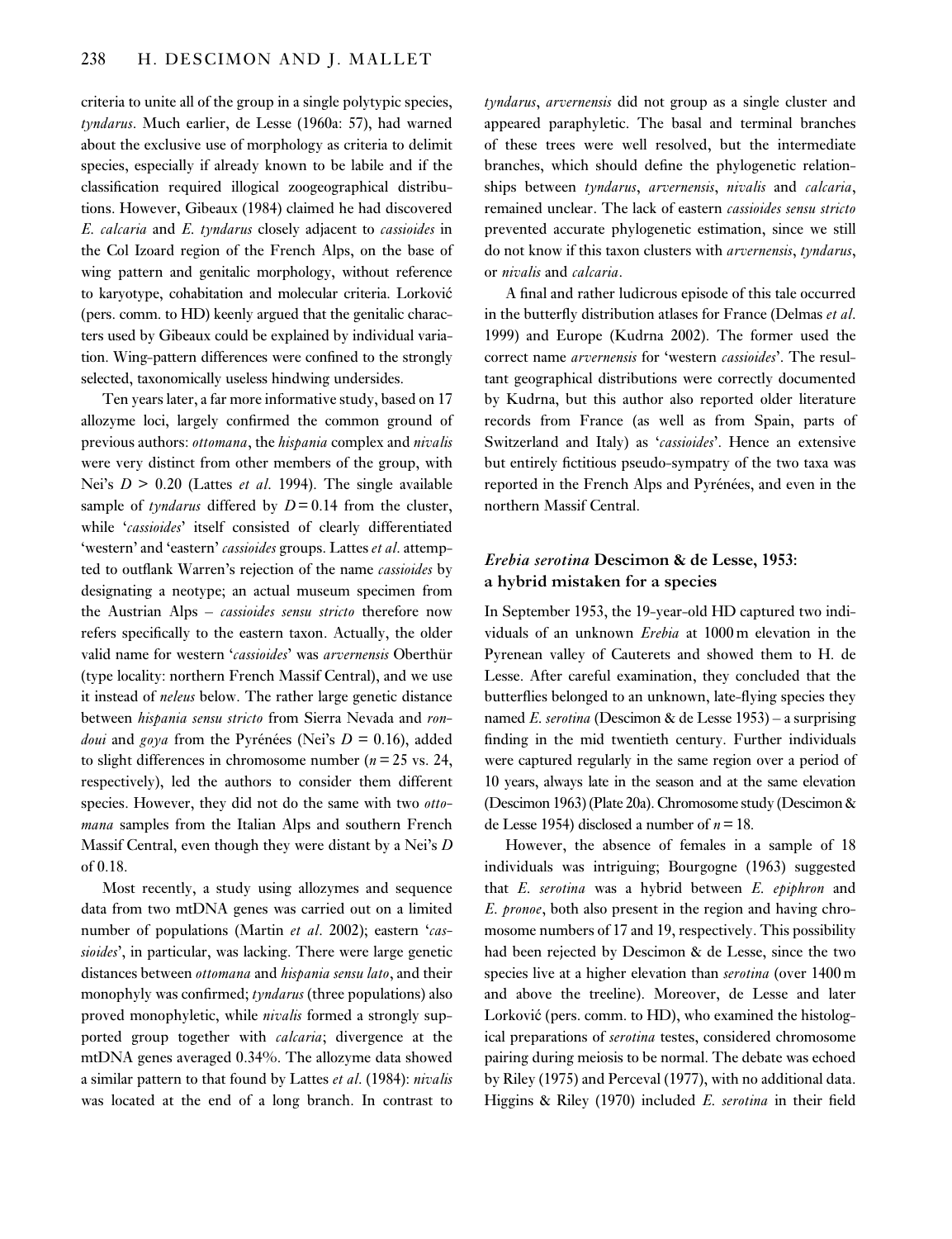guide, although the species was not mentioned in later editions or other guides.

A few other specimens were captured in the same valley (Lalanne-Cassou 1972, 1989) and 15 km to the west (Louis-Augustin 1985) and also in the Spanish Pyrénées, always late and at low elevation (Lantero & Jordana 1981). Warren (1981) was also inclined to the hypothesis of a hybrid, which he considered to be between epiphron and manto, another Pyrenean species, on the basis of morphology and against the chromosomal evidence – manto has  $n = 29$ , which should yield  $n = 23$  for the hybrid. At this juncture, both 'hybrid' and 'good species' hypotheses seemed unlikely.

Forty years later, the retired HD again went in pursuit of serotina and found several individuals in September 2000 and 2002 close to Bagnères de Luchon, 60 km east of Cauterets (Descimon 2004). An analysed individual was heterozygous at all diagnostic allozyme loci between epiphron and pronoe, while mtDNA showed that epiphron was the mother (E. Meglécz et al. unpublished). Therefore, serotina is indeed a hybrid between epiphron and pronoe. Moreover, after a series of hand-pairing crosses, three hybrids similar to wild serotina were obtained by Chovet (1998). Bourgogne's hypothesis was therefore proved correct and the mystery of Erebia serotina solved; the absence of females may be due to arrested growth, while males undergo accelerated development and hatch before the cold season (see the Papilio case above). Now, the riddle has moved on towards other questions: why does serotina fly at altitudes where its parents do not? Why does it occur regularly in the Pyrénées, but not in other regions of parental contact?

Hybrids are scarce in Erebia: apart from the previously mentioned arvernensis  $\times$  hispania hybrid, only two other cases have been recorded. The first, intermedia Schwnshs, is found in the Grisons, Switzerland; initially mistaken for a variety of E. epiphron, it was later shown to be a flavofasciata  $\times$ epiphron hybrid (Warren 1981). The second has been collected only once, from the Carpathians, and was recognized immediately as a *pronoe*  $\times$  *medusa* hybrid (Popescu-Gori) 1974). Taken in late September, like serotina, it was similar to it also in its genitalia. In all three cases, at least one of the parents of serotina, E. epiphron or pronoe, is involved.

### Other cases of 'bad' species in European butterflies

Palaearctic butterflies demonstrate many other cases of uncertain or 'fuzzy' species (Tolman & Lewington 1997) (Table 16.1B). These cases suggest some general patterns of

'bad' species relations, often involving hybrid zones. Some such zones present ecological frontiers, in particular at boundaries between lowland and montane taxa: Pieris napi and bryoniae, Euchloe crameri and simplonia, Lycaena tityrus and subalpina, Melitaea parthenoides and varia, Coenonympha arcania, gardetta and darwiniana, Pyrgus cirsii and carlinae. Coenonympha darwiniana may actually be a stabilized hybrid between *arcania* and *gardetta*, since it is found at intermediate elevations between the areas where arcania and gardetta occur (Holloway 1980, Porter et al. 1995, Wiemers 1998). In most cases, the limit coincides with the elevation where two broods per year become impossible because of low mean temperature; a similar phenomenon in latitude is found in most areas where Aricia agestis meets its congener artaxerxes. Very often, there is a gap where neither form is regularly present, perhaps because in this area, a second brood can be triggered by photoperiod, but does not complete its growth before autumn, and fails. Here, a discrete biological response cannot easily track a continuous environmental change. Another striking feature is that differentiation between clearly distinct taxa is often observed in the Alps, while in the Pyrénées similar distribution gaps are observed, but with much weaker genetic differentiation between single- and double-brooded populations (e.g. L. tityrus and M. parthenoides). The case of Maculinea alcon and M. rebeli is so complex and the ecology of both taxa has given rise to so many papers that it deserves separate treatment. The case of these blues is the closest in butterflies to 'ecological races'. No differences were found at mtDNA or nuclear EF1-α gene sequences (Als et al. 2004). However, we know too little about gene exchange between the populations to locate them with precision on the bad species–good species spectrum (Wynhoff 1998, Als et al. 2004).

Other repeated patterns in contact zones suggest 'suture zones' (Remington 1968) caused by secondary contact of whole faunas from different Pleistocene or earlier refuges, especially the Iberian ('Atlanto-Mediterranean'), and Italian + Balkans refuges ('Ponto-Mediterranean': de Lattin 1957). Iphiclides podalirius and feisthameli, Pontia edusa and daplidice, Colias hyale and alfacariensis, Lycaena alciphron and gordius, Melitaea athalia and celadussa, and Melanargia galathea and lachesis appear to belong to this category. Desert species such as Papilio saharae and Melitaea deserticola meet with temperate counterparts in northern Africa, while montane species also provide examples of differentiation in various refuges followed by subsequent contact. A general feature of these contacts is Gausean exclusion and therefore parapatry; the cases of Erebia pandrose and sthennyo, E. euryale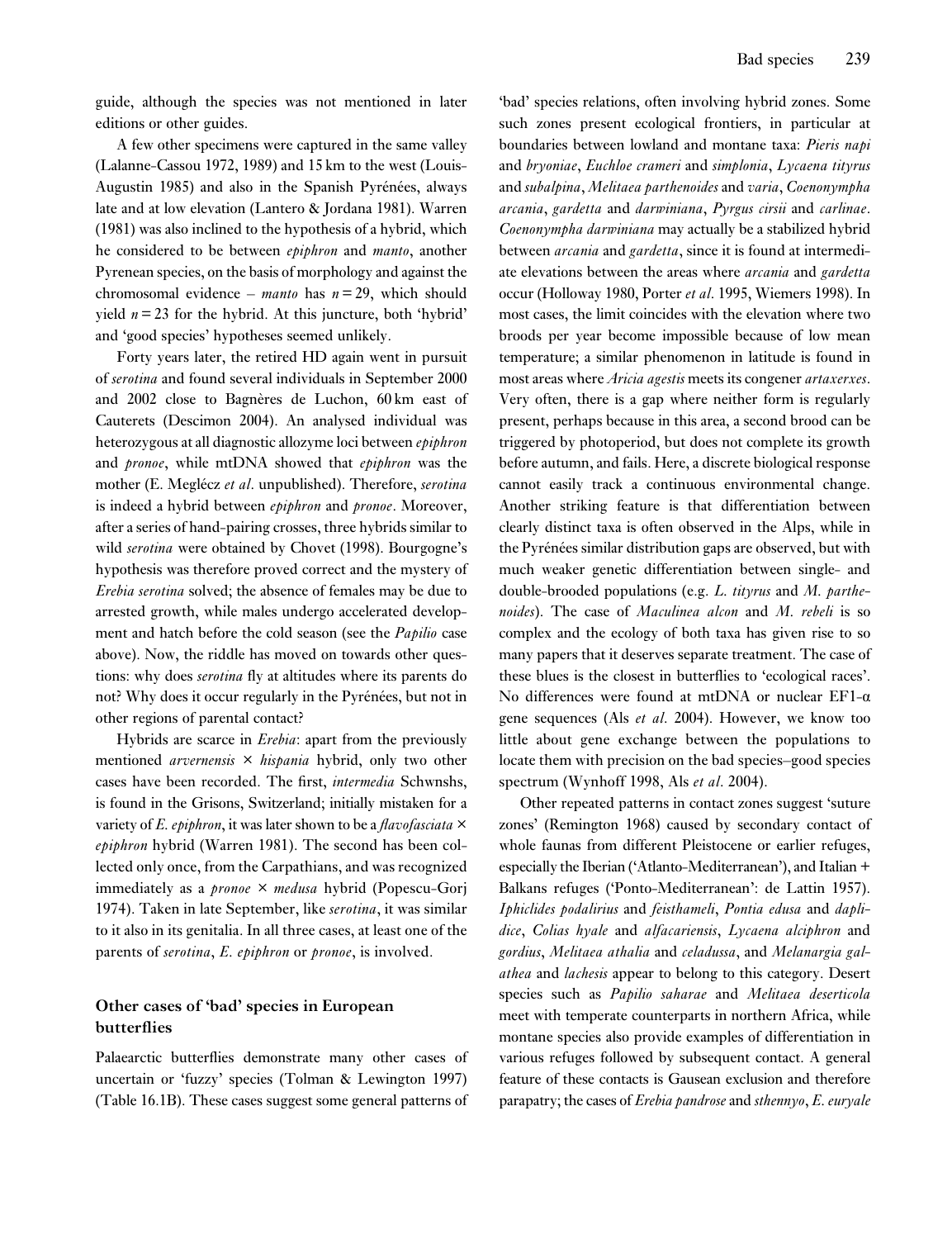forms, mnestra and aethiopellus are comparable with the tyndarus group in this respect. Finally, Corsican and Sardinian endemics are somewhat different; they might be expected to provide parallels with P. machaon and hospiton, but they lack genetic differentiation or pre- and post-mating incompatibility; consequently, they are not able to cohabit.

### GENERAL DISCUSSION

The examples studied here can serve as a testbed for theories and concepts of species and speciation, and of their use in answering questions such as: are there one, two, or more 'good' species involved, or is this an example of speciation in progress? Can we use the results to suggest a simple and unequivocal, or at least useful nomenclature? Is there a general procedure, using the tools and concepts already mentioned, to allow us to reach this goal?

The simplest case is Erebia serotina. Originally ranked as a species, it ended up as a mere hybrid: 1→0. Here the difficulty was technical: it was finally through the use of molecular markers that the parent species and the sexes involved in the cross were recognized. In the case of Lysandra polonus and L. italaglauca, the tools were cytological; in these cases, the sex of the parents involved remains unknown, although mtDNA analysis could easily solve the question. Among many other known hybrids (Table 16.1), the majority have been identified only via wing pattern. There is an opposite case, where a species, Lysandra syriaca, was recognized after being initially confused with the hybrid polonus: 0→1. Hybridization does not occur in all zones of cohabitation with the same frequency, as seen in all the cases studied here. The behaviour of hybrids can be not only different from either parent, but also not intermediate; this is especially striking with serotina, but is also observed with *Parnassius apollo*  $\times$  *phoebus* hybrids (Descimon *et al.* 1989).

With L. sinapis and reali, we have an opposite, but equally clear case:  $1\rightarrow 2$ . The data provide an unambiguous result under all species concepts: there are clear morphological differences; gene pools are completely isolated (to satisfy BSC adepts); the ecological niches are different and the two species form mutually monophyletic assemblages and thus raise no problem for phylogeneticists.

Things become more complex with Zerynthia. Few doubt that Z. rumina and polyxena are 'good' species. Again, there are obvious morphological differences, and there is a rather strong separation of gene pools – hybrids are scarce enough to satisfy BSC groupies, in spite of broad sympatry and character displacement in ecological preferences. Phylogeneticists

will be happy that each species constitutes a monophyletic assemblage. However, serious genomic incompatibilities were observed between distant populations within each of these species, especially within rumina. In fact, the level of incompatibility between the species was not markedly greater than within each. So does Zerynthia contain one, two, three, four or even more species? These findings occurred only as a result of crosses between forms which do not co-occur naturally; they are artefacts. Similar incompatibility effects have also recently been observed within the well-known tropical species Heliconius melpomene (Jiggins *et al.* 2001). It is wisest to conclude:  $2\rightarrow 2$ .

The situation with Papilio hospiton and P. machaon is clearer, but fits less easily with theory. Obviously these two constitute 'good' species, conforming to morphological, biological and cladistic concepts. Parnassius apollo and phoebus are a similar case. However, the evidence for some mutual introgression corresponds more closely to the 'genic view' of speciation. Meanwhile, the asymmetrical character of introgression in Papilio fits less perfectly. It seems likely that these Papilio diverged beyond the point of no return in allopatry, and that introgression occurred only after P. machaon again became sympatric. The case of Parnassius apollo and P. phoebus is similar, but the two species seem likely to have been in close proximity for a long time. In this case, gene flow would have been progressively reduced. Yet, in spite of introgression, all four species remain 'good', in the sense of 'distinguishably different', wherever they overlap.

With the brown Agrodiaetus, the situation changes. Hybrids are morphologically undetectable. Karyotype becomes questionable, here, as a species criterion, unless one allows the concept of karyospecies (e.g. Wiemers 2003). Until recently, a karyotype markedly different, either in number or size of chromosomes, was taken as proof of species status because chromosomal differences directly provide mixiological incompatibility. On this basis, allopatric populations distinct in chromosome number were separated as 'good' species. However, frustratingly, Wiemers (2003) and Kandul et al. (2004) showed that karyotype variation in this group is sometimes associated with genetic and phylogenetic differentiation, and sometimes not. So how many 'species' are included in Western taxa of brown Agrodiaetus? Clearly, A. ripartii and fabressei, which occur in sympatry, must be distinct (ironically, they have the same chromosome number, but the karyotypes have different morphology). For the other populations, all allopatric and with very variable chromosome numbers, the question makes little sense. Nonetheless, in his excellent, exhaustive work on Agrodiaetus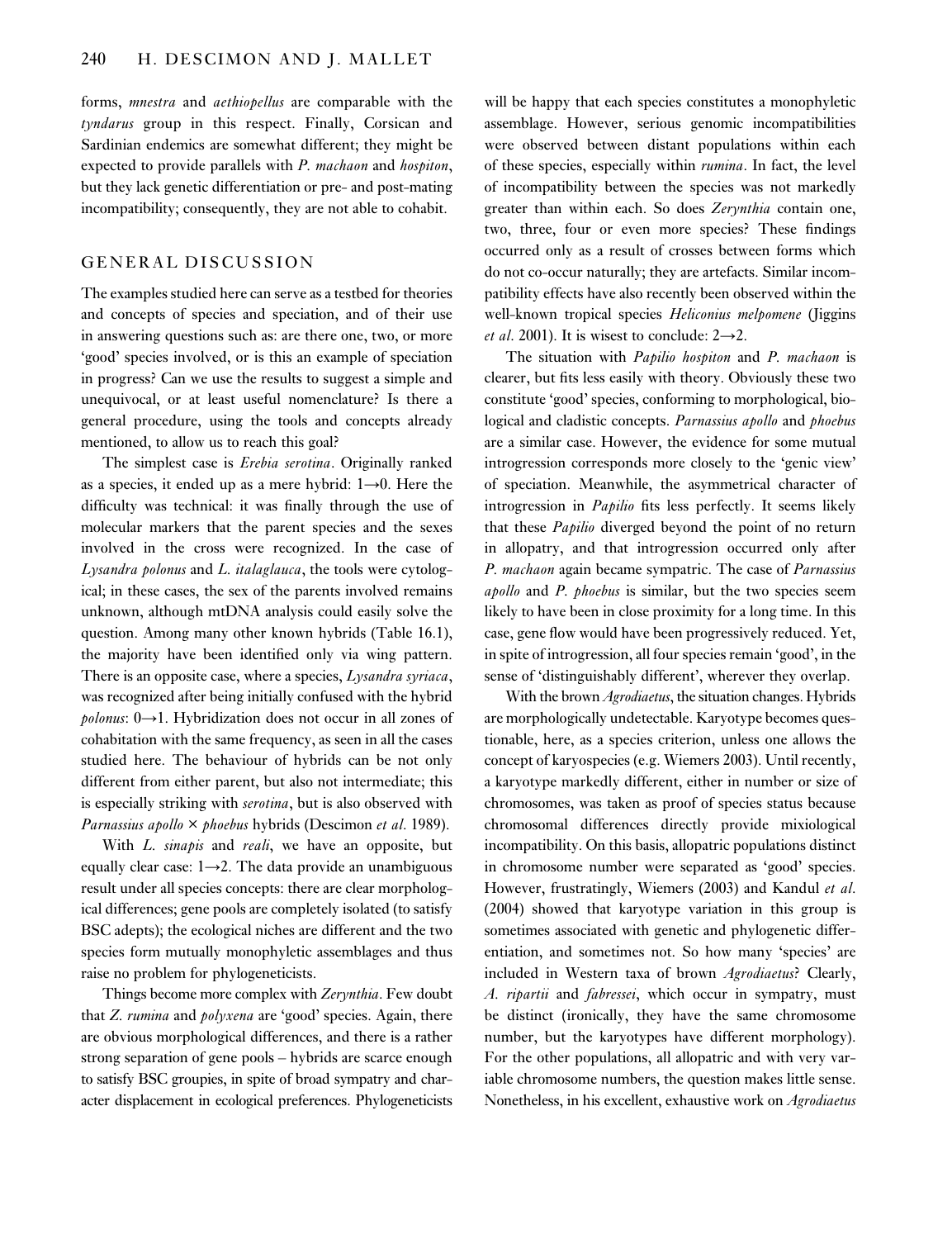and related genera, Wiemers (2003) firmly comes down on the side of all of the other taxa being separate species.

In Hipparchia, it seems clear that the best solution is to ignore the more extreme splitters and adopt a moderate lumper approach (Cesaroni et al. 1994), but this remains somewhat arbitrary and, again, depends heavily on the status of allopatric units.

The situation observed today in the Erebia tyndarus group is typical of the present state of systematics. Taxonomic decisions made during the first half of the twentieth century lacked much biological insight, but the important contribution of genitalic morphology boosted knowledge. After Huxley's 'new systematics', even those specializing in morphology, like Warren, began to take the BSC into account, especially with respect to cohabitation, but also because genitalic differences were assumed to cause mechanical incompatibility during mating. The bulk of progress on the group was, however, made during the 1950s using karyology, in this case a highly efficient tool. Differences between chromosomal morphs are regularly associated with sterility and other deleterious side-effects of hybridization. However, morphometrics, research on contact zones and laboratory crosses were combined with chromosomal studies in a synthetic approach which continues to elicit admiration. It is worth noting the enormous contribution made by de Lesse & Lorković in this field. Access to most populations required ascending many hundreds of metres on foot. In his synthesis, de Lesse (1960a) provided impressive distribution maps. But while data on the most important contact zones and centres of distribution were published in detail, many distributional data accumulated by de Lesse remained unpublished, and were lost when he died.

Mostly, the polytypic or 'biological' species concept was employed. However, a number of pockets of resistance rebelled against any attempt at consensus. The Erebia tyndarus and the forms of the *cassioides–arvernensis* complex remain the most contentious. At present, it is clear that the Grindelwald contact forms a 'bimodal hybrid zone' (Jiggins & Mallet 2000). Gene flow might help to explain contradictions between allozyme and mtDNA sequence data elsewhere (Lattes et al. 1994, Martin et al. 2002). There are large allozyme distances between nivalis and the other taxa, and rather slight ones with mtDNA. Indeed, *nivalis* is more of a high-elevation species that must experience a markedly different thermal environment. Watt (2003) has demonstrated that 'differentiation or uniformity of polymorphic genotype frequencies over space may be driven by strong local selection pressures'; allozyme divergence may not always yield results independent of selection.

What was the contribution of molecular markers to improve species delimitation in the tyndarus group? Lattes et al. (1994) used Nei's genetic distance to separate cassioides from arvernensis and hispania from rondoui, but ignored the larger differences between the two populations of ottomana, without any particular justification. The main problem of using genetic distance as a criterion of species is that the threshold level may differ in each group studied (Avise 1994). Finally attempts to determine the status of allopatric taxa (including experimental crosses) are rather like division by zero, the cohabitation criterion acting like the denominator that does not exist.

More significant was the much greater utility of molecular data for reconstructing phylogeny distinguishing monophyly from paraphyly. However, a phylogenetic species concept may be difficult to apply in this case. For example, in the tree published in Fig. 4 of Martin et al. (2002), calcaria and nivalis cluster within a group consisting of all the arvernensis samples, and together form the sister group to the monophyletic tyndarus assemblages. Yet tyndarus and arvernensis act as separate species, since they meet at a bimodal hybrid zone; this causes a logical anomaly for phylogenetic species, since more basal taxa do not seem to reach species rank, but form a paraphyletic group as far as sexual isolation is concerned (if sexual isolation is considered an apomorphy). Further research will perhaps help to resolve some of the tantalizing questions in this group, but, at present, we must confess an inability to answer precisely the question 'how many species are there?' One can propose a spectrum of solutions spanning two extremes: the 'lumper's' position, with *ottomana*, hispania, tyndarus; or the 'splitter's' position, with the various, very disjunct strains of ottomana as 'species', hispania, rondoui, arvernensis, cassioides, tyndarus, calcaria and nivalis. However, the precise decision along this spectrum will always be more or less arbitrary.

Although also complex, the *Lysandra coridon* group case is somewhat clearer. In particular, if the phylogenetic species concept is capable of wreaking havoc on the Erebia tyndarus group, Wu's (2001) 'genic view of species' aids in understanding puzzling features of the coridon group. We have mentioned the low level of allozyme differentiation within and between the species of this group, while habitus and ecological features yield stronger, better-supported patterns. One must keep in mind that chromosome number is very high in Lysandra. Therefore, each linkage group should be small and, hence, hitch-hiking will affect fewer loci during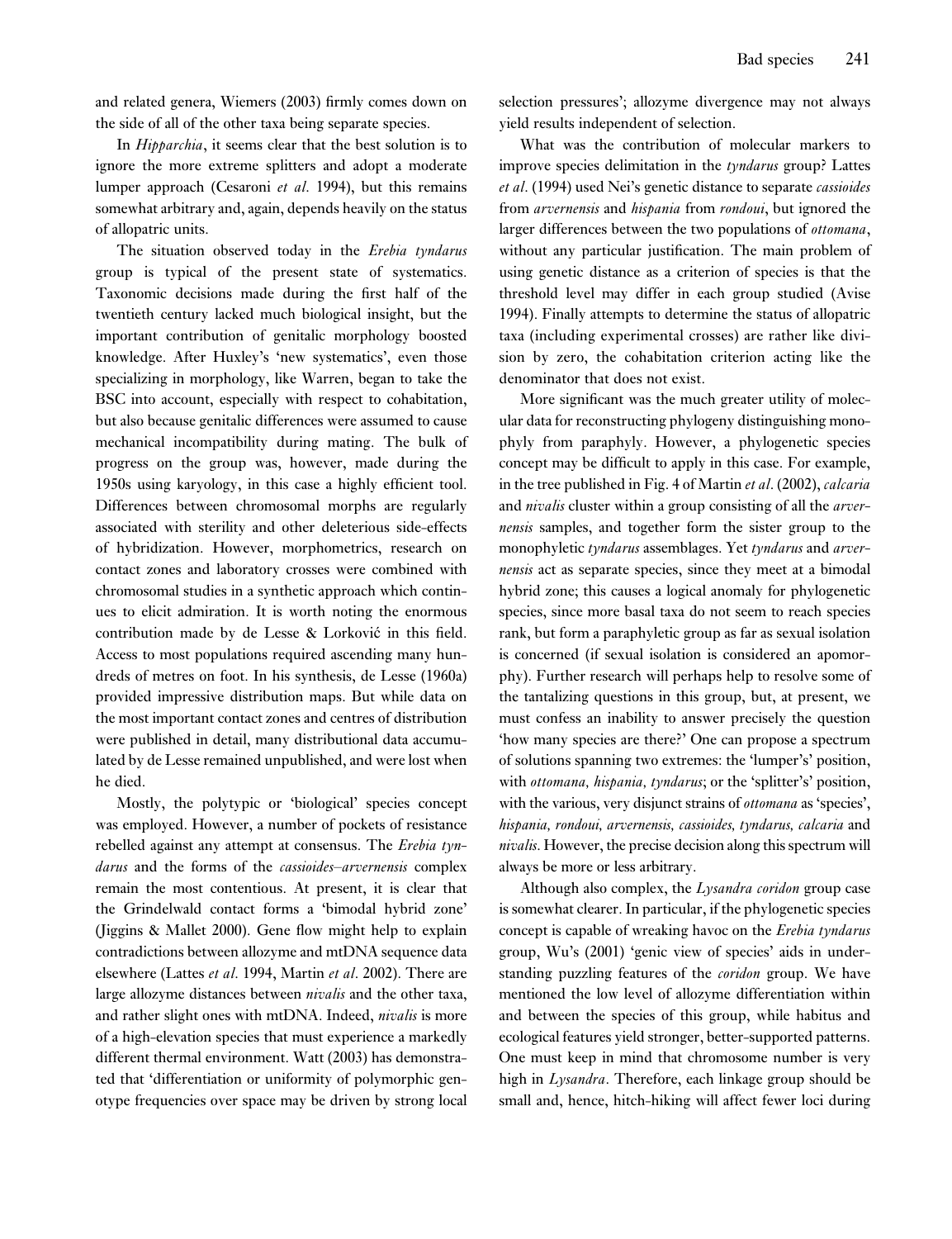speciation. A majority of the genome might therefore be exchanged freely, while only regions linked to genes affecting sexual isolation and ecological specialization will be kept distinct by strong selection. Otherwise, in this group, the problem of characterizing species is relatively soluble, provided one cuts some Gordian knots. One example of such a unit is provided by Lysandra coridon, which displays a very 'open' population structure, with few if any genetic differences even between geographically distant populations (Lelièvre 1992, Schmitt et al. 2002). The main problems are the isolates at the southern periphery of its distribution: caelestissima in the mountains of central Spain and nufrellensis–gennargenti in Corsica and Sardinia. The stumbling block of the absence of cohabitation is again encountered. By far the simplest and most sensible solution based on such data would seem to be to merge all the forms into a single species, coridon, with some strong peripheral subspecies. Likewise, the albicans–hispana– semperi complex is best considered a single species with some variation in chromosome number (as in *coridon*) and adaptive features such as voltinism, in the absence of a clear indication from hybrid zones. On the contrary, the frequent occurrence of bimodal hybrid zones between populations of the coridon unit, as previously defined, and of members of the albicans complex precludes merging them into a single 'good' – or even 'bad' – species unit. This case, in common with the *Erebia tyndarus* group, demonstrates the phenomenon of local mutual exclusion due to similar ecological niches, especially foodplant choice. The criteria of voltinism and chromosome number, ranked highly by de Lesse, proved not much more reliable than other criteria. Therefore, to the question: 'how many species?', we finally answer 'two only' – a simple answer which unfortunately might fray the tempers of some lepidopterists.

### CONCLUSIONS

'I have just been comparing definitions of species… It is really laughable to see what different ideas are prominent in various naturalists' minds, when they speak of "species". In some resemblance is everything & descent of little weight – in some resemblance seems to go for nothing & Creation the reigning idea – in some descent is the key – in some sterility an unfailing test, with others not worth a farthing. It all comes, I believe, from trying to define the undefinable' (Darwin 1856). Darwin would have found it even more laughable today: Mayden (1997) enumerated no fewer than 24 species concepts, most of them recent.

Whether species are material, 'real' objects, that exist in the absence of human observers as no other taxonomic rank does, or whether they are only a construction of our mind, is a philosophical problem beyond the scope of this chapter. Our aim is to use the totality of the existing evidence to suggest simple, practical solutions to taxonomic problems, and we attempt to avoid further adding to the vast slag-heap of useless concepts and definitions of the indefinable. Darwin used only a loose definition of species but he was an experienced taxonomist, knew a great deal about describing actual species, and it was sufficient to convince his readership of transpecific evolution. We believe that, even today, a pragmatic, taxonomic solution is more productive than attempting to decide whose concept is correct.

Two facts are undeniable:

- (1) Taxonomic decisions based on biological or polytypic species concepts are still common. For instance, Kandul et al. (2004) use the term species to mean reproductively isolated populations. Many groups of organisms considered species are well behaved and obey not only the BSC, but also *most* definitions of species.
- (2) However, a significant number of rakish taxa will probably always fail to conform to this species morality. They regularly conduct extramarital affairs and produce illegitimate offspring beyond the boundary of the species.

Rogue taxa such as these are the subject of the present chapter. Perhaps the most surprising conclusion we reach is that, in spite of increasing evidence from these well-known European taxa, in some cases flooding out of multiple laboratories using the most modern techniques, many 'bad' species stubbornly remain bad under a variety of species concepts. The existence of such rogues is of course a necessary outcome of gradual Darwinian evolution, and it shouldn't worry us. However, when it comes to placing specimens in drawers or data against a name, bad species are a problem. Unfortunately, constructing a perfect species definition that covers both well-behaved and bad species will almost certainly remain a matter of compromise.

Bernardi (1980) has shown that many a specialist in a given group has tinkered with his own special taxonomic categories to cover this kind of situation. An example is the 'semispecies' idea of Lorković & Mayr, but many other examples are scattered throughout the obscure or forgotten literature. Is the solution to house rogue taxa in a special fuzzy species ghetto? This might have been a good idea if bad species were a homogeneous group; however, as we have seen, the intermediate states are variable. In any case, there is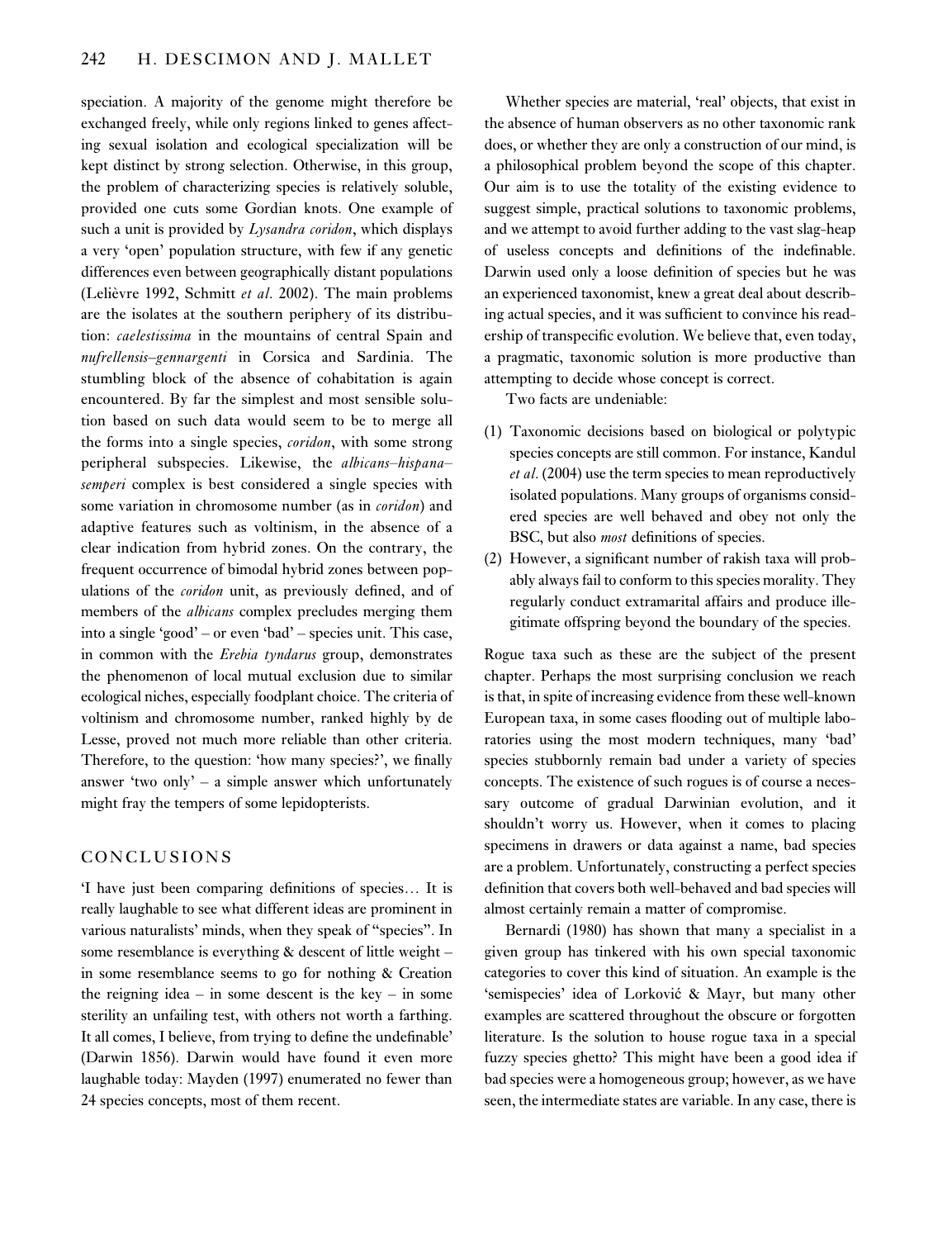no agreement today about the rank even of the supposedly most objective of taxa, the species itself (Isaac et al. 2004). We thus argue that classical taxonomic ranks – species and subspecies – are all we require, to avoid proliferation of ever more finely divided categories.

Returning to the actual bad species analysed above, let us ignore problem taxa that result from taxonomic error, such as the undetected 'good' species Leptidea reali or the hybrid Erebia 'serotina'. In the case of Zerynthia, there is intraspecies incompatibility, coupled with interspecies compatibility; this was discovered only through artificial crosses of geographically separate populations. Perhaps, therefore, we should proclaim the primacy of observations in natural contact or cohabitation over experimental tests, which can give an inaccurate impression of pre- and postzygotic compatibility (Mayr 1963, Mallet 1995). If geographically and genetically intermediate populations disappear, for some reason, we end up with the problem of allopatric entities (see below). Sometimes divergence is so great that it seems logical to classify allopatric taxa as species. But is it really necessary to consider continental and British strains of Lasiommata megera as different species because they display some genetic incompatibility (Oliver 1972)? We argue it is more informative not to do so.

In the three papilionids (Zerynthia, Parnassius, Papilio), most people looking at natural populations in zones of overlap would declare each pair of species to be 'good', even when hybridization occurs regularly, but sparsely, in at least some areas of cohabitation. We suggest that the same decision should apply to all other cases of bimodal phenotypic and genotypic distribution where hybrids occur (Jiggins & Mallet 2000), whether or not actual or potential gene flow (introgression) takes place. Similar decisions may be made without difficulty for parapatric species with a contact zone and limited or exceptional hybridization as in the Erebia tyndarus group. In the case of Lysandra, Pontia daplidice and edusa, and probably Melanargia galathea and lachesis, the presence of a bimodal hybrid zone allows us to consider the taxa in contact as species, but here we are near the boundary condition, because, if hybridization becomes much more frequent, hybrid swarms would result, and overlapping populations would become merged into a single, unimodal population. For Pontia, there are divergent opinions: Geiger et al. (1988) and Wenger et al. (1993) consider daplidice and edusa as (semi-)species, while Porter et al. (1997) grant them only subspecies rank.

Allopatric forms separated by major geographic discontinuities give rise to a virtually insoluble difficulty. Here, there is a Gordian knot to cut. Mayr (1942, 1963, 1982) repeatedly justified the BSC as the only 'non-arbitrary definition of species', but even he (1982: 282) admits'the decision whether to call such [allopatric] populations species is somewhat arbitrary'. Sperling (2003) likewise suggested that decisions should be made using information, such as genetic distance or karyotype, from closely related taxa that are in contact. This is essentially already implicit in the argument for the use of 'potential' gene flow in the BSC. An absolute threshold of similarity or distance is arbitrary, so no one should harbour illusions about the 'reality' of species delimited by this pragmatic approach. The most important objective is to preserve clarity, parsimony and stability in nomenclature. Therefore, endemics on Tyrrhenian or Atlantic islands might often be considered subspecies of mainland species if they are moderately differentiated, and we argue that this solution should be employed as far as possible on parsimony grounds. They should be considered species only if they present clear signs of very strong genetic, morphological and biological differentiation above that expected of related mainland species in contact with close relatives. When it comes to allopatric 'karyospecies', one might wish to follow Wiemers (2003), and give specific rank (especially if strongly divergent at other genetic markers). Even here, use of the same species name with chromosome number placed in parentheses would be as informative; this is typically applied, for example, in Mus musculus. In general, decisions about the species status of allopatric neighbours is always somewhat arbitrary, and a lot less interesting than obtaining field or genetic data from hybrid zones and parapatric contact zones, or from unimodal lines. Here, one deals with a concrete phenomenon, rather than an investigation into how many angels fit on the head of a pin.

We therefore argue for revival and a modern, scientific justification of the rather neglected and misused (and perhaps rightly, in many cases, much-maligned) rank of subspecies. Very often, subspecies have been used to describe geographical forms recognizable only to their author, which has led to disrepute. But today there is a refreshing trend among lepidopterists to consider only more strongly distinct forms (in morphology, ecology or genetics) as subspecies, and to lump more dubious geographical forms as synonyms. These general recommendations provide a useful compromise between description of geographical variation, the needs of modern butterfly taxonomy (for example, see Ehrlich & Murphy 1984, Sperling 2003), and Darwin's pragmatic use of the term species in evolutionary studies.

It is a Sisyphean task to try to give a definitive, irrefutable definition of species, but species will continue to function as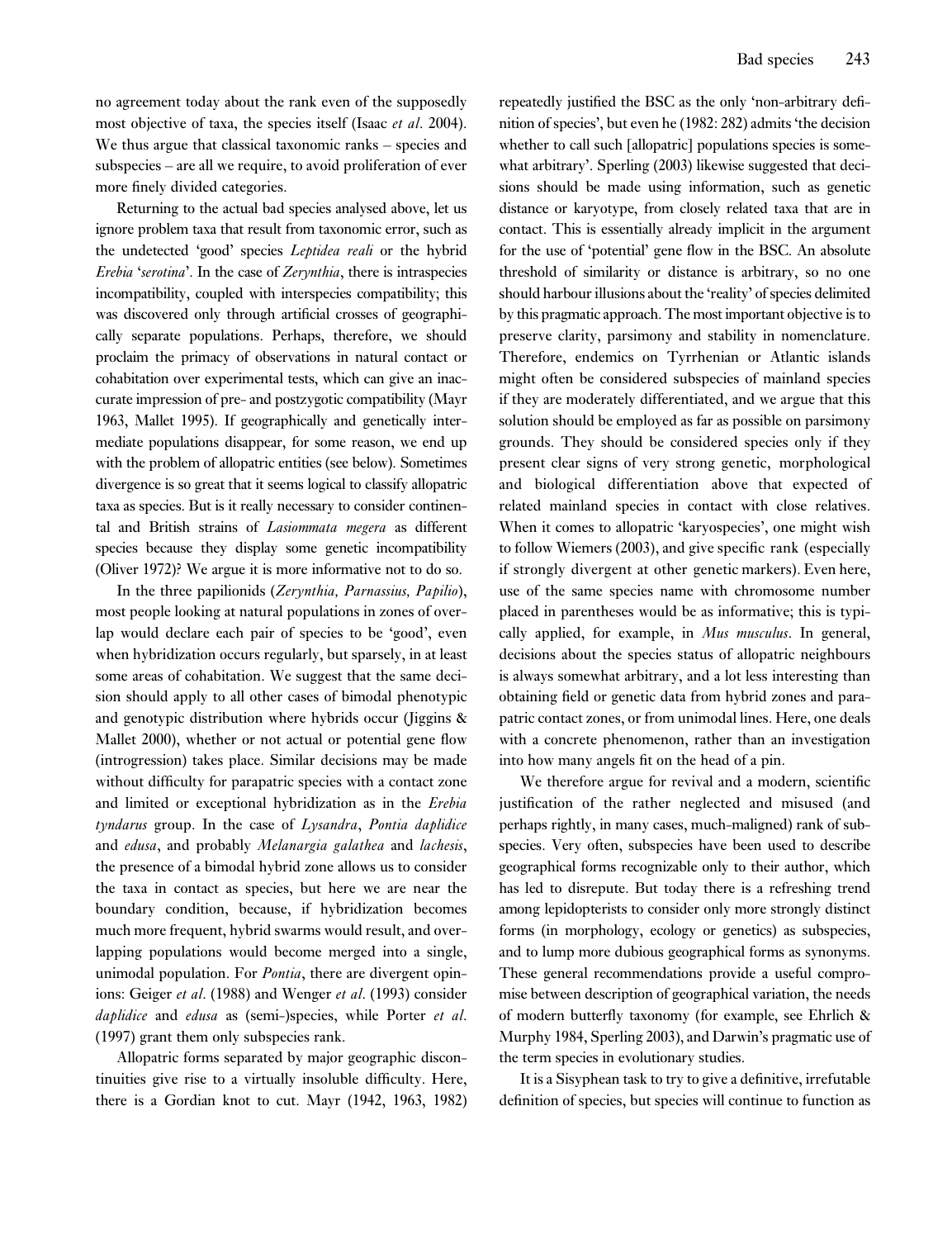useful tools in biology for a long time. To the question raised by the French population geneticist Le Guyader (2002): 'Must we give up on a species concept?' we answer: 'No!' We recommend that researchers of the future study gene exchange in the many hierarchical layers of phenotype, genotype and genome in 'bad' species of butterflies. This has been done in only a handful of species, such as the larch bud moth (Emelianov et al. 2004). Such studies will be surely much more illuminating about the nature of speciation and evolution at the species level than endless discussions on the 'essence' of species.

## APPENDIX:TOOLS FOR TAXONOMIC PRACTICE AT SPECIES LEVEL IN BUTTERFLIES

The previous parts of this work presented first the theoretical background of taxonomic work on species, and then a series of analyses of peculiar real cases. To sum up, species are delimited by a series of criteria derived from the concept used and the speciation theory associated with it, with an accent on studies on populations in cohabitation or contact.

There are many different types of datasets that can be used. Wing colour morphology is perhaps the most obvious, and of course in butterflies is extremely important. Ecological, behavioural and distributional data are also important. Differences in genitalia have often been considered to be significant for reproductive isolation via a 'lock-and-key' hypothesis (Jordan 1896, Porter & Shapiro 1990). As already seen, genitalic data are useful in certain cases, but not always. Chromosomal data are more often reliable, but they can also be misleading. The same might also be true for pheromonal characters, which can be considered both as organismic and synepigonic, but there is little information on butterflies (but see Andersson et al. 2003).

We here present an overview of currently available methods for gathering and analysing taxonomic data and conducting biological and statistical studies to establish whether taxa might be species or taxa at some subspecific category. Nomenclatural aspects of species delimitation, however, do not form part of the remit of our chapter.

#### Morphological characters

### Data acquisition

Empirical and intuitive, qualitative observations are still used, but biometrical methods have become more normal. Even with qualitative characters, records of a series of states

are often performed. In adults, the hard parts of the exoskeleton are most often studied, and genitalia have remained favourite characters since the late nineteenth century (Jordan 1896). Wing-pattern variation is used in butterflies predominantly because it is both evolutionarily labile and easy to detect and score, and provides useful data for identification in most cases. A still commonly used method in morphometrics consists of measuring anatomical structures under a microscope with a micrometer (see e.g. de Lesse 1960a, Cesaroni et al. 1994). Today, automated measurements employing digital imaging can also be used. Larval characters can also be useful: superficial features (pigmentation, pattern) are commonly used, but chaetotaxy of first-instar larvae sometimes provides very significant information. The microstructure of the eggs is a great favourite, especially using scanning electron microscopy (SEM). In using egg sculpturings, one must remember that it is actually an imaginal feature, since it results from the imprint of ovary follicles.

#### Data analysis

Analysis of morphological data may be performed character by character. It is also possible to integrate a dataset from a sample of individuals in multivariate, or reduced space, analyses (RSA). These methods have been great favourites for the French school of statisticians, long led by Benzecri. Systematists may sometimes be reluctant to use them, but they are powerful when correctly used. The reader should consult works such as Sneath & Sokal (1973) for details of clustering and ordination methods. In brief, there are three main categories of RSA: principal components analysis, using Euclidean distance, factorial correspondence analysis, using a chi-square-based distance, and factorial discriminant analysis (FDA). The latter seems to be the most appropriate to conduct a study on a dataset that may reasonably be supposed to include two (or more) different species. A frequent criticism of RSA is that these methods are descriptive, rather than inferential statistics. However, with some practice, they are excellent tools for exploring a dataset. Genetic data can also be analysed in the same way.

### Chromosome characters

The study of chromosomes in butterflies was for a long time dominated by the work of Lorković (1941) and de Lesse (1960a). Since that time, interest has moved towards other types of genetic markers, but chromosome studies are still useful (e.g. Munguira et al. 1994, Wiemers 2003). Chromosome counting is typically practised on meiotic cells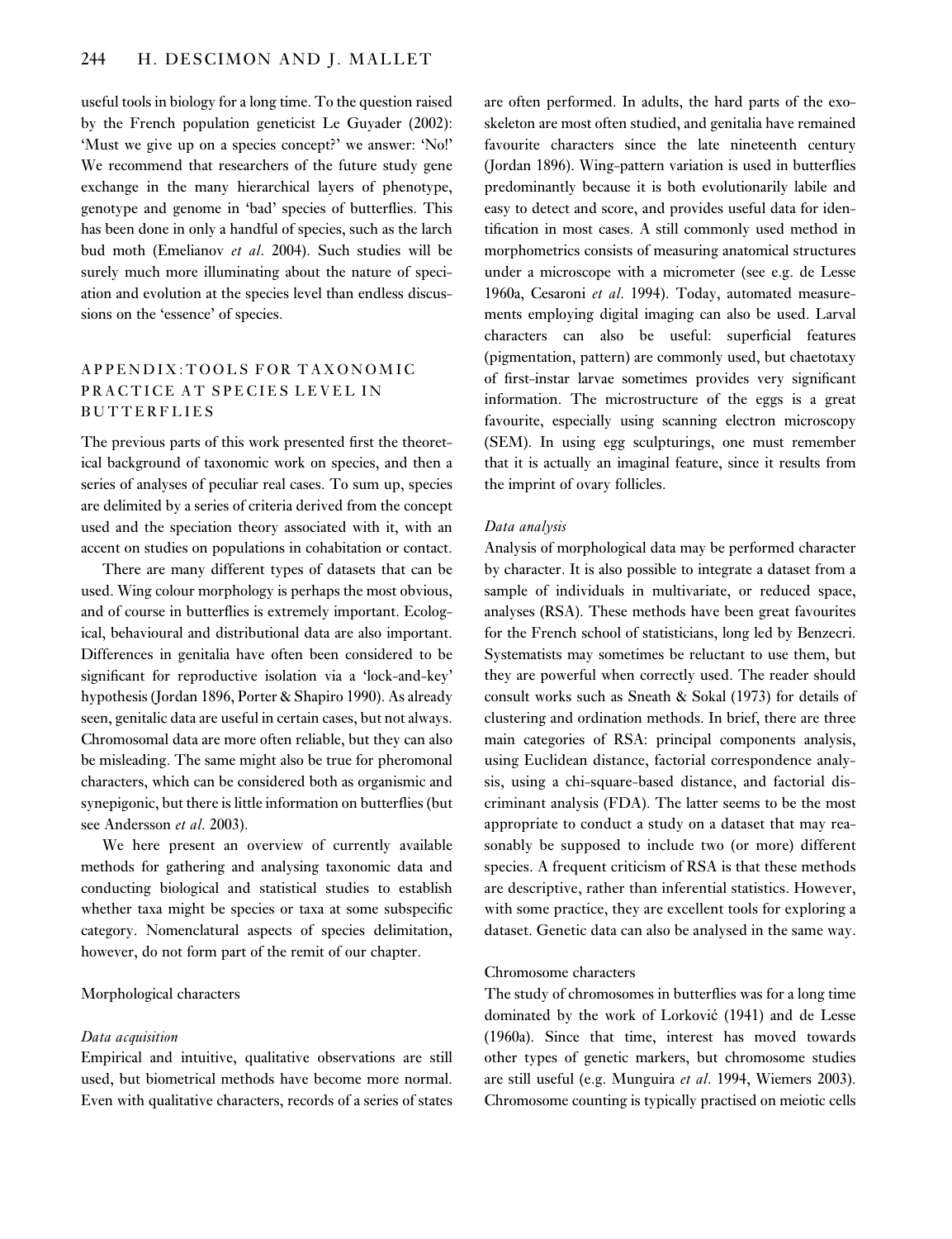in the testes during spermatogenesis. Generally rounded, small and numerous, lepidopteran chromosomes are not gratifying objects of study. In approximately 1000 species of Lepidoptera, the distribution of chromosome numbers proved markedly leptokurtic and asymmetrical, with a strong concentration around the modal number  $(n=31)$ , and an extreme scattering of frequencies for the higher numbers (Robinson 1971). Some members of Polyommatus (Plebicula) (Lycaenidae) display the highest chromosome numbers in metazoans (190–191 for P. nivescens, and for P. atlantica), while numbers less than 10 are observed in Erebia (de Lesse 1960a). Supernumerary chromosomes are often seen, especially in Satyridae and Hesperiidae, and may produce pronounced intraspecific variation, in particular in Plebicula (de Lesse 1960a).

The significance of chromosome number variation in butterflies has been widely debated (Lorković 1941, Robinson 1971, White 1973, Kandul et al. 2004). Polyploidy seems unlikely as a general mechanism for chromosome number variation in butterflies, despite Lorković's (1941) views. Centromeric fusion or fission seems a more probable cause of chromosomal number variation (Suomalainen 1965, White 1973, King 1993). This could be due to the structure of the lepidopteran centromere, which is reportedly 'diffuse' (Federley 1945, Suomalainen 1953; but see Gus et al. 1983). A diffuse centromere may allow some amelioration of damage suffered in chromosomal heterozygotes during meiosis. Another insect group with diffuse centromeres, scale insects, also show large variation in chromosome numbers (Cook 2000). On the other hand, the modality of chromosome number around 31 throughout the Lepidoptera is not easily accounted for under this scenario (White 1973). Kandul et al. (2004) suggest that instances of enhanced chromosome number variation could result from epidemics of transposable genetic elements.

In practice, chromosome study in butterflies is tedious because spermatogenesis often terminates early in adult life. Even in young males, meiotic metaphase equatorial plates in the spermatids, the most favourable stage for counting, are usually scarce. In addition, chromosomes are usually so highly condensed that little intrachromosomal structure is visible. However, particularly in Polyommatus (Agrodiaetus), differentiation of larger, so-called macro-chromosomes which vary in number and size has been found useful (de Lesse 1960b, Munguira et al. 1994, Lukhtanov & Dantchenko 2002b). Moreover, instead of producing conveniently visible giant polytene chromosomes as in Diptera, Lepidoptera appear to adopt polyploidy as a means of up-regulating gene expression in highly active somatic tissues – far less easy to use as a taxonomic or genetic marker.

Hesselbarth et al. (1995) put forward the hypothesis that chromosome fission and fusion could have an influence on adaptive abilities. Species with low chromosome numbers should be associated with greater genome stability and more supergenic association and therefore adapted to stable environments. Conversely, high chromosome numbers should ease recombination and generate many genotypes promoting adaptation to new or unstable environmental conditions. Wiemers (2003) found absolutely no evidence of such a phenomenon in Agrodiaetus, the genus displaying the largest variation in chromosome numbers in butterflies. We suggest another possible effect of high chromosome numbers: by increasing the average rate of recombination, they could limit hitch-hiking of genes causing incompatibility and could therefore ease introgression of 'neutral' genes in hybrid belts (e.g. in Lysandra).

Karyotypic differences between taxa are often taken as a proof of species-level distinction, and this argument can be legitimate. However, caution must be exercised. Supernumerary, genetically insignificant B-chromosomes are common (de Lesse 1960a, 1961b), and might sometimes be an indication of hybridization (Wiemers 1998); moreover, when morphologically and ecologically very similar groups of populations occurring in different areas display different karyotypes, it may be premature to base species separation on chromosomal number, in the absence of other evidence such as molecular studies. The term 'chromosome races' (Goldschmidt 1932) does not seem to have been used explicitly in butterflies, but de Lesse (1966) maintained, within a single species, allopatric populations of Agrodiaetus dolus from southern Europe with  $n = 108$ , 122 and 124; in contrast, Munguira et al. (1994) split the taxa into separate species with different karyotypes. Experiments carried out in moths of the genus Antheraea showed that two 'species', A. roylei and pernyi with  $n = 18$  and 49 respectively, could be intercrossed for 32 generations with fertility and viability intact (Nagaraju & Jolly 1986).

### Molecular characters

The history of molecular systematics can be divided into two major stages: a protein phase and a DNA phase. The former, based mainly on allozyme electrophoresis, became important at the end of the 1960s with studies on Drosophila and humans (Avise 1974, Richardson et al. 1986, Hillis et al. 1996), and played a major role in butterfly systematics from the 1970s onwards (Geiger 1990). The DNA phase really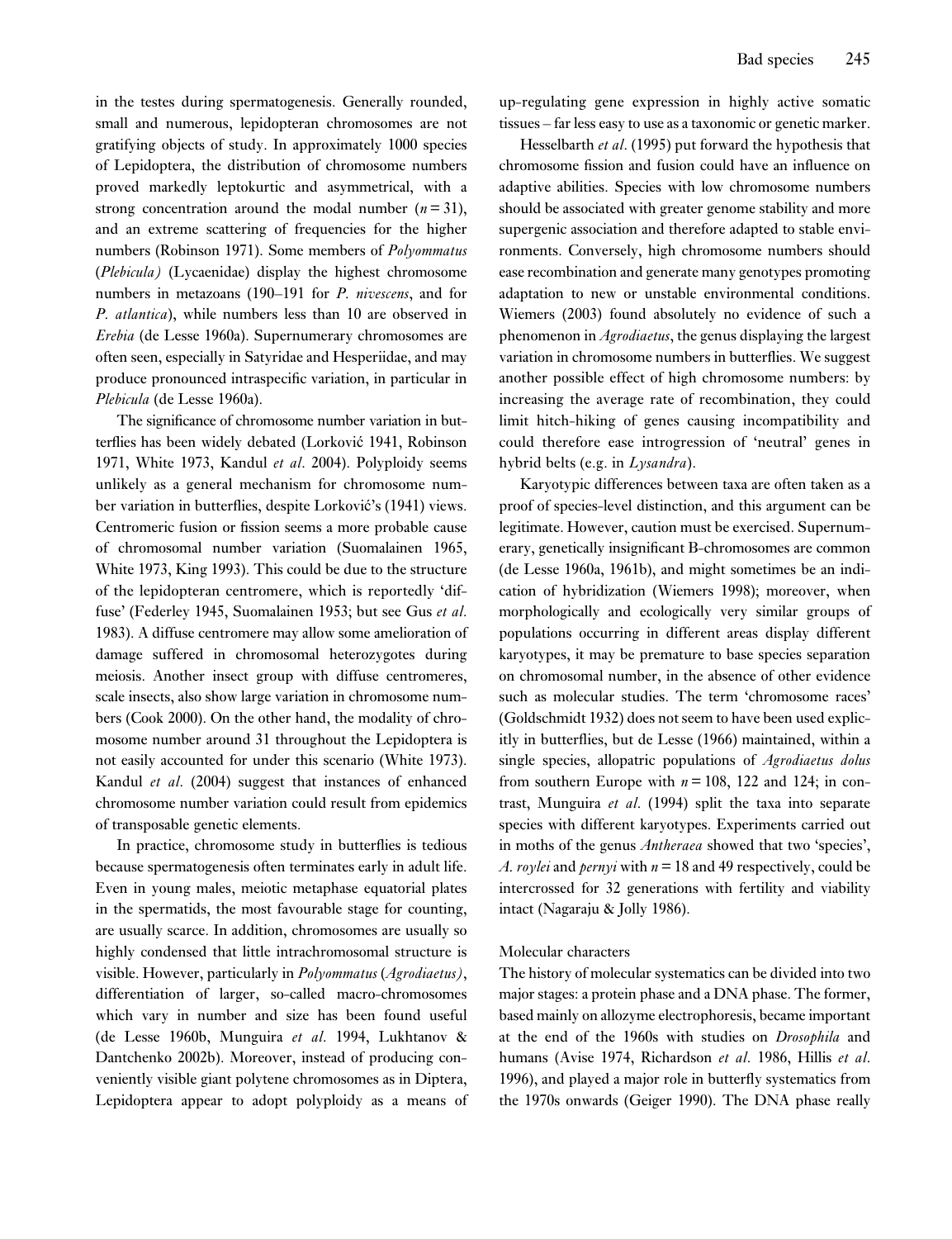came into its own in the 1990s following the development of the polymerase chain reaction (PCR).

#### Protein data

Since the earliest days, electrophoretic study of protein polymorphism revealed a stunning amount of variation (Lewontin 1974). A bitter debate on the significance of these observations took place in the 1960s and 1970s: some championed selection as a cause for polymorphism, while others raised mathematical objections (Kimura 1968) and argued that it must be neutral. Current experimental (Watt 2003) and theoretical (Gillespie 1991) evidence suggests that both selection and neutral evolution may be important; consequently, when using protein variation to study taxonomic units, one must be careful that selected variation affecting ecological parameters, such as foodplants (Feder et al. 1997), does not obscure taxonomic conclusions.

#### Analysis of protein data

A classical method for analysing allozyme data is to reduce the multilocus data by means of a calculation of overall genetic distance (Hillis et al. 1996). This can be used in cluster analyses, and subsequently to phylogenetic inference, but there is no obvious level of genetic distance above which two samples can be confidently considered to be separate species. Nei's (1978) genetic identity  $(I)$  and distance  $(D=-\ln I)$  is regarded as particularly useful, because it corrects for small sample size and for multiple 'hits', and so should be proportional to time since divergence under a molecular clock. Closely related species of Drosophila may be in the range of Nei's D of 0.05–0.50 or so (Coyne & Orr 1997). In European butterflies, the genetic distances between species of the same genus range generally between 0.05 and 0.15 (Aubert et al. 1996b, Geiger 1990, Zimmermann et al. 1999). However, pairs of apparently closely related species may be more distant, and, more surprisingly, other pairs of species may coexist without hybridizing, but differ hardly at allozyme loci  $(D < 0.01)$ . Diagnostic loci (fixed for different alleles in each population) are useful for studying hybridization and gene flow between taxa.

Allozyme studies within species have often attempted to estimate gene flow based on the neutral expectation of gene frequency variation. Firstly, one may estimate the variation of gene frequencies between populations via the use of  $F_{ST}$ , the standardized variance of gene frequencies, which measures the fraction of genetic diversity (heterozygosity,  $H_e$ ) found between populations. If gene frequency variation can

be assumed to be a balance between homogenization via gene flow (*m*) and local divergence due to genetic drift (proportional to  $1/2N_e$ , where  $N_e$  is the effective population size), then  $F_{ST} \approx 1/(1 + 4Nm)$ . However, there are many problems with these methods, which allow the estimation only of the combined parameter  $N_{e}m$ . They should not be applied in any context other than under equilibrium between genetic drift and gene flow; it does not, for instance, apply in the case of gene flow and hybridization between two species, or between ecologically differentiated taxa (Mallet 2001), because here selection will be involved in the differentiation (contra Porter & Geiger 1995). In such cases, strong natural selection may lead to rapid equilibration of gene frequencies in the presence of gene flow. A much more useful method is available based on correlations (or linkage disequilibria) between loci diagnostic or with strong frequency differences between hybridizing taxa. Hybrid zones, in particular, allow estimation of selection and gene flow separately (Mallet et al. 1990, Porter et al. 1997, Mallet 2001, Blum 2002, Dasmahapatra et al. 2002).

A species criterion based on 'genotype clusters' (Mallet 1995) can be viewed as an extension of this multilocus method. Genotypes reach bimodality only when several characters or loci are in tight linkage disequilibrium. One may use 'assignment methods', likelihood or distance-based multivariate statistics (see above under 'Morphological characters') to cluster genotypes, to determine whether multilocus gaps between clusters are significant; if so, the clusters can be classified as separate species (Aubert et al. 1997, Feder et al. 1997, Deschamps-Cottin et al. 2000). Newer likelihood or Bayesian methods also allow estimation of the rates of hybridization in a sample of a pair of several, bimodally distributed taxa (Cianchi et al. 2003, Emelianov et al. 2003, 2004).

### DNA data

DNA methods have outstripped allozyme electrophoresis, but are still in their infancy compared with what might be possible in a few years. The mitochondrial genome, with a mere 16 000 base pairs, has been far the most widely used in butterflies (Pashley & Ke 1992, Wahlberg & Zimmermann 2000), and elsewhere. Intraspecific mtDNA sequence polymorphism occurs in certain butterfly species but is absent in other cases. For instance, Papilio machaon displays polymorphism throughout its range (F. Michel, pers. comm.), as do Euphydryas aurinia and Melitaea athalia (Zimmermann et al. 2000). In contrast, no variation within Euphydryas maturna has been observed across a large range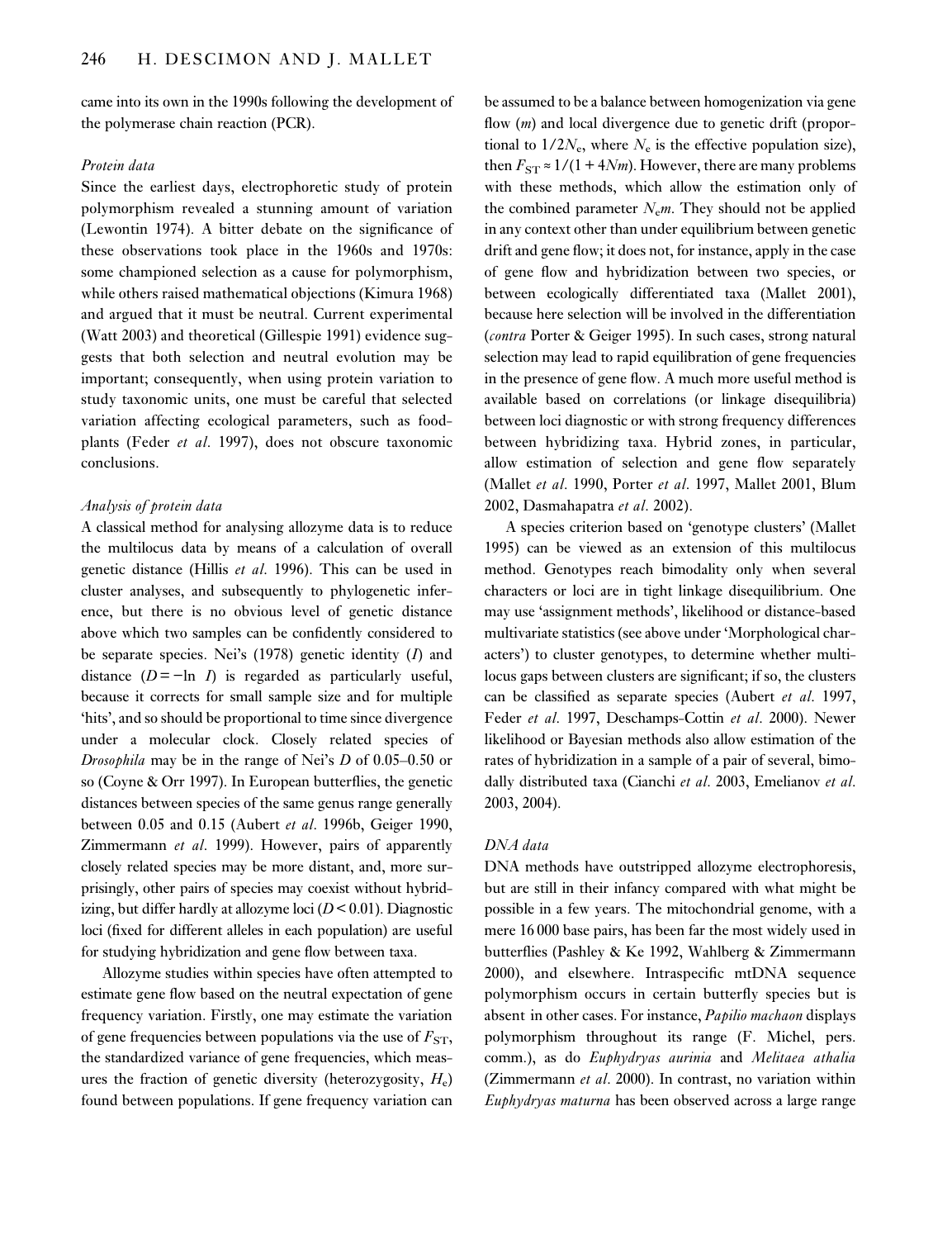(Zimmermann et al. 2000). The mitochondrial genome is very sensitive to genetic drift, since it has a  $N_e$  four times smaller than that of the nuclear genome. Comparison between closely related species usually shows 1–2% divergence, but strikingly low differences are observed in some instances: 0.2 % between Euphydryas maturna and E. intermedia. We therefore do not believe that any particular level of divergence can be used as a suitable benchmark or 'DNA barcode' for species status.

Nuclear gene sequences are beginning to be used with some success (e.g. Brower & Egan 1997, Beltrán et al. 2002), while microsatellite loci have proved disappointingly difficult to obtain in butterflies (Nève & Meglécz 2000, Meglécz et al. 2004). Amplified fragment length polymorphisms (AFLPs) can also be used as a very abundant source of 'fingerprint' markers in analyses of natural populations, including studies of hybridization in nature (Emelianov et al. 2004). Nonetheless, while useful in mapping, AFLPs are relatively untried as tools for studying populations.

In summary, marker data, whether morphological, cytological or molecular, have allowed us to search organisms for characters with increasing thoroughness, but are not fundamentally different from one another.

### Ethological and ecological criteria

Treating ethological and ecological characters together seems hardly justified, since they are heterogeneous. However, they all play an active role both in cohesion within species and in maintaining separateness between species. They therefore give access to the very factor, reproductive isolation, important in speciation. We will consider the following most important categories. Firstly, there is the ecological niche and its main constituents: habitat and foodplant choice, phenology and diapause; secondly, sexual behaviour and pheromones; and thirdly, geographical distribution, particularly cohabitation.

According to Gause's principle (1934), if two species occupy the same niche, they will mutually exclude one another and will display parapatric distributions, with very limited cohabitation. These cohabitation zones may not necessarily imply hybridization and/or genetic proximity. Alternatively, if the two species share a large area of sympatry, they must be ecologically differentiated. The main difficulty in using such ecological information is circularity. Very often, field entomologists 'feel' that two putative species display subtle differences in habitat use but are unable to develop inferential tests to support their impression. Various parameters of the ecological niches occupied by butterflies frequently crop up in studies of butterfly species.

### Larval foodplant choice

The host plant is perhaps the key niche dimension in the life of a phytophagous insect (Dethier 1954, Futuyma & Keese 1992, Feeny 1995, Berenbaum 1995), and feeding regime may play a major role in speciation, including in some Lepidoptera (Feder 1998, Drès & Mallet 2002). Butterflies are generally oligophagous and change in diet is likely to result in a selective regime that might lead to speciation and adaptive radiation (Ehrlich & Raven 1964). There is certainly evidence for rapid diet evolution in some taxa, such as the Papilionini (Aubert et al. 1999) or Melitaeini (Mazel 1982, Singer et al. 1992a). These changes may appear spectacular, with switching between plant families common (e.g. Rutaceae to Apiaceae in Papilio, Dipsacaeae to Caprifoliaceae and Valerianaceae in Euphydryas); however, these unrelated plants almost always have important chemical similarities (Bowers 1983, Berenbaum 1995). The evidence for host-related speciation in butterflies is thus somewhat weak (see e.g. Nice & Shapiro 2001, for a case in the Lycaenidae). In the North American Euphydryas, where rapid intraspecific diet evolution has been observed, new host adaptations normally evolve rapidly in local populations, and drive original preferences and adaptations to extinction, rather than causing speciation (Thomas & Singer 1998).

### Diapause control and voltinism

A butterfly population is expected to have as many broods as climatic conditions and food availability allow. Intraspecific variation in voltinism is common in species that have a wide range. Melitaea athalia, for example, is univoltine in northern Europe, bivoltine in warm regions with a wet summer, and univoltine again in the Mediterranean and in mountains above 1000 m (see also the Papilio paragraph above). On the other hand, sometimes it forms a character presumed to differ at the species level: for example the species Aricia artaxerxes is univoltine and occurs in northern Europe, but is replaced by the bi- or multivoltine species A. agestis in southern Europe. Univoltinism can also be a constitutive character within a taxon: in the genus Euphydryas, for example, all species are single-brooded, even under conditions that could allow several broods.

The genetic determination of diapause in Lepidoptera has been studied in few cases, where it apparently involves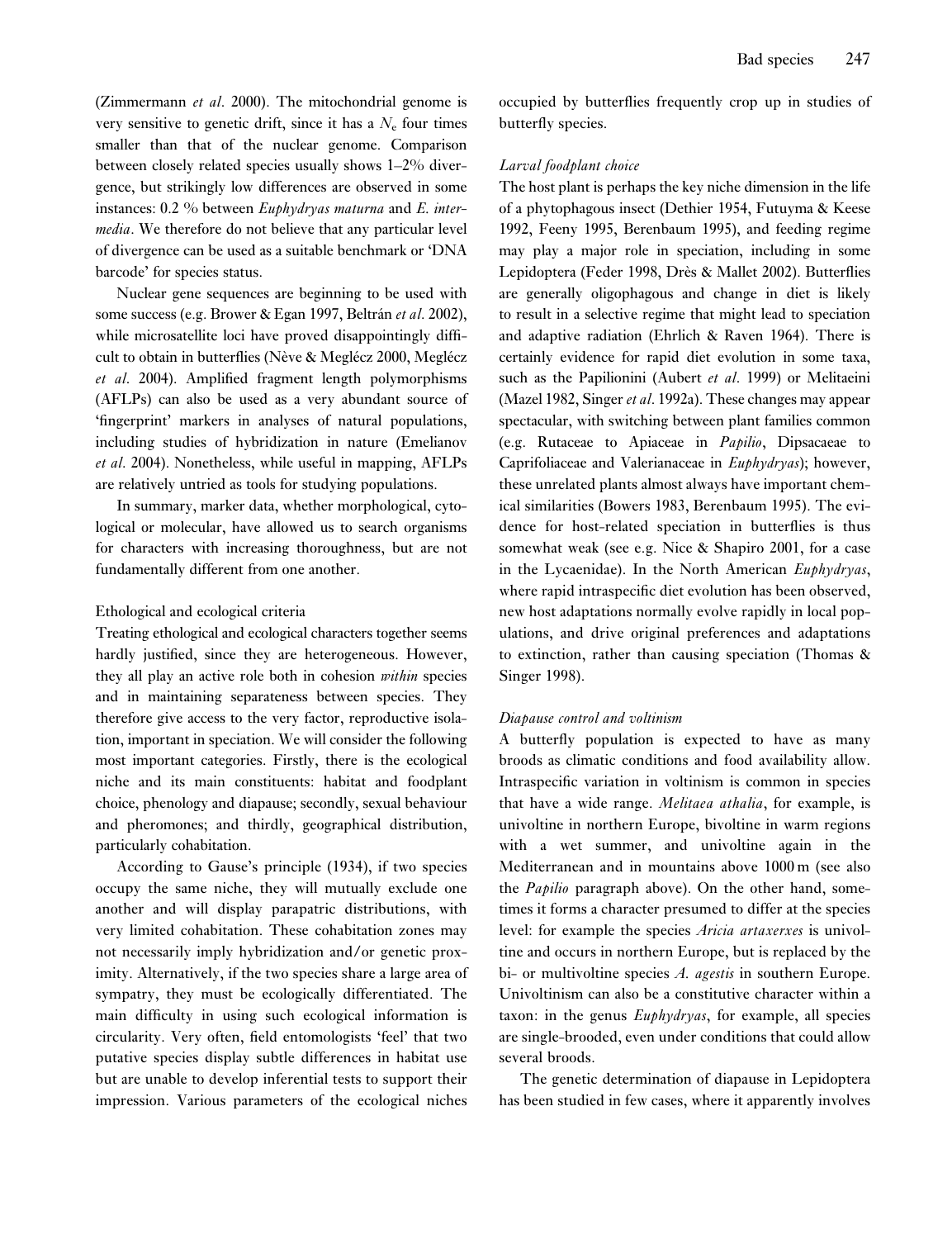a number of interacting loci (Held & Spieth 1999); in other cases, it appears to give a pattern suggesting sex-linked inheritance and few genetic factors. In some cases, crosses between related subspecies or species in the Papilionidae give classic 'Haldane's rule' asymmetry in diapause between males and females, suggesting the importance of Z-linkage (see the Papilio section in this chapter and below in this part).

### Mixiological criteria

'Mixiological' is the term applied, especially in France, to phenotypic and behavioural traits which affect hybridization and introgression between pairs of taxa. In spite of a heated debate about the use of terms such as 'isolating mechanisms' (Lambert et al. 1987, Mallet 1995), all sides agree that a restriction of gene flow is the key process in speciation in sexual taxa. Since many factors may produce this result, it is normal to aggregate these heterogeneous traits under the same heading, 'reproductive isolation' (Mayr 1963); the two major kinds of reproductive isolation are prezygotic and postzygotic isolation.

#### Prezygotic barriers

These may involve spatial and temporal isolation (habitat choice and phenology), mating behaviour and courtship, pheromone differences, mechanical barriers to pairing, and physiological features of insemination before gametic fusion. Prevailing opinion about their origin is that prezygotic barriers are often formed as a by-product of intraspecific coevolution, with selection maintaining compatibility (as in the 'recognition' concept of Paterson 1985) while the system of mating or reproduction diverges. Another argument is that selection may cause divergence in pre-mating traits as a directly selected process ('reinforcement') to avoid the production of unfit hybrids. Reinforcement has been much debated (Paterson 1985, Lambert et al. 1987); however, the phenomenon has been demonstrated in some cases (e.g. Noor 1995, Lukhtanov et al. 2005), and is suspected in the tropical genus Heliconius (Jiggins et al. 2001).

#### Postzygotic barriers

These involve inviability or sterility acting on hybrids from the zygote stage onwards. Hybridization experiments show that hybrids between species are often inviable or sterile. Sterility was demonstrated, for example, using Drosophila as a research material (Dobzhansky 1937), but hybrid sterility had been recognized as early

as Buffon's time (Mayr 1982). However, hybrid sterility and inviability between taxa considered 'good species' is far from general (Darwin 1859, and several examples in the present chapter). Fitness is often reduced in hybrids (Rice & Hostert 1994), not only in physiology (intrinsic or endogenous selection) but also in ecological adaptations that allow individuals to exploit niches of parental taxa (extrinsic or exogenous selection) (Hatfield 1996, Jiggins & Mallet 2000). Crosses in captivity must be considered with utmost caution, since careful rearing and pampering can allow certain experimentally obtained hybrids to survive, while they would undoubtedly die under natural conditions. Conversely, the diseases associated with captivity and promiscuity, or unsuitable breeding conditions, can cause the loss of broods which could have thrived in the wild. This uncertainty allowed such wags as Loeliger & Karrer (2000) to cast doubt on earlier results of Clarke & Sheppard (1953, 1955, 1956) and Aubert et al. (1997), and to negate the existence of postzygotic incompatibilities between Papilio machaon and P. hospiton – an extraordinary assertion contradicted by all the evidence!

It has become de rigueur to refer to all kinds of hybrid inviability and sterility as Dobzhansky–Muller incompatibilities (Orr 1995), given that they rarely cause inviability or sterility within species, but only when transferred to another genetic background; in other words, their evil effects result from epistatic incompatibilities between genes. It is likely that hybrid inviability between populations can evolve, paradoxically, without producing fitness problems within populations at any time during its emergence.

Let us finish this work by looking more closely to a striking type of genomic incompatibility we have frequently evoked: Haldane's rule (Haldane 1922): in hybrids, the heterogametic sex (the one with heterogeneous sex chromosomes, e.g. XY) tends to be more sterile or unviable than the homogametic sex (e.g. XX). The heterogametic sex is the male in most insects, including *Drosophila*, as well as in mammals. The Lepidoptera and birds are notorious exceptions, having heterogametic females: their sex chromosome formula is ZW in the females and ZZ in males, yet obedience to Haldane's rule in Lepidoptera is as good as or better, in reversed form, as in the species with XX/XY sexdetermination (Presgraves 2002). It is surprising, perhaps, that agreement on the explanation, 'dominance theory', of the striking facts of Haldane's rule has been reached only recently: the earliest loci to diverge appear to cause incompatibilities only recessively; thus incompatibilities tend to affect the sex chromosome, and mainly in the